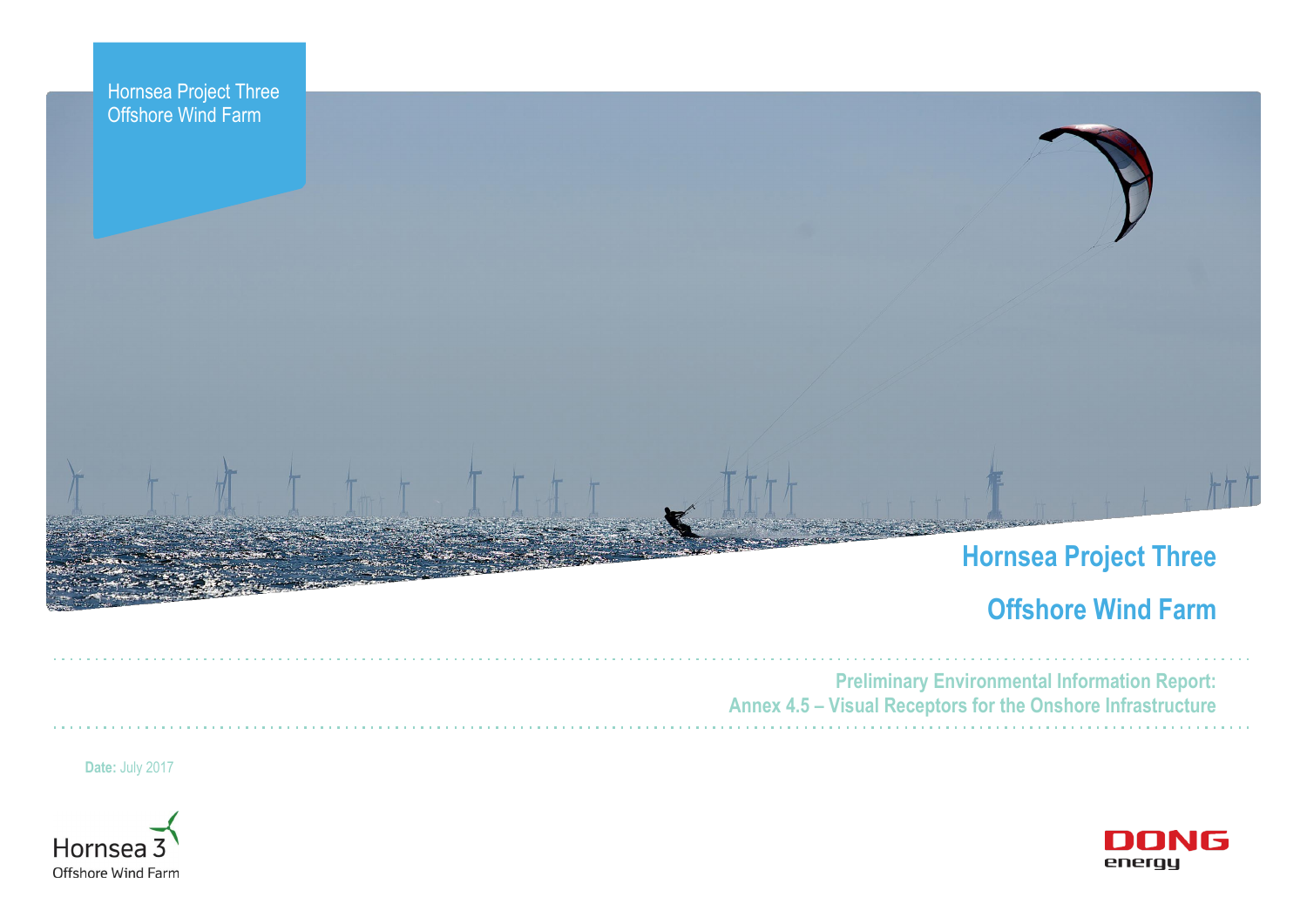



**Environmental Impact Assessment** 

**Preliminary Environmental Information Report**

**Volume 6**

**Annex 4.5 Visual Receptors for the Onshore Infrastructure**

Report Number: P6.6.4.5

Version: Final

Date: July 2017

This report is also downloadable from the Hornsea Project Three offshore wind farm website at: www.dongenergy.co.uk/hornseaproject3

DONG Energy Power (UK) Ltd. 5 Howick Place, London, SW1P 1WG © DONG Energy Power (UK) Ltd, 2017. All rights reserved Front cover picture: Kite surfer near one of DONG Energy's UK offshore wind farms © DONG Energy Hornsea Project Three (UK) Ltd., 2016. Prepared by: RPS Checked by: Jennifer Brack Accepted by: Sophie Banham Approved by: Sophie Banham



**Liability**

This report has been prepared by RPS, with all reasonable skill, care and diligence within the terms of their contracts with DONG Energy Power (UK) Ltd.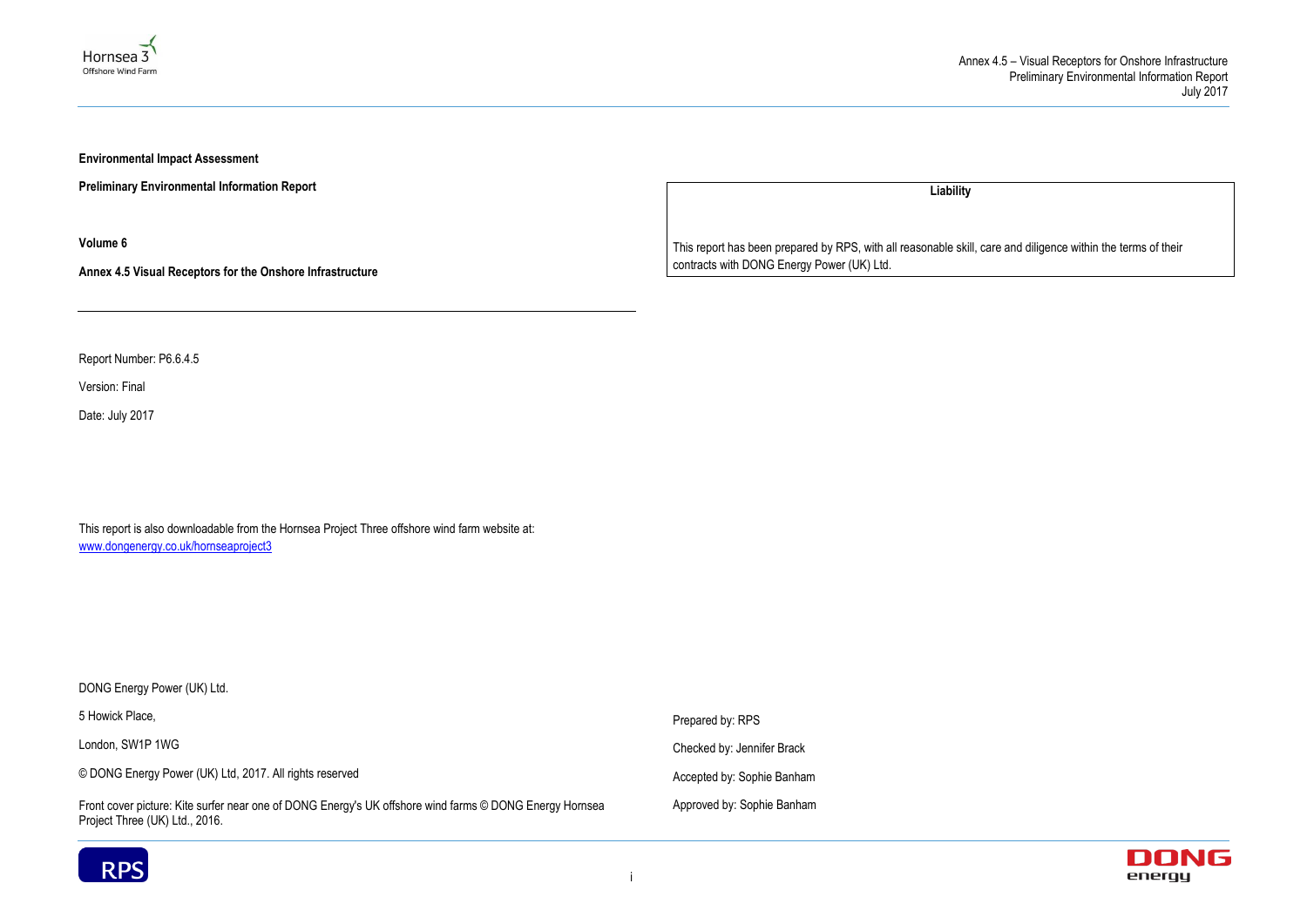



### **List of Tables**

| Table $1.1$ : | Onshore Cable Corridor – Western Route Option-Locations of Visual Receptors by Parish1        |  |
|---------------|-----------------------------------------------------------------------------------------------|--|
| Table $1.2$ : | Eastern Onshore Cable Corridor Option – Loations of Visual Receptors by Parish                |  |
| Table $1.3$ : | Onshore Cable Corridor South of Convergence of the Western and Eastern Options - Locations of |  |
| Table $1.4$ : |                                                                                               |  |
| Table $1.5$ : | Onshore HVDC Converter/HVAC Substation - Visual Resources and Receptors by Parish 2           |  |

### **Summary**

This document outlines the various visual receptors that are located within the study area for the onshore cable corridor, the various visual receptors that are located within the study area for the onshore HVAC booster station and the various visual receptors that are located within the study area for the onshore HVDC converter/HVAC substation. The visual receptors are listed, by parish and where visual receptors that are likely to cross parish boundaries have been identified, these are presented at the end of the table for each part of the proposed development.

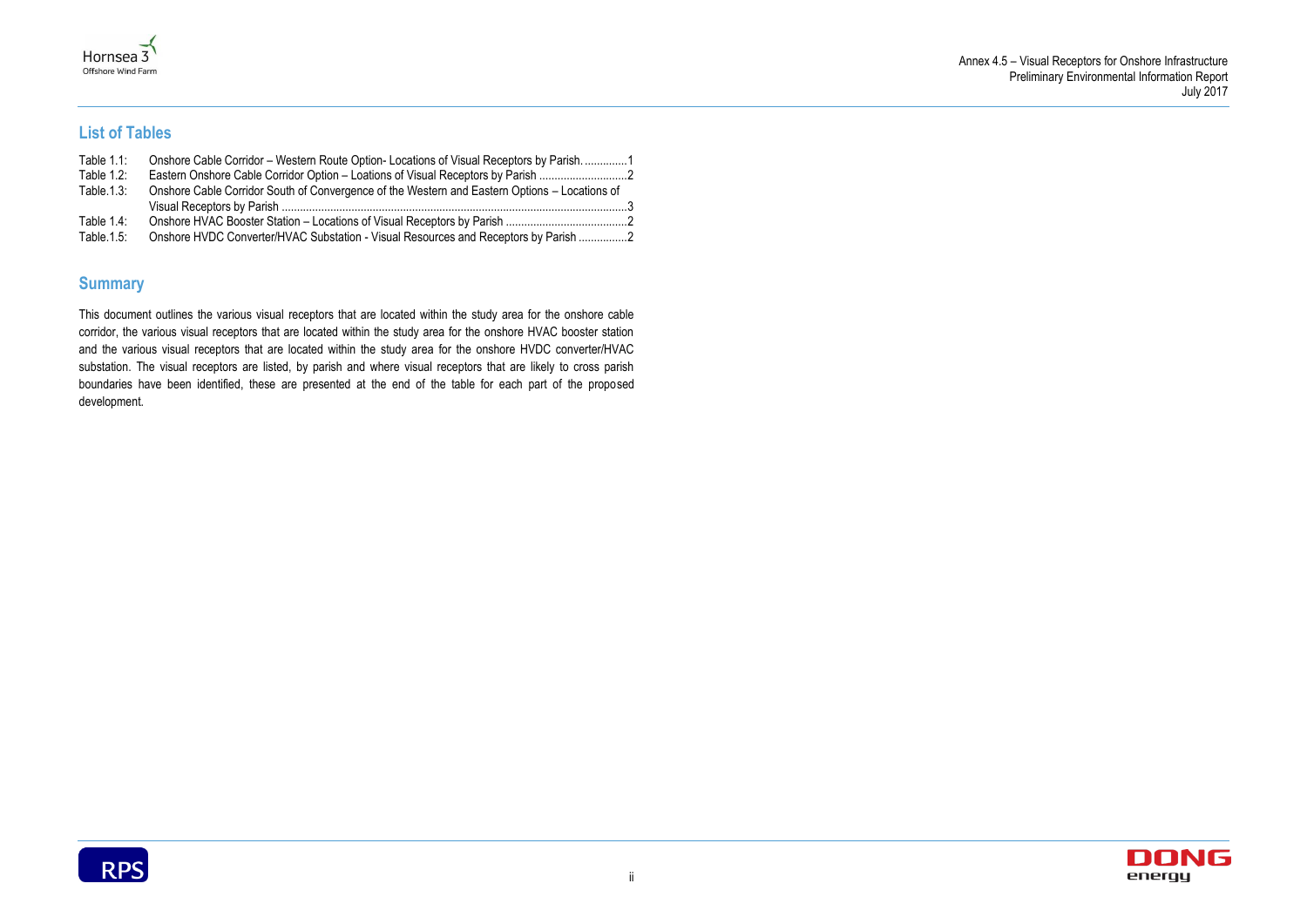**Table 1.1: Onshore Cable Corridor – Western Route Option- Locations of Visual Receptors by Parish.** 

### **Location of visual receptors** Glub, west Weybourne. iyground. ourne. rishes, Weybourne. ast of Weybourne. *Commercial/Business Premises* I Weybourne. 'eybourne. ybourne. site to the west of Weybourne on the A149. nd Breakfast accommodation, Beach Lane, north of Weybourne. bliday accommodation, west Weybourne. bommodation, south-west Weybourne. part) to the west of Weybourne Wood. art) to the south-west of Weybourne Wood. Kelling Halt on the North Norfolk Railway line, south of Weybourne. **rish Routes/Common Land** Norfolk Coast Path National Trail I running south-west from Weybourne. orfolk Railway) t of Weybourne. west of Weybourne Wood.



<span id="page-3-0"></span>

| <b>Location of visual receptors</b>                                              | <b>Location of visual receptors</b>                                                         |                              |
|----------------------------------------------------------------------------------|---------------------------------------------------------------------------------------------|------------------------------|
| <b>Salthouse</b>                                                                 | <b>Community Facilities</b>                                                                 | Weybourne Green Bowls        |
| Public Rights of Way, Permissive Paths, Cycle Routes and Access Land             | Kelling Primary School.                                                                     | <b>Community Facilities</b>  |
| Salthouse RB10                                                                   | <b>Commercial/Business Premises</b>                                                         | Weybourne children's pla     |
| Kelling                                                                          | Emcy Garden and Leisure retail outlet, to the south-west of Kelling Heath.                  | All Saint's Church, Weybo    |
| <b>Residential Properties</b>                                                    | Weybourne                                                                                   | Weybourne Group of Pari      |
| Properties within the north-east part of the village of Kelling.                 | <b>Residential Properties</b>                                                               | Cemetery, A149, to the ea    |
| Small housing development at Weynor Gardens to the south of the A149.            | Group of properties on Beach Lane, to the north of Weybourne.                               | <b>Commercial/Business P</b> |
| A few properties to the south of the A149 south of Muckleburgh Hill Access Land. | Properties within the village of Weybourne.                                                 | The Village Store, central   |
| Warren Farm (part) to the south of Kelling Heath.                                | Coastguard cottages, to the north-east of Weybourne, by Water Hill, on the coast.           | Maltings Hotel, central We   |
| Public Rights of Way, Permissive Paths, Cycle Routes and Access Land             | Individual properties to the north and south of the North Norfolk Railway line, adjacent to | The Ship Inn, central Wey    |
| Kelling FP1                                                                      | Weybourne Station.                                                                          | Foxhills Camping, camp s     |
| Kelling RB2                                                                      | Cherry Tree Farm, to the west of Weybourne Wood.                                            | Millstream House Bed and     |
| Kelling RB4                                                                      | Breck Farm (part) to the south-west of Weybourne Wood.                                      | Bolding Way Holidays, ho     |
| Kelling FP5                                                                      | Public Rights of Way, Permissive Paths, Cycle Routes and Access Land                        | Home Farm, holiday acco      |
| Kelling FP6                                                                      | Weybourne FP1                                                                               | Kelling Heath Campsite (p    |
| Kelling FP7                                                                      | Weybourne FP3                                                                               | Breck Farm Campsite (pa      |
| Kelling FP8                                                                      | Weybourne FP4                                                                               | Weybourne Station and K      |
| Kelling FP9                                                                      | Weybourne FP5                                                                               | <b>Dynamic and Cross Par</b> |
| Kelling FP14                                                                     | Weybourne Wood                                                                              | Peddars Way and North N      |
| Kelling FP15                                                                     | Sheringham Common                                                                           | A149                         |
|                                                                                  | <b>Tourist and Recreational Sites</b>                                                       |                              |
| Kelling FP16                                                                     | The area of the beach within the parish                                                     | Holgate Hill, a minor road   |
| Kelling Heath, Telegraph Hill, Fox Hill and Muckleburgh Hill                     | Nature watching - birding and seal trips.                                                   | The England Coast Path       |
| <b>Tourist and Recreational Sites</b>                                            | Sea-angling.                                                                                | The Poppy Line (North No     |
| The area of the beach within the parish.                                         | The Muckleburgh Collection, UK's largest privately owned military museum to the north-      | Station Road, south-east     |
| The Pheasant Hotel south of the A149.                                            | west of Weybourne.                                                                          | Sandy Hills Lane, to the w   |
| Kelling Heath Holiday Park                                                       | Weybourne Priory remains, central Weybourne.                                                |                              |

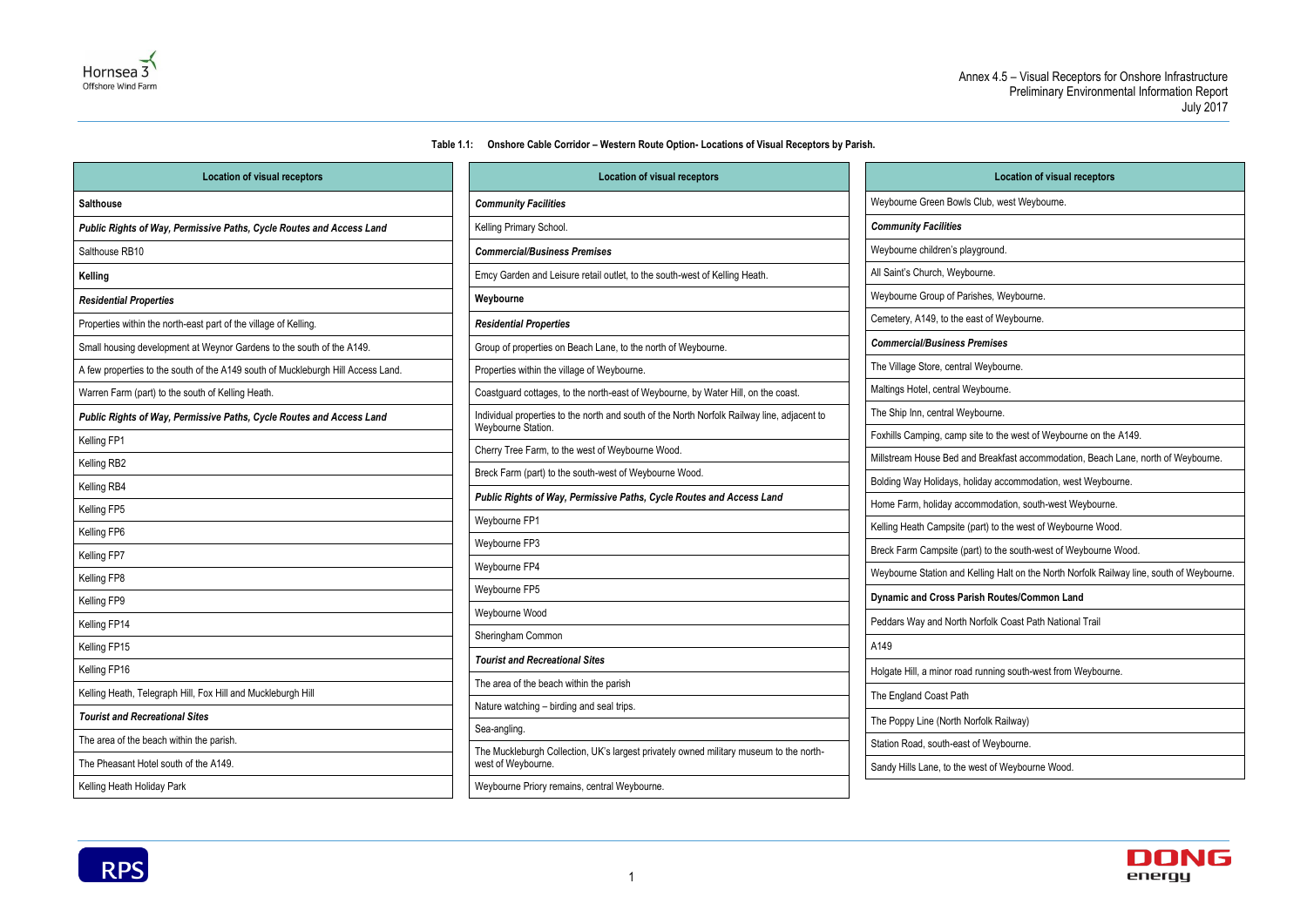#### **Table 1.2: Eastern Onshore Cable Corridor Option – Loations of Visual Receptors by Parish**

<span id="page-4-0"></span>

| <b>Location of visual receptor</b>                                                | <b>Location of visual receptor</b>                                                                                |                                                         |
|-----------------------------------------------------------------------------------|-------------------------------------------------------------------------------------------------------------------|---------------------------------------------------------|
| Kelling                                                                           | Properties within the village of Weybourne.                                                                       | The Ship Inn, central Weybo                             |
| <b>Residential Properties</b>                                                     | Coastguard cottages, to the north-east of Weybourne, by Water Hill, on the coast.                                 | Foxhills Camping, camp site                             |
| Part of the small housing development at Weynor Gardens to the south of the A149. | Individual properties to the north and south of the North Norfolk Railway line, adjacent to<br>Weybourne Station. | Millstream House Bed and B                              |
| Warren Farm (part) to the south of Kelling Heath.                                 | Cherry Tree Farm, to the west of Weybourne Wood.                                                                  | Bolding Way Holidays, holida                            |
| Public Rights of Way, Permissive Paths, Cycle Routes and Access Land              | Breck Farm (part) to the south-west of Weybourne Wood.                                                            | Home Farm, holiday accomn                               |
| Kelling RB4                                                                       | Public Rights of Way, Permissive Paths, Cycle Routes and Access Land                                              | Kelling Heath Campsite (part                            |
| Kelling FP5                                                                       |                                                                                                                   | Breck Farm Campsite (part)                              |
| Kelling FP6                                                                       | Weybourne FP1                                                                                                     | Weybourne Station and Kelli                             |
| Kelling FP7                                                                       | Weybourne FP3                                                                                                     | <b>Upper Sheringham</b>                                 |
| Kelling FP8                                                                       | Weybourne FP4                                                                                                     | <b>Tourist and Recreational S</b>                       |
| Kelling FP9                                                                       | Weybourne FP5                                                                                                     | Nature watching - birding an                            |
| Kelling FP14                                                                      | Weybourne Wood                                                                                                    | Sea-angling.                                            |
| Kelling FP15                                                                      | Sheringham Common (part), to the south of Weybourne Wood.                                                         | <b>Dynamic and Cross Parish</b>                         |
| Kelling FP16                                                                      | <b>Tourist and Recreational Sites</b>                                                                             | A149, Sheringham Road.                                  |
| Kelling Heath, Telegraph Hill, Fox Hill and Muckleburgh Hill                      | Nature watching - birding and seal trips.                                                                         | The Poppy Line (North Norfo                             |
| <b>Tourist and Recreational Sites</b>                                             | Sea-angling.                                                                                                      | The England Coast Path Nat                              |
| The area of the beach within the parish.                                          | The Muckleburgh Collection, UK's largest privately owned military museum to the north-<br>west of Weybourne.      | beach.                                                  |
| Caravan and camping site at Hundred Acre Wood.                                    | Weybourne Priory remains, central Weybourne.                                                                      | Peddars Way and the North<br>as The England Coast Path. |
| Squirrelwood Farm, riding centre, to the south of Kelling Heath.                  | Weybourne Green Bowls Club, west Weybourne.                                                                       | Holgate Hill                                            |
| <b>Community Facilities</b>                                                       | <b>Community Facilities</b>                                                                                       | <b>Station Road</b>                                     |
| Kelling Primary School.                                                           | Weybourne children's playground.                                                                                  | Sandy Hills Lane                                        |
| <b>Commercial/Business Premises</b>                                               | All Saint's Church, Weybourne.                                                                                    |                                                         |
| Emcy Garden and Leisure retail outlet, to the south-west of Kelling Heath.        | Weybourne Group of Parishes, Weybourne.                                                                           |                                                         |
| Weybourne                                                                         | Cemetery, A149, to the east of Weybourne.                                                                         |                                                         |
| <b>Residential Properties</b>                                                     | <b>Commercial/Business Premises</b>                                                                               |                                                         |
| Group of properties on Beach Lane, to the north of Weybourne.                     | The Village Store, central Weybourne.                                                                             |                                                         |
|                                                                                   | Maltings Hotel, central Weybourne.                                                                                |                                                         |



#### **Location of visual receptor**

al Weybourne.

camp site to the west of Weybourne on the A149.

led and Breakfast accommodation, Beach Lane, north of Weybourne.

ays, holiday accommodation, west Weybourne.

y accommodation, south-west Weybourne.

psite (part) to the west of Weybourne Wood.

ite (part) to the south-west of Weybourne Wood.

and Kelling Halt on the North Norfolk Railway line, south of Weybourne.

#### *Tourist and Recreational Sites*

birding and seal trips.

#### **SS Parish Routes/Common Land**

orth Norfolk Railway)

Path National Trail which runs along the low cliffs to the south of the

he North Norfolk Coast Path National Trail, which follow the same route

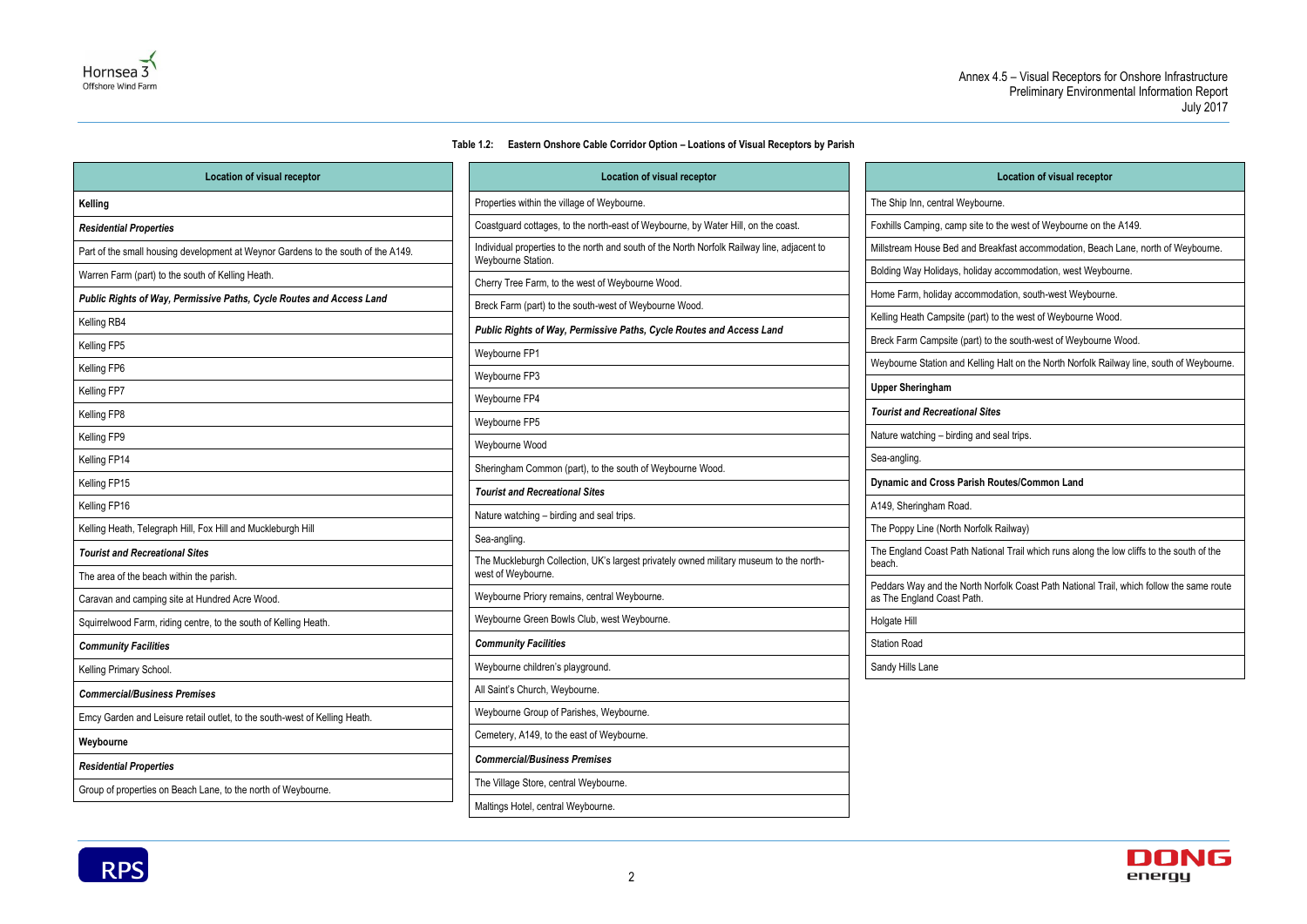3

#### **Table.1.3: Onshore Cable Corridor South of Convergence of the Western and Eastern Options – Locations of Visual Receptors by Parish**

<span id="page-5-0"></span>

| <b>Location of visual receptor</b>                                                                                                                                       |                 |
|--------------------------------------------------------------------------------------------------------------------------------------------------------------------------|-----------------|
| <b>High Kelling</b>                                                                                                                                                      | Bodham          |
| <b>Residentail Properties</b>                                                                                                                                            | <b>Commu</b>    |
| Properties in High Kelling                                                                                                                                               | All Saint'      |
| <b>Bridge Cottages</b>                                                                                                                                                   | Comme           |
| <b>Warren Farm</b>                                                                                                                                                       | Glaven F        |
| <b>Birkfield House B&amp;B</b>                                                                                                                                           | Manor F         |
| Public Rights of Way, Permissive Paths, Cycle Routes and Access Land                                                                                                     | <b>Dynami</b>   |
| Kelling RB10                                                                                                                                                             | The serie       |
| Kelling RB11                                                                                                                                                             | Road.           |
| Kelling RB12                                                                                                                                                             | Selbrigg        |
| Kelling RB13                                                                                                                                                             | Rectory         |
| Kelling FP17                                                                                                                                                             | Hart Lan        |
| <b>Tourist and Recreational Sites</b>                                                                                                                                    | <b>Hempst</b>   |
| Squirrelwood Farm, riding centre, to the south of Kelling Heath.                                                                                                         | Residen         |
| <b>Community Facilities</b>                                                                                                                                              | Propertie       |
| All Saints Church High Kelling                                                                                                                                           | Selbrigg        |
| <b>Kelling Hospital</b>                                                                                                                                                  | Beckett's       |
| <b>Holt Rugby Club</b>                                                                                                                                                   | Hole Far        |
| <b>Holt Railway Station</b>                                                                                                                                              | <b>Public R</b> |
| <b>Bodham</b>                                                                                                                                                            | Hempste         |
| <b>Residential Properties</b>                                                                                                                                            | Hempste         |
| A loose cluster of houses that make up Lower Bodham: Pine Farm, Manor Farm, Church                                                                                       | Hempste         |
| Farm House, Snow Hill, Highfield House, Hill House, Stone Lodge, Franklins Farm and<br>several smaller, un-named houses on Church Road, Rectory Road and Hart Lane, that | Hempste         |
| make up Lower Bodham, towards the south-west of the parish.                                                                                                              | Hempste         |
| Public Rights of Way, Permissive Paths, Cycle Routes and Access Land                                                                                                     | Hempste         |
| Sustrans RR30                                                                                                                                                            | Hempste         |
| Bodham FP5                                                                                                                                                               | Hempste         |
| Bodham FP6                                                                                                                                                               | Hempste         |
|                                                                                                                                                                          |                 |

| <b>Location of visual receptor</b>                                                            |                                                      |
|-----------------------------------------------------------------------------------------------|------------------------------------------------------|
| Bodham FP7                                                                                    | Hempstead FP14                                       |
| <b>Community Facilities</b>                                                                   | Hempstead BR15                                       |
| All Saint's Church, Church Road, Lower Bodham.                                                | <b>Back Lane</b>                                     |
| <b>Commercial/Business Premises</b>                                                           | <b>Community Facilities</b>                          |
| Glaven River Barns, holiday accommodation, Lower Bodham.                                      | All Saints Church, Hemps                             |
| Manor Farm Holiday Barns, holiday accommodation, Lower Bodham.                                | Hempstead village hall, H                            |
| <b>Dynamic Routes</b>                                                                         | <b>Commercial/Business P</b>                         |
| The series of minor roads that link the properties of Lower Bodham, including Church<br>Road. | Forge Cottage, holiday ac                            |
| Selbrigg Road.                                                                                | Blacksmith's Cottage bed<br>Hempstead.               |
| Rectory Road.                                                                                 | <b>Dynamic Routes</b>                                |
| Hart Lane.                                                                                    | Church Lane to the south-                            |
| Hempstead                                                                                     | Roads, such as Chapel La                             |
| <b>Residential Properties</b>                                                                 | Pond Hills Road, to the so                           |
| Properties within the village of Hempstead.                                                   | <b>Baconsthorpe</b>                                  |
| Selbrigg Cottage, in the north of the parish.                                                 | <b>Residential Properties</b>                        |
| Beckett's Farm, to the north-east of Hempstead.                                               | Properties within the west                           |
| Hole Farm, to the south-east of Hempstead.                                                    | Chestnut Farm and Ash T                              |
| Public Rights of Way, Permissive Paths, Cycle Routes and Access Land                          | Properties to the north of                           |
| Hempstead FP1                                                                                 | Farms not part of Baconst<br>Baconsthorpe) and Broom |
| Hempstead FP6                                                                                 | Public Rights of Way, Po                             |
| Hempstead FP7                                                                                 | Baconsthorpe FP1                                     |
| Hempstead FP8                                                                                 | Baconsthorpe FP2                                     |
| Hempstead FP9                                                                                 | Baconsthorpe FP3                                     |
| Hempstead FP10                                                                                | Baconsthorpe FP4                                     |
| Hempstead BR11                                                                                | Baconsthorpe BR5                                     |
| Hempstead RB12                                                                                | Baconsthorpe FP8                                     |
| Hempstead FP13                                                                                | Baconsthorpe BR10                                    |



# **Location of visual receptor** stead. Hempstead. *Commercial/Business Premises* ccommodation, The Street, Hempstead. I and Breakfast, holiday accommodation, The Street, -east of Hempstead. ane and The Street, in and around Hempstead. puth of Hempstead. tern part of Baconsthorpe, including associated farms, such as Tree Farm. Pitt Farm, along Hall Lane. thorpe, such as Hall Farm and Breck Farm (to the north of mhill Farm (to the south of Baconsthorpe). *Public Rights of Way, Permissive Paths, Cycle Routes and Access Land*

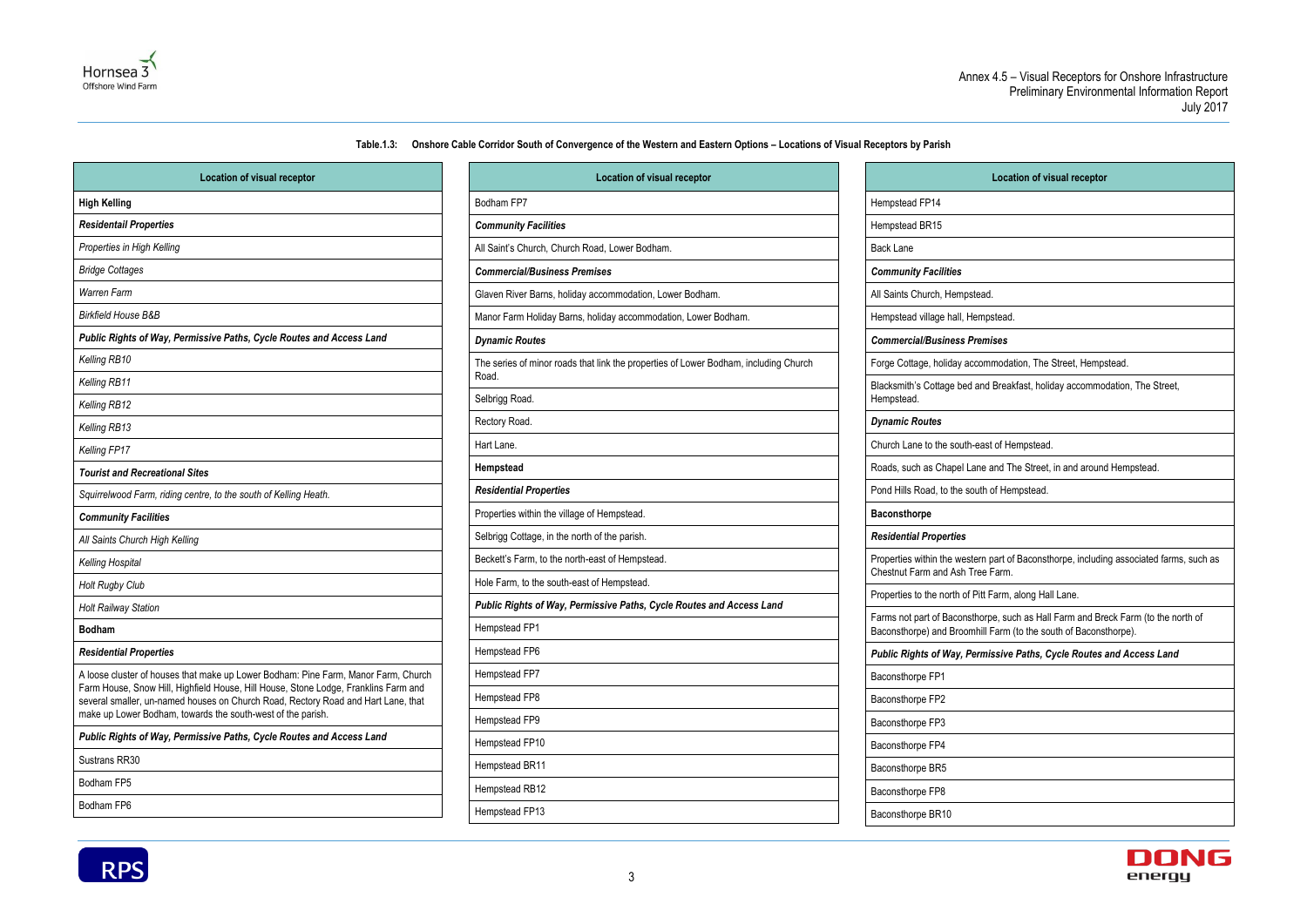4

| <b>Location of visual receptor</b>                                   |
|----------------------------------------------------------------------|
| Public Rights of Way, Permissive Paths, Cycle Routes and Access Land |
| Corpusty RB1                                                         |
| Corpusty FP2                                                         |
| Corpusty FP3                                                         |
| Corpusty FP4                                                         |
| Corpusty FP5                                                         |
| Corpusty FP6                                                         |
| Corpusty FP7                                                         |
| Corpusty FP13                                                        |
| Corpusty FP14                                                        |
| Corpusty FP15                                                        |
| Corpusty FP19                                                        |
| Corpusty FP20                                                        |
| Corpusty RB21                                                        |
| <b>Tourist and Recreational Sites</b>                                |
| Village Green, Corpusty.                                             |
| Playing field and childrens' play area, Heydon Road, Corpusty.       |
| <b>Community Facilities</b>                                          |
| Saint Andrew's Church, Saxthorpe.                                    |
| Methodist Chapel, The Street, Corpusty.                              |
| Village hall, Corpusty.                                              |
| Corpusty Primary School, Norwich Road, Corpusty.                     |
| <b>Commercial/Business Premises</b>                                  |
| Post Office, The Street, Corpusty                                    |
| The Dukes Head, The Street, Corpusty.                                |
| Corpusty Stores, The Street, Corpusty                                |
| The Old Rail Station café, Heydon Road, Corpusty.                    |
| EBC Woodfuels, at Shrubbs Farm, to the south-west of Old Covert      |





| <b>Location of visual receptor</b>                                                                                         | Lo                                                                     |
|----------------------------------------------------------------------------------------------------------------------------|------------------------------------------------------------------------|
| Baconsthorpe FP11                                                                                                          | <b>Plumstead</b>                                                       |
| Baconsthorpe FP14                                                                                                          | <b>Residential Properties</b>                                          |
| Baconsthorpe FP16                                                                                                          | Several farms, including Heath F                                       |
| <b>Tourist and Recreational Sites</b>                                                                                      | parish.                                                                |
| Baconsthorpe Castle.                                                                                                       | Ralph's to the north-west of the p                                     |
| <b>Community Facilities</b>                                                                                                | <b>Public Rights of Way, Permissi</b>                                  |
| Wesleyan Chapel, The Street, Baconsthorpe.                                                                                 | Plumstead BR6                                                          |
| <b>Commercial/Business Premises</b>                                                                                        | <b>Little Barningham</b>                                               |
| Blacksmith's Cottage Bed and Breakfast, holiday accommodation, The Street,                                                 | <b>Residential Properties</b>                                          |
| Baconsthorpe.                                                                                                              | Underwoods, to the south of Little                                     |
| Pitt Farm House Bed and Breakfast, holiday accommodation.                                                                  | Richmond Cottage, to the west of                                       |
| <b>Dynamic Routes</b>                                                                                                      | <b>Public Rights of Way, Permissi</b>                                  |
| Roads in the village of Baconsthorpe, such as, The Street, Chapel Yard, School Lane,<br>Church Lane.                       | Little Barningham BR1                                                  |
|                                                                                                                            | Little Barningham BR2                                                  |
| Minor roads leading from Baconsthorpe, such as Church Lane (south-west) and Long<br>Lane, a track (south-south-west).      | Little Barningham BR9                                                  |
| Edgefield                                                                                                                  | <b>Corpusty and Saxthorpe</b>                                          |
| <b>Residential Properties</b>                                                                                              | <b>Residential Properties</b>                                          |
| Properties on the eastern side of Edgefield Street, including associated farms, such as<br>Valley Farm and Blackhall Farm. | The main group of properties is a<br>central south part of the parish. |
| A small group of properties adjacent to Dotshill Cottage, to the east of Edgefield Street.                                 | Little London, a group of properti                                     |
| Individual farms, such as Wood Farm, Oak Farm and Fuel Farm.                                                               | A loose group of properties colled                                     |
| Public Rights of Way, Permissive Paths, Cycle Routes and Access Land                                                       | Corpusty, including Prospect Poi                                       |
| Edgefield FP1                                                                                                              | A small group of properties locate<br>Farm.                            |
| Edgefield RB5                                                                                                              | A small group of properties at Ho<br>west of Corpusty.                 |
| <b>Commercial/Business Premises</b>                                                                                        | Two properties at Corpusty Hill.                                       |
| Wood Farm Cottages, Plumstead Road, to the east of Edgefield.                                                              |                                                                        |
| Edgefield Nurseries, B1149, to the north-east of Edgefield Street.                                                         | Shrubbs Farm and Keepers Cotta<br>Edgefield Street.                    |
|                                                                                                                            | An individual property set in farm<br>Edgefield Street (village).      |

| <b>Location of visual receptor</b>                                                                                                       |
|------------------------------------------------------------------------------------------------------------------------------------------|
| Plumstead                                                                                                                                |
| <b>Residential Properties</b>                                                                                                            |
| Several farms, including Heath Farm, Range Farm and Mill Farm, to the south-west of the<br>parish.                                       |
| Ralph's to the north-west of the parish.                                                                                                 |
| Public Rights of Way, Permissive Paths, Cycle Routes and Access Land                                                                     |
| Plumstead BR6                                                                                                                            |
| Little Barningham                                                                                                                        |
| <b>Residential Properties</b>                                                                                                            |
| Underwoods, to the south of Little Wood.                                                                                                 |
| Richmond Cottage, to the west of Barningham Green Farm.                                                                                  |
| Public Rights of Way, Permissive Paths, Cycle Routes and Access Land                                                                     |
| Little Barningham BR1                                                                                                                    |
| Little Barningham BR2                                                                                                                    |
| Little Barningham BR9                                                                                                                    |
| <b>Corpusty and Saxthorpe</b>                                                                                                            |
| <b>Residential Properties</b>                                                                                                            |
| The main group of properties is at the joined villages of Corpusty and Saxthorpe, in the<br>central south part of the parish.            |
| Little London, a group of properties immediately to the north-west of Corpusty                                                           |
| A loose group of properties collectively known as Town Close, to the north-west of<br>Corpusty, including Prospect Point and Locks Farm. |
| A small group of properties located to the south of the A1354, to the north-west of Locks<br>Farm.                                       |
| A small group of properties at Holly Heath Farm, to the north of the Heath Road, directly<br>west of Corpusty.                           |
| Two properties at Corpusty Hill.                                                                                                         |
| Shrubbs Farm and Keepers Cottage, to the south-west of Old Covert, to the east of<br>Edgefield Street.                                   |
| An individual property set in farmland to the east of Ramsgate Street (road) south-east of                                               |

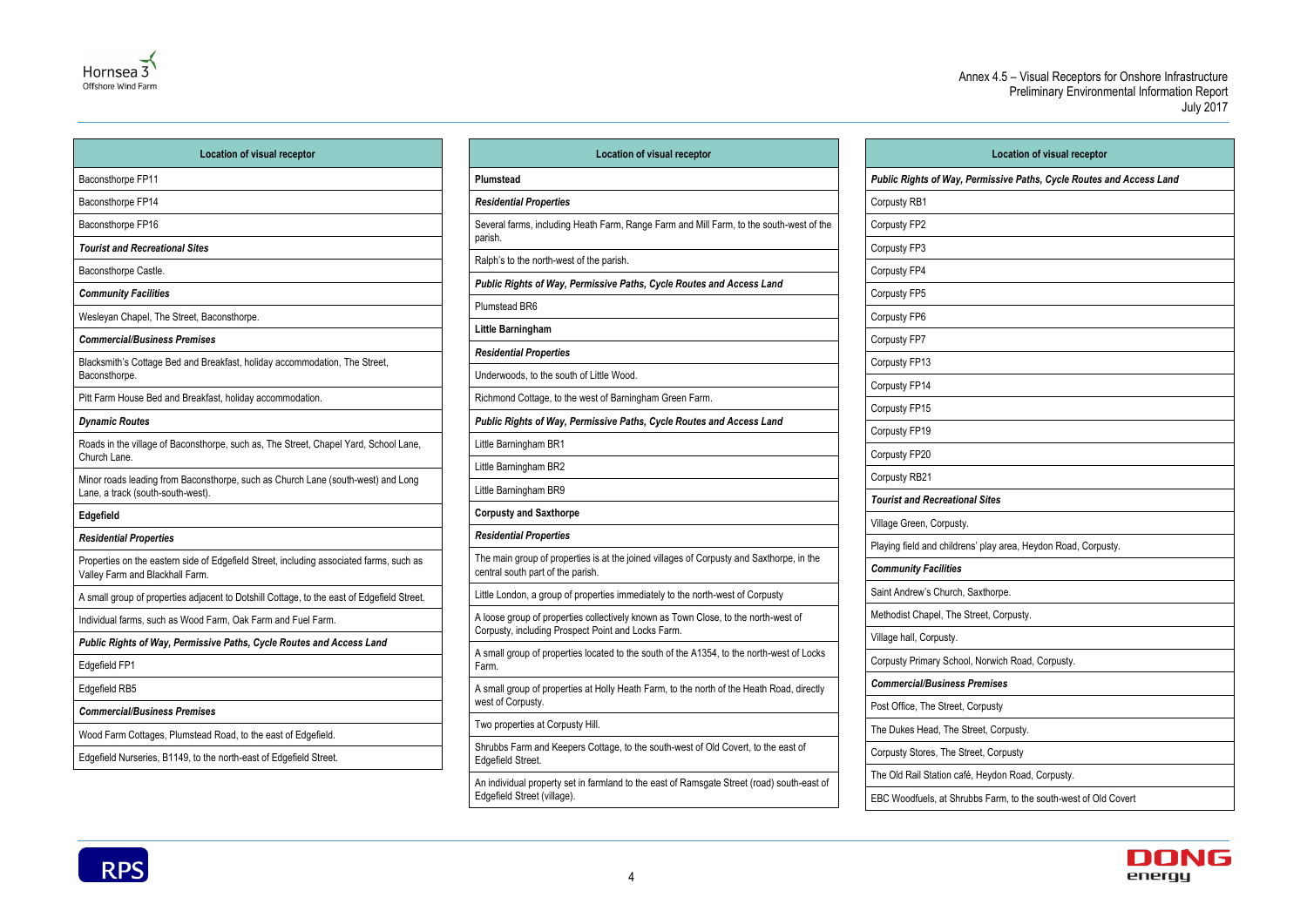

| <b>Location of visual receptor</b>                                                                                      | Lc                                                       |
|-------------------------------------------------------------------------------------------------------------------------|----------------------------------------------------------|
| <b>Dynamic Routes</b>                                                                                                   | Small group of properties associa                        |
| Minor road between Town Close and Corpusty.                                                                             | Properties at Norton Corner                              |
| Residential roads within Corpusty and Saxthorpe.                                                                        | Small group of properties located<br>Heydon Road.        |
| The Ramsgate Road and the minor roads to the north-east of Corpusty adjoining the<br>B1354.                             | A cluster of farms at Foundry Hill<br>Farm.              |
| Heydon                                                                                                                  | Red Pits Farm and Moat Farm, b                           |
| <b>Residential Properties</b>                                                                                           |                                                          |
| Properties within the village of Heydon.                                                                                | Crabgate Farm, at the junction of                        |
| Cropton Hall, to the east of the junction of the Corpusty Road and Blackwater Lane.                                     | Hill Farm, located on the eastern                        |
| Bells' Grove and Grove Farm, that both lie to the south of Blackwater Lane, close to Red<br>Pit Farm                    | <b>Public Rights of Way, Permiss</b><br>Wood Dalling FP2 |
| Jennings Row and Home Farm, located to the west of the minor road from Corpusty.                                        | Wood Dalling FP3                                         |
| Public Rights of Way, Permissive Paths, Cycle Routes and Access Land                                                    | Wood Dalling FP4                                         |
| Heydon FP1                                                                                                              | <b>Commercial/Business Premise</b>                       |
| <b>Tourist and Recreational Sites</b>                                                                                   | The Post Office, Red Pits, Nortor                        |
| Heydon historic estate village.                                                                                         | St. Andrew's Prospect, Norfolk H                         |
| <b>Community Facilities</b>                                                                                             | <b>Salle</b>                                             |
| The church of St. Peter and St. Paul, Heydon.                                                                           | <b>Residential Properties</b>                            |
| The village green, Heydon.                                                                                              | Salle and the properties associat                        |
| <b>Commercial/Business Premises</b>                                                                                     | hamlet.                                                  |
| The Earle Arms, The Street, Heydon.                                                                                     | A small group of properties locate<br>Park.              |
| Heydon Village Tea Shop, The Street, Heydon.                                                                            | Fieldhouse Farm and Sall Barn, t                         |
| <b>Dynamic Routes</b>                                                                                                   | Stinton Hall Farm, The Manor Ho                          |
| Blackwater Lane, which runs north-west to south-east through the study area.                                            | Salle Moor Hall, to the west of the                      |
| Heath Lane.                                                                                                             | <b>Public Rights of Way, Permiss</b>                     |
| <b>Wood Dalling</b>                                                                                                     | Salle FP1                                                |
| <b>Residential Properties</b>                                                                                           | Salle FP3                                                |
| Small group of properties at Red Pits and to the north at the junction of Crabgate Lane<br>North and the Corpusty Road. | Salle BR4                                                |
| Small group of properties around Wiggets Farm, on the Corpusty Road.                                                    | Salle FP5                                                |

| <b>Location of visual receptor</b>                                                                 |
|----------------------------------------------------------------------------------------------------|
| Small group of properties associated with Woodhouse Farm, on Front Road.                           |
| Properties at Norton Corner                                                                        |
| Small group of properties located at the junction of Back Road, Front Road and the<br>Heydon Road. |
| A cluster of farms at Foundry Hill, including Foundry Hill Farm, Victoria Farm and Pewit<br>Farm.  |
| Red Pits Farm and Moat Farm, both located on Crabgate Lane North.                                  |
| Crabgate Farm, at the junction of the Heydon Road and Crabgate Lane South.                         |
| Hill Farm, located on the eastern side of Crabgate Lane South.                                     |
| Public Rights of Way, Permissive Paths, Cycle Routes and Access Land                               |
| Wood Dalling FP2                                                                                   |
| Wood Dalling FP3                                                                                   |
| Wood Dalling FP4                                                                                   |
| <b>Commercial/Business Premises</b>                                                                |
| The Post Office, Red Pits, Norton Corner.                                                          |
| St. Andrew's Prospect, Norfolk Holiday Cottage, at Hill Farm, Crabgate Lane South.                 |
| <b>Salle</b>                                                                                       |
| <b>Residential Properties</b>                                                                      |
| Salle and the properties associated with Gatehouse Farm at the eastern edge of the<br>hamlet.      |
| A small group of properties located on either side of the B1145, to the south of Salle<br>Park.    |
| Fieldhouse Farm and Sall Barn, to the north of Watery Lane.                                        |
| Stinton Hall Farm, The Manor House and Cherry Tree Farm, to the north of Salle Park.               |
| Salle Moor Hall, to the west of the study area.                                                    |
| Public Rights of Way, Permissive Paths, Cycle Routes and Access Land                               |
| Salle FP1                                                                                          |
| Salle FP3                                                                                          |
| Salle BR4                                                                                          |
| Salle FP5                                                                                          |

| Location of visual receptor                                                                                                      |  |  |  |
|----------------------------------------------------------------------------------------------------------------------------------|--|--|--|
| Salle FP6                                                                                                                        |  |  |  |
| Salle FP7                                                                                                                        |  |  |  |
| Salle FP8                                                                                                                        |  |  |  |
| Salle FP9                                                                                                                        |  |  |  |
| Salle FP10                                                                                                                       |  |  |  |
| Salle FP13                                                                                                                       |  |  |  |
| Salle FP14                                                                                                                       |  |  |  |
| Salle FP15                                                                                                                       |  |  |  |
| <b>Tourist and Recreational Sites</b>                                                                                            |  |  |  |
| The cricket pitch, Salle.                                                                                                        |  |  |  |
| <b>Community Facilities</b>                                                                                                      |  |  |  |
| The Church of St. Peter and St. Paul, Salle.                                                                                     |  |  |  |
| <b>Dynamic Routes</b>                                                                                                            |  |  |  |
| The Street, running from the Reepham Road, through Salle to Salle Park.                                                          |  |  |  |
| Reepham                                                                                                                          |  |  |  |
| <b>Residential Properties</b>                                                                                                    |  |  |  |
| Properties within the north-eastern and eastern part of Reepham.                                                                 |  |  |  |
| Wren Park Farm, to the north of Reepham.                                                                                         |  |  |  |
| Properties on the B1145, to the north-east of Reepham.                                                                           |  |  |  |
| Manor Farm, Oaktree Farm and Moor Farm, located on The Moor, a track to the south of<br>the disused railway and east of Reepham. |  |  |  |
| Public Rights of Way, Permissive Paths, Cycle Routes and Access Land                                                             |  |  |  |
| Reepham FP11                                                                                                                     |  |  |  |
| Reepham FP12                                                                                                                     |  |  |  |
| Reepham FP13                                                                                                                     |  |  |  |
| Reepham FP17                                                                                                                     |  |  |  |
| Reepham FP18                                                                                                                     |  |  |  |
| Reepham FP19                                                                                                                     |  |  |  |
| Reepham FP21                                                                                                                     |  |  |  |



| <b>Location of visual recep</b>                                                                |  |
|------------------------------------------------------------------------------------------------|--|
| Salle FP6                                                                                      |  |
| Salle FP7                                                                                      |  |
| Salle FP8                                                                                      |  |
| Salle FP9                                                                                      |  |
| Salle FP10                                                                                     |  |
| Salle FP13                                                                                     |  |
| Salle FP14                                                                                     |  |
| Salle FP15                                                                                     |  |
| <b>Tourist and Recreational Sites</b>                                                          |  |
| The cricket pitch, Salle.                                                                      |  |
| <b>Community Facilities</b>                                                                    |  |
| The Church of St. Peter and St. Paul, Salle.                                                   |  |
| <b>Dynamic Routes</b>                                                                          |  |
| The Street, running from the Reepham Road, through S                                           |  |
| Reepham                                                                                        |  |
| <b>Residential Properties</b>                                                                  |  |
| Properties within the north-eastern and eastern part of F                                      |  |
| Wren Park Farm, to the north of Reepham.                                                       |  |
| Properties on the B1145, to the north-east of Reepham.                                         |  |
| Manor Farm, Oaktree Farm and Moor Farm, located on<br>the disused railway and east of Reepham. |  |
| Public Rights of Way, Permissive Paths, Cycle Rout                                             |  |
| Reepham FP11                                                                                   |  |
| Reepham FP12                                                                                   |  |
| Reepham FP13                                                                                   |  |
| Reepham FP17                                                                                   |  |
| Reepham FP18                                                                                   |  |
| Reepham FP19                                                                                   |  |
| Reepham FP21                                                                                   |  |
|                                                                                                |  |

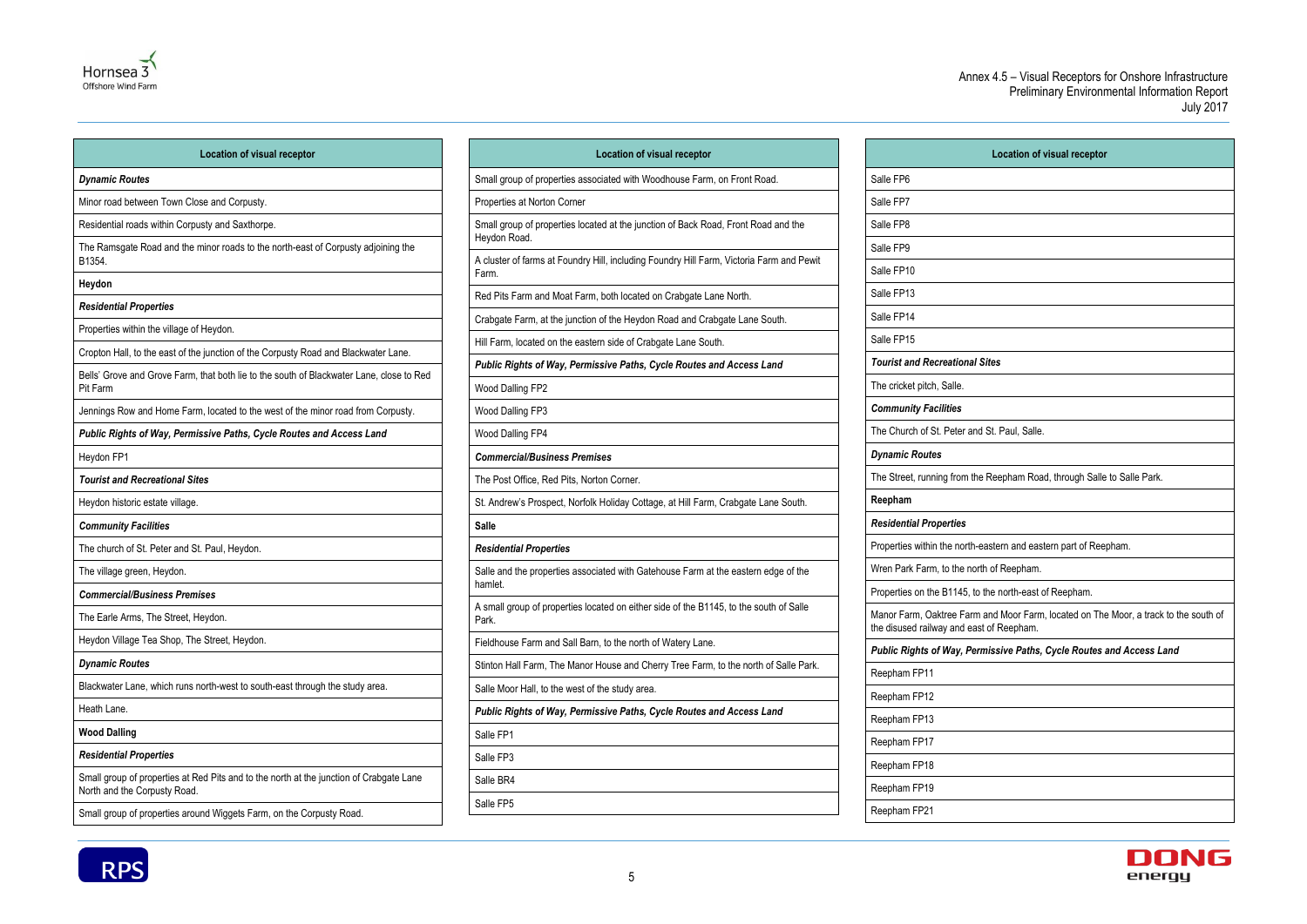| <b>Location of visual receptor</b>                                                                        |  |
|-----------------------------------------------------------------------------------------------------------|--|
| <b>Community Facilities</b>                                                                               |  |
| Nature reserve at Booton Common, to the north of Booton.                                                  |  |
| <b>Commercial/Business Premises</b>                                                                       |  |
| Booton Manor Swimming Pool, Church Road, east of Booton.                                                  |  |
| <b>Dynamic Routes</b>                                                                                     |  |
| Church Road, to the east of The Church of St. Michael the Archangel.                                      |  |
| The minor road to the east of The Grove.                                                                  |  |
| The Street, within Booton.                                                                                |  |
| Church Road, running east from Booton to Eastgate.                                                        |  |
| Furze Lane, running south-west from the Norwich Road, south of Booton.                                    |  |
| Grove Lane, linking Church Road to the minor road between the Norwich Road and<br>Brandiston.             |  |
| Cawston                                                                                                   |  |
| <b>Residential Properties</b>                                                                             |  |
| The property at Booton Farm, on the Booton Road. Running north-north-east from<br>Church Road to Cawston. |  |
| Public Rights of Way, Permissive Paths, Cycle Routes and Access Land                                      |  |
| Cawston FP5                                                                                               |  |
| <b>Dynamic Routes</b>                                                                                     |  |
| Green Lane, a track to the north of the Booton Road.                                                      |  |
| <b>Great Witchingham</b>                                                                                  |  |
| <b>Residential Properties</b>                                                                             |  |
| Great Witchingham Hall.                                                                                   |  |
| Public Rights of Way, Permissive Paths, Cycle Routes and Access Land                                      |  |
| Great Witchingham FP4                                                                                     |  |
| <b>Commercial/Business Premises</b>                                                                       |  |
| Bernard Matthews Ltd. shop, near Great Witchingham Hall.                                                  |  |
| <b>Dynamic Routes</b>                                                                                     |  |
| Cawston Lane, to the north of the study area, running east from Manor Farm.                               |  |



| <b>Location of visual receptor</b>                                                                                                                                                  |                           |
|-------------------------------------------------------------------------------------------------------------------------------------------------------------------------------------|---------------------------|
| Reepham FP32                                                                                                                                                                        | Commur                    |
| Reepham FP34                                                                                                                                                                        | Nature re                 |
| <b>Commercial/Business Premises</b>                                                                                                                                                 | Commer                    |
| The Panther Brewery, on the northern edge of Reepham.                                                                                                                               | Booton M                  |
| Kerri's Farmhouse Pine, on the northern edge of Reepham.                                                                                                                            | <b>Dynamic</b>            |
| Short Cakes café, Cawston Road, Reepham.                                                                                                                                            | Church R                  |
| Reepham Fishery, located on the Norwich Road, to the south-east of Reepham.                                                                                                         | The mino                  |
| <b>Dynamic Routes</b>                                                                                                                                                               | The Stree                 |
| Roads within Reepham.                                                                                                                                                               | Church R                  |
| <b>Booton</b>                                                                                                                                                                       | Furze Lar                 |
| <b>Residential Properties</b>                                                                                                                                                       | Grove La                  |
| Properties within the village of Booton.                                                                                                                                            | <b>Brandisto</b>          |
| Two properties on Church Road, to the east of Booton Hall.                                                                                                                          | Cawston                   |
| A small group of properties on Grove Lane, to the south of Church Farm.                                                                                                             | Resident                  |
| A small group of properties at the junction of Booton Road and Church Road, to the north<br>of Church Farm.                                                                         | The prop<br>Church R      |
| A small group of properties at The Grove, at the southern end of Grove Lane.                                                                                                        | <b>Public R</b>           |
| A small group of properties forming the northern part of Brandiston, on a minor road to<br>the north of Brandiston.                                                                 | Cawston<br><b>Dynamic</b> |
| The Oaks, Furze Lane, to the south of Booton.                                                                                                                                       | Green La                  |
| Booton Hall, to the north of Church Road, east of Booton.                                                                                                                           | <b>Great Wi</b>           |
| The Old Rectory, adjacent to the church of St. Michael the Archangel, Church Road.                                                                                                  | Resident                  |
| Church Farm, at the junction of Church Road and Grove Lane.                                                                                                                         | <b>Great Wit</b>          |
| Public Rights of Way, Permissive Paths, Cycle Routes and Access Land                                                                                                                | <b>Public R</b>           |
| Booton FP1                                                                                                                                                                          | <b>Great Wit</b>          |
| Booton FP2                                                                                                                                                                          | <b>Commer</b>             |
| <b>Tourist and Recreational Sites</b>                                                                                                                                               | Bernard M                 |
| The Church of St. Michael the Archangel, Church Road, to the east of Booton. No longer<br>used as a church, but as a place to visit and is also hired out as a 'Champing' location. | <b>Dynamic</b>            |

| <b>Location of visual receptor</b>                                                                                        |
|---------------------------------------------------------------------------------------------------------------------------|
| Springwell Lane, running north to south, linking Church Farm Lane to Hall Road.                                           |
| Hall Road, running west to east, to the north of Great Witchingham Hall.                                                  |
| Little Witchingham                                                                                                        |
| <b>Residential Properties</b>                                                                                             |
| Two properties at the junction of the Reepham Road with Kett's Lane.                                                      |
| Little Witchingham Hall.                                                                                                  |
| Church Farm, Mark's Close Lane                                                                                            |
| Church Farm, Church Farm Lane.                                                                                            |
| One property on Kett's Lane.                                                                                              |
| One property to the east of Church Farm on Mark's Close Lane.                                                             |
| Public Rights of Way, Permissive Paths, Cycle Routes and Access Land                                                      |
| Little Witchingham FP1                                                                                                    |
| Little Witchingham FP2                                                                                                    |
| Little Witchingham FP3                                                                                                    |
| Little Witchingham FP4                                                                                                    |
| Little Witchingham FP5                                                                                                    |
| Little Witchingham FP6                                                                                                    |
| <b>Tourist and Recreational Sites</b>                                                                                     |
| St. Faith's Church, opposite Church Farm on Mark's Close Lane. Looked after by the<br><b>Churches Conservation Trust.</b> |
| <b>Dynamic Routes</b>                                                                                                     |
| Mark's Close Lane to the south-west of Little Witchingham Hall.                                                           |
| <b>Brandiston</b>                                                                                                         |
| <b>Residential Properties</b>                                                                                             |
| Properties within Brandiston.                                                                                             |
| Public Rights of Way, Permissive Paths, Cycle Routes and Access Land                                                      |
| <b>Brandiston FP1</b>                                                                                                     |
| <b>Brandiston FP3</b>                                                                                                     |
| <b>Brandiston FP4</b>                                                                                                     |
|                                                                                                                           |



| L٥                                                                 |
|--------------------------------------------------------------------|
| Springwell Lane, running north to                                  |
| Hall Road, running west to east, to                                |
| Little Witchingham                                                 |
| <b>Residential Properties</b>                                      |
| Two properties at the junction of tl                               |
| Little Witchingham Hall.                                           |
| Church Farm, Mark's Close Lane                                     |
| Church Farm, Church Farm Lane.                                     |
| One property on Kett's Lane.                                       |
| One property to the east of Churcl                                 |
| <b>Public Rights of Way, Permissiv</b>                             |
| Little Witchingham FP1                                             |
| Little Witchingham FP2                                             |
| Little Witchingham FP3                                             |
| Little Witchingham FP4                                             |
| Little Witchingham FP5                                             |
| Little Witchingham FP6                                             |
| <b>Tourist and Recreational Sites</b>                              |
| St. Faith's Church, opposite Churd<br>Churches Conservation Trust. |
| <b>Dynamic Routes</b>                                              |
| Mark's Close Lane to the south-w                                   |
| <b>Brandiston</b>                                                  |
| <b>Residential Properties</b>                                      |
| Properties within Brandiston.                                      |
| <b>Public Rights of Way, Permissiv</b>                             |
| <b>Brandiston FP1</b>                                              |
| <b>Brandiston FP3</b>                                              |
| <b>Brandiston FP4</b>                                              |

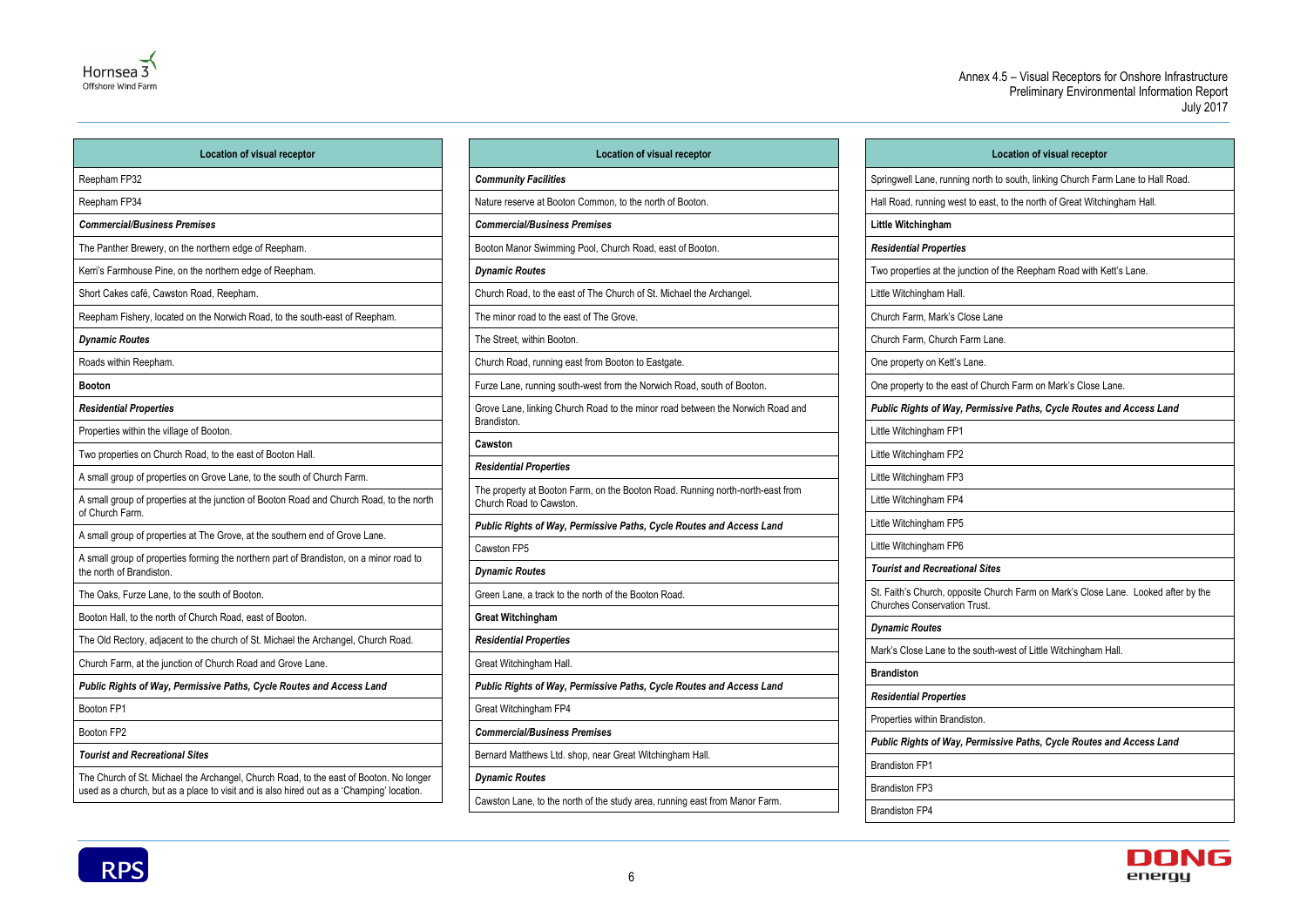

| <b>Location of visual receptor</b>                                                 | Lc                                                                  |
|------------------------------------------------------------------------------------|---------------------------------------------------------------------|
| <b>Dynamic Receptors</b>                                                           | <b>Public Rights of Way, Permiss</b>                                |
| The minor road through Brandiston.                                                 | Alderford FP1                                                       |
| Swannington                                                                        | <b>Community Facilities</b>                                         |
| <b>Residential Properties</b>                                                      | The Church of St. John the Bapti                                    |
| Properties on the northern edge of Hengrave, located on Kett's Lane.               | <b>Commercial/Business Premise</b>                                  |
| Two properties at Lower Farm, to the west of Broad Lane.                           | Bernard Matthews Ltd, food proc                                     |
| A small group of properties on the Reepham Road, to the north of Alderford Common. | <b>Dynamic Receptors</b>                                            |
| Heath House, situated to the west of Broad Lane, north of Alderford Common.        | Hall Road, running east to west t                                   |
| Hengrave Farm, Kett's Lane.                                                        | Minor road running east from Ch                                     |
| Public Rights of Way, Permissive Paths, Cycle Routes and Access Land               | <b>Weston Longville</b>                                             |
| Swannington FP1                                                                    | <b>Residential Properties</b>                                       |
| Swannington FP2                                                                    | Properties within Weston Longvil                                    |
| Swannington FP3                                                                    | A small group of properties arour<br>north of the Old Airfield.     |
| Swannington FP9<br>Swannington FP10                                                | A group of properties, including (<br>Green Road and the minor road |
| Swannington FP11                                                                   | Properties at Weston Green, to tl                                   |
| Swannington RB12                                                                   | Top Farm, to the south of Mortor                                    |
| Swannington FP15                                                                   | Field Farm, to the south-east of \                                  |
| Woodland at Hengrave                                                               | Green Farm, to the south-west of                                    |
| <b>Commercial/Business Premises</b>                                                | <b>Public Rights of Way, Permiss</b>                                |
| Hengrave Farm, Bed and Breakfast, Kett's Lane.                                     | A route with public access runs n                                   |
| <b>Dynamic Routes</b>                                                              | between Pump Farm and Ringlar<br>within the parish, before passing  |
| Broad Lane, running south-west from Swannington.                                   | Weston Longville FP1                                                |
| Alderford                                                                          | Weston Longville FP2                                                |
| <b>Residential Properties</b>                                                      | Weston Longville FP3                                                |
| Properties within the village of Alderford, including Church Farm.                 | Weston Longville FP4                                                |
| Two properties located on the Reepham Road, to the north of Alderford.             | Weston Longville FP7                                                |
| Hall Road Farm, to the west of Alderford.                                          | Weston Longville FP9                                                |
| Property located on Hall Road, to the north of Alderford Common.                   |                                                                     |

| <b>Location of visual receptor</b>                                                                                                                                                                                                                       |
|----------------------------------------------------------------------------------------------------------------------------------------------------------------------------------------------------------------------------------------------------------|
|                                                                                                                                                                                                                                                          |
| Public Rights of Way, Permissive Paths, Cycle Routes and Access Land                                                                                                                                                                                     |
| Alderford FP1                                                                                                                                                                                                                                            |
| <b>Community Facilities</b>                                                                                                                                                                                                                              |
| The Church of St. John the Baptist, Hall Road, Alderford.                                                                                                                                                                                                |
| <b>Commercial/Business Premises</b>                                                                                                                                                                                                                      |
| Bernard Matthews Ltd, food processing plant.                                                                                                                                                                                                             |
| <b>Dynamic Receptors</b>                                                                                                                                                                                                                                 |
| Hall Road, running east to west to the south of Alderford.                                                                                                                                                                                               |
| Minor road running east from Church Farm, Little Witchingham.                                                                                                                                                                                            |
| <b>Weston Longville</b>                                                                                                                                                                                                                                  |
| <b>Residential Properties</b>                                                                                                                                                                                                                            |
| Properties within Weston Longville village, including Church Farm.                                                                                                                                                                                       |
| A small group of properties around the Old Rectory, located on Rectory Road, to the<br>north of the Old Airfield.                                                                                                                                        |
| A group of properties, including Green Farm and Pump Farm, at the junction of Weston<br>Green Road and the minor road between Weston Longville and Ringland.                                                                                             |
| Properties at Weston Green, to the south-east of The Old Airfield.                                                                                                                                                                                       |
| Top Farm, to the south of Morton Lane.                                                                                                                                                                                                                   |
| Field Farm, to the south-east of Weston Longville.                                                                                                                                                                                                       |
| Green Farm, to the south-west of the Old Airfield.                                                                                                                                                                                                       |
| Public Rights of Way, Permissive Paths, Cycle Routes and Access Land                                                                                                                                                                                     |
| A route with public access runs north-north-east, along a track from the minor road<br>between Pump Farm and Ringland. A small part of it is routed between two arable fields<br>within the parish, before passing to the west of Gravel Pit Plantation. |
| Weston Longville FP1                                                                                                                                                                                                                                     |
| Weston Longville FP2                                                                                                                                                                                                                                     |
| Weston Longville FP3                                                                                                                                                                                                                                     |
| Weston Longville FP4                                                                                                                                                                                                                                     |
| Weston Longville FP7                                                                                                                                                                                                                                     |
| Weston Lonaville FP9                                                                                                                                                                                                                                     |

#### **Location of visual receptor**

Top Farm equestrian stables, to the west of Morton Lane, south of the golf club.

The minor road that links Church Road to Ringland/Morton Lane.

The minor road/track that runs north-east, linking Pump Farm to the Ringland Road.

The Honingham Road/Paddy's Lane running south-west from Weston Longville, through

Rectory Road, running north-west from Honingham Road, to the north of the Old Airfield

Church Road and Field Road that run north-east and north-west from Weston Longville.

The minor road that runs south-east from Weston Longville through a junction where the cluster of houses around Pump Farm/Green Farm are located and on to Ringland.

Morton Lane/Ringland Lane that runs down the eastern edge of the parish.

Weston Green Road and Breck Road, that run north-east and south-east from Weston

The Old Rectory, located to the north of Marl Hill Road.

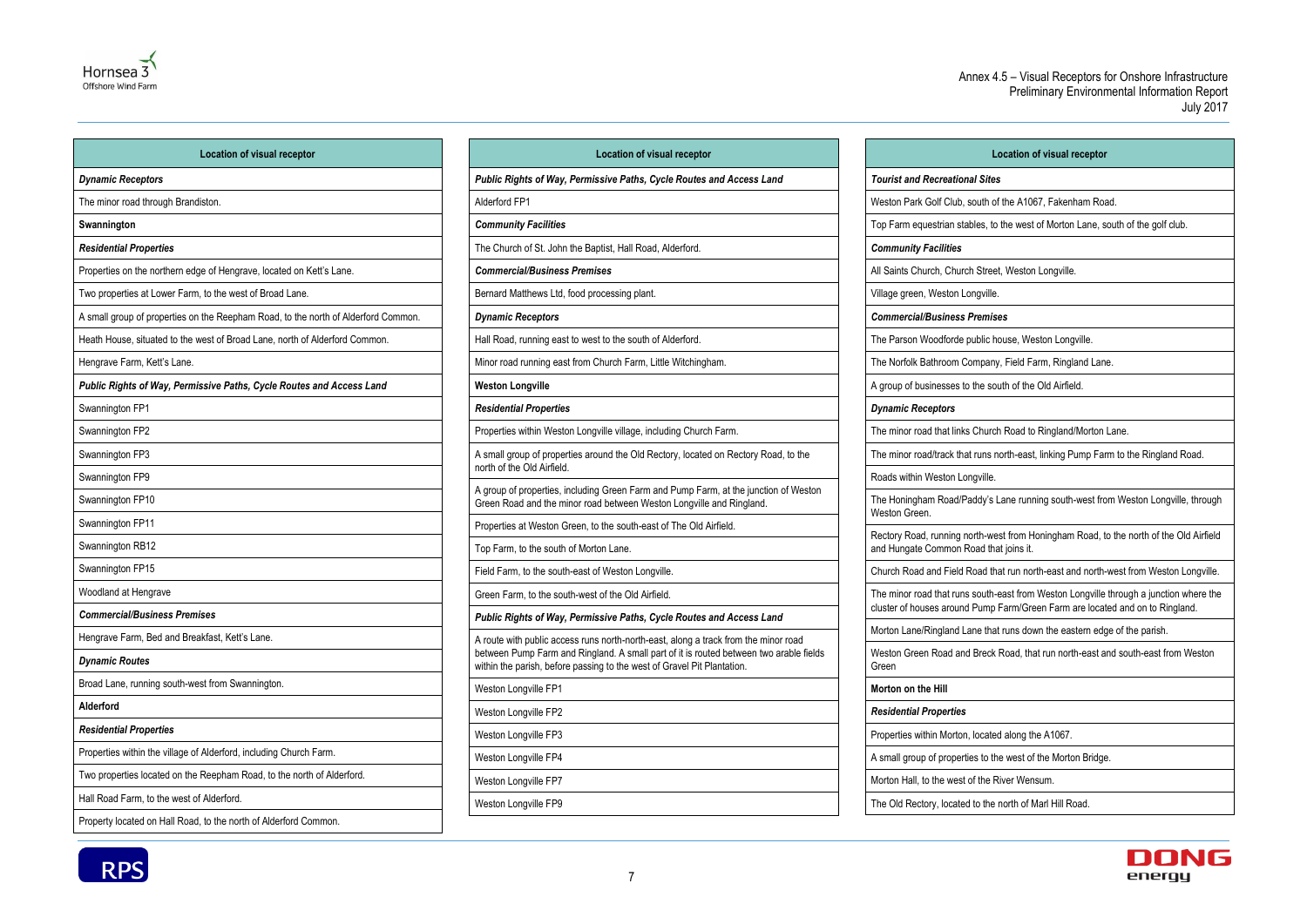

| <b>Location of visual receptor</b>                                                                                                | Location                                               |
|-----------------------------------------------------------------------------------------------------------------------------------|--------------------------------------------------------|
| Public Rights of Way, Permissive Paths, Cycle Routes and Access Land                                                              | Attlebridge Montessori Nursery, Felthorp               |
| Morton on the Hill BR1                                                                                                            | Allotment gardens                                      |
| <b>Tourist and Recreational Sites</b>                                                                                             | <b>Commercial/Business Premises</b>                    |
| Morton Plantation, part of Weston Park Golf Club.                                                                                 | J. Riley Beet Harvesters (UK), Old Faker               |
| <b>Community Facilities</b>                                                                                                       | <b>Dynamic Receptors</b>                               |
| St. Margaret's Church at Morton Hall is a private church, but public services are held<br>there.                                  | Roads within Attlebridge.                              |
| <b>Commercial/Business Premises</b>                                                                                               | Station Road, running north from Attlebri              |
| Various businesses located to the north of the A1067, within the business/industrial park<br>to the east of Lenwade.              | The Felthorpe Road and the Old Fakenh<br>Attlebridge.  |
| Morton Cattery, A1067, Morton.                                                                                                    | Track to the bridge over the River Wensu               |
| <b>Dynamic Receptors</b>                                                                                                          | Ringland                                               |
| A1067, Fakenham Road, running south-east from Lenwade.                                                                            | <b>Residential Properties</b>                          |
| Marl Hill Road, running south-west from the A1067 to Weston Longville.                                                            | Properties within Ringland, including Mar<br>village.  |
| The Street, running to the north of the A1067, to the west of Morton Bridge.                                                      | The property to the north of Ave's Gap w               |
| Attlebridge                                                                                                                       | <b>Public Rights of Way, Permissive Path</b>           |
| <b>Residential Properties</b>                                                                                                     | Ringland FP1                                           |
| Small group of properties located at the junction of Station Road and the Marriott's Way.                                         | Ringland FP6                                           |
| Properties within the village of Attlebridge, including Ashtree Farm and Church Farm,<br>which are set within the village.        | Ringland FP7                                           |
| Two properties at The Oaks, south of the Reepham Road.                                                                            | Ringland FP8                                           |
| Ivy Cottages, located south of the A1067, Fakenham Road.                                                                          | Ringland FP9                                           |
| Public Rights of Way, Permissive Paths, Cycle Routes and Access Land                                                              | Church Hill Common                                     |
| Attlebridge RB1                                                                                                                   | <b>Ringland Hills</b>                                  |
| Attlebridge FP2                                                                                                                   | <b>Community Facilities</b>                            |
|                                                                                                                                   | The church of Ringland St Peter, The Str               |
| Attlebridge RB3                                                                                                                   | <b>Dynamic Receptors</b>                               |
| <b>Tourist and Recreational Sites</b><br>Car Park for the Marriott's Way, to the north of Attlebridge, accessed off Station Road. | The minor road running east from Ringla<br>Plantation. |
| <b>Community Facilities</b>                                                                                                       | The minor road running east from Ringla                |
| St. Andrew's Church, Station Road/Old Fakenham Road, Attlebridge.                                                                 | Field Road Running south from Ringland                 |

| <b>Location of visual receptor</b>                           |                                                                     |
|--------------------------------------------------------------|---------------------------------------------------------------------|
| ry, Felthorpe Road, Attlebridge.                             | Sandy Lane, a track running to                                      |
|                                                              | Costessy Lane, running on the                                       |
| ıises                                                        | Honingham                                                           |
| , Old Fakenham Road, Attlebridge.                            | <b>Residential Properties</b>                                       |
|                                                              | A loose cluster of properties lo<br>Blackbreck Plantation, includin |
| om Attlebridge.                                              | A group of properties associate<br>Taverham Road, to the north o    |
| Old Fakenham Road, running east and south-east from          | Breck Barn, located to the eas                                      |
|                                                              | Red Barn, at the junction of Bli                                    |
| ใiver Wensum.                                                | <b>Public Rights of Way, Permis</b>                                 |
|                                                              | Honingham FP2                                                       |
| cluding Manor Farm, which is located to the south of the     | Honingham FP5                                                       |
|                                                              | <b>Tourist and Recreational Site</b>                                |
| ve's Gap wood, accessed from Contessy Lane.                  | Merryhill Country Park, country<br>east of the Weston Road          |
| issive Paths, Cycle Routes and Access Land                   | Go Ballistic, paintball centre, Id                                  |
|                                                              | <b>Commercial/Business Premi</b>                                    |
|                                                              | Anglian Metals, at Telegraph H                                      |
|                                                              | <b>Dynamic Receptors</b>                                            |
|                                                              | Taverham Road, running south                                        |
|                                                              | Norwich Road, a minor road, ro                                      |
|                                                              | Easton                                                              |
|                                                              | <b>Residential Properties</b>                                       |
|                                                              | Properties within Easton                                            |
| ter, The Street, Ringland.                                   | The group of properties that fo<br>and Ford Cottage, to the north   |
| from Ringland to Weston Longville, to the south of Gravelpit | The loose group of properties a                                     |
| from Ringland to Weston Longville.                           | Broom Far, Broom Lane, to the                                       |
| m Ringland.                                                  |                                                                     |
|                                                              |                                                                     |



| <b>Location of visual receptor</b>                                                                                                                        |
|-----------------------------------------------------------------------------------------------------------------------------------------------------------|
| Sandy Lane, a track running to the east of Blackbreck Plantation                                                                                          |
| Costessy Lane, running on the western side of the River Wensum.                                                                                           |
| Honingham                                                                                                                                                 |
| <b>Residential Properties</b>                                                                                                                             |
| A loose cluster of properties located on both sides of the Weston Road, to the west of<br>Blackbreck Plantation, including Ridge Farm and Honingham Park. |
| A group of properties associated with and including Church Farm, either side of the<br>Taverham Road, to the north of the A47.                            |
| Breck Barn, located to the east of the Taverham Road.                                                                                                     |
| Red Barn, at the junction of Blind Lane and Grange Lane.                                                                                                  |
| Public Rights of Way, Permissive Paths, Cycle Routes and Access Land                                                                                      |
| Honingham FP2                                                                                                                                             |
| Honingham FP5                                                                                                                                             |
| <b>Tourist and Recreational Sites</b>                                                                                                                     |
| Merryhill Country Park, countryside holiday park, to the west of Blackbreck Plantation,<br>east of the Weston Road                                        |
| Go Ballistic, paintball centre, located off Weston Road.                                                                                                  |
| <b>Commercial/Business Premises</b>                                                                                                                       |
| Anglian Metals, at Telegraph Hill                                                                                                                         |
| <b>Dynamic Receptors</b>                                                                                                                                  |
| Taverham Road, running south-west from its junction with Weston Road.                                                                                     |
| Norwich Road, a minor road, running west from Colton Road.                                                                                                |
| Easton                                                                                                                                                    |
| <b>Residential Properties</b>                                                                                                                             |
| Properties within Easton                                                                                                                                  |
| The group of properties that form Lower Easton, including Hill Farm, West Lodge farm<br>and Ford Cottage, to the north of Easton                          |
| The loose group of properties associated with Easton Lodge Farm, to the north of Easton.                                                                  |
| Broom Far, Broom Lane, to the south-west of Easton.                                                                                                       |

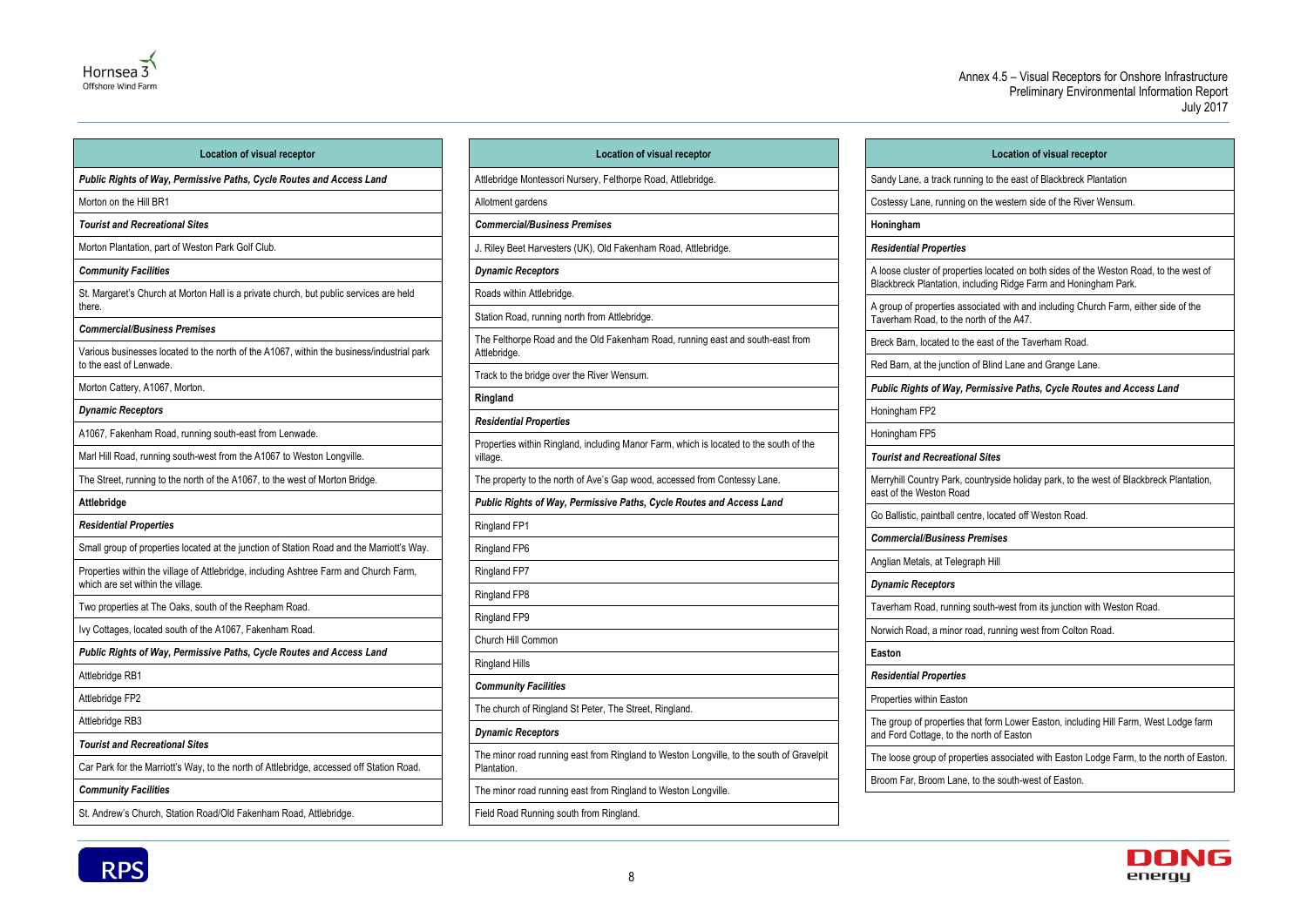

| <b>Location of visual receptor</b>                                                                                                                                           |                                                |
|------------------------------------------------------------------------------------------------------------------------------------------------------------------------------|------------------------------------------------|
| Public Rights of Way, Permissive Paths, Cycle Routes and Access Land                                                                                                         | <b>Public Rights of Wa</b>                     |
| Easton FP1                                                                                                                                                                   | Marlingford FP8                                |
| <b>Tourist and Recreational Sites</b>                                                                                                                                        | <b>Community Faciliti</b>                      |
| Jubilee Playing Field and Multi-Use Games Area, Easton.                                                                                                                      | Part of the Easton ar                          |
| Part of the Bawburgh Golf Cub.                                                                                                                                               | <b>Commercial/Busine</b>                       |
| <b>Community Facilities</b>                                                                                                                                                  | The Marlingford Bell                           |
| St. Peter's Church, Easton.                                                                                                                                                  | <b>Dynamic Receptors</b>                       |
| Easton village hall, Marlingford Road, Easton.                                                                                                                               | The Barford Road, ru                           |
| Easton and Otley College, agricultural college, Bawburgh Road, south of Easton.                                                                                              | A small section of CI                          |
| St. Peter's Church of England Primary Academy, Marlingford Road, Easton.                                                                                                     | Street, Colton Road                            |
| Queens Hills School, Easton                                                                                                                                                  | <b>Great Melton</b>                            |
| Allotments, opposite St. Peter's Church, on the western side of Easton.                                                                                                      | <b>Residential Properi</b>                     |
| St. Athanasius Coptic Orthodox Church, Marlingford Road, south-south-east of Easton.                                                                                         | Two properties on th                           |
| <b>Commercial/Business Premises</b>                                                                                                                                          | Chapel Farm and Al                             |
| The offices of the Diocese of Norwich, located within and on the western edge of Easton.                                                                                     | High House Farm, a                             |
| Businesses within the village of Easton.                                                                                                                                     | <b>Dynamic Receptors</b>                       |
| <b>Dynamic Receptors</b>                                                                                                                                                     | Track to Algarsthorp                           |
| Minor road running south-west from Easton.                                                                                                                                   | Bawburgh                                       |
| Roads within Easton village.                                                                                                                                                 | <b>Residential Properi</b>                     |
| The Ringland Road, running north from its junction with Church Lane.                                                                                                         | Properties within Bay<br>north of the village. |
| Church Lane, running north-east from its junction with the A47.                                                                                                              | A small group of pro                           |
| <b>Marlingford and Colton</b>                                                                                                                                                | A loose group of pro                           |
| <b>Residential Properties</b>                                                                                                                                                | Bawburgh.                                      |
| Properties within the village of Marlingford, including the properties at The Common, on                                                                                     | A property on the Ba                           |
| the western edge of the village. The Old Hall, on the eastern side of the village and the<br>row of properties to the south of the Bawburgh Road on the east of the village. | <b>Public Rights of Wa</b>                     |
| A small group of properties adjacent to Home Farm, to the south-west of Marlingford.                                                                                         | Bawburgh FP1                                   |
| A small group of properties to the west of the Colton Road, to the west of Marlingford.                                                                                      | <b>Tourist and Recrea</b>                      |
|                                                                                                                                                                              |                                                |

## **Location of visual receptor** St. Walstan, Church Street, Bawburgh.  $\mathsf{s}\mathsf{H}$ ill. *Commercial/Business Premises* rated on Hart's Lane, Bawburgh. Ghurch Street, Bawburgh to the Bawburgh Road, to the ch as Harts Lane. of Little Melton, including Manor Farm, on the eastern side of inction of great melton Road and Rectory Lane, to the west of t Low Common, off Rectory Lane, to the north-west of Little e B1108, Watton Road in the north of the study area. *Public Rights of Way, Permissive Paths, Cycle Routes and Access Land* All Saints, Mill Road, Little Melton. Road, Little Melton. sery, Mill Road, Little Melton. *Commercial/Business Premises* e, School Lane, Little Melton. kfast, Rectory Lane, to the north-west of Little Melton. outh of Little Melton.



|                     | <b>Location of visual receptor</b>                                                                                                        |
|---------------------|-------------------------------------------------------------------------------------------------------------------------------------------|
|                     | Public Rights of Way, Permissive Paths, Cycle Routes and Access Land                                                                      |
| Marlingford FP8     |                                                                                                                                           |
|                     | <b>Community Facilities</b>                                                                                                               |
|                     | Part of the Easton and Otley College, agricultural college to the south of Easton.                                                        |
|                     | <b>Commercial/Business Premises</b>                                                                                                       |
|                     | The Marlingford Bell, public house, Bawburgh Road, Marlingford.                                                                           |
|                     | <b>Dynamic Receptors</b>                                                                                                                  |
|                     | The Barford Road, running south-west from Marlingford.                                                                                    |
|                     | A small section of Church Road, that runs south-east from the junction with Chapel<br>Street, Colton Road and Barford Road, at Home Farm. |
| <b>Great Melton</b> |                                                                                                                                           |
|                     | <b>Residential Properties</b>                                                                                                             |
|                     | Two properties on the Bawburgh Road, to the north of the B1108, Watton Road.                                                              |
|                     | Chapel Farm and Algarsthorpe Farm in the north of the parish, south of the River Yare.                                                    |
|                     | High House Farm, accessed off Hall Road, to the south of the B1108, Watton Road.                                                          |
|                     | <b>Dynamic Receptors</b>                                                                                                                  |
|                     | Track to Algarsthorpe Farm (twice).                                                                                                       |
| <b>Bawburgh</b>     |                                                                                                                                           |
|                     | <b>Residential Properties</b>                                                                                                             |
|                     | Properties within Bawburgh, on either side of the River Yare, including Hill farm to the<br>north of the village.                         |
|                     | A small group of properties at Lower Hall Farm, Stocks Hill Road.                                                                         |
| Bawburgh.           | A loose group of properties to the north and south of the B1108, to the south of                                                          |
|                     | A property on the Bawburgh Road, to the south-west of Bawburgh.                                                                           |
|                     | Public Rights of Way, Permissive Paths, Cycle Routes and Access Land                                                                      |
| Bawburgh FP1        |                                                                                                                                           |
|                     | <b>Tourist and Recreational Sites</b>                                                                                                     |
|                     | St. Walstan's Well, a holy well and place of pilgrimage, situated to the west f Bawburgh.                                                 |

|                             | Ĺ                                                           |
|-----------------------------|-------------------------------------------------------------|
| <b>Community Facilities</b> |                                                             |
|                             | The Church of St. Mary and St.                              |
|                             | Bawburgh village Hall, Stocks I                             |
|                             | <b>Commercial/Business Premis</b>                           |
|                             | The King's Head, an inn, locate                             |
| <b>Dynamic Receptors</b>    |                                                             |
|                             | The section of road that links C<br>south-west of Bawburgh. |
|                             | Roads within Bawburgh, such a                               |
| <b>Little Melton</b>        |                                                             |
|                             | <b>Residential Properties</b>                               |
| the village.                | Properties within the village of L                          |
| little Melton.              | Group of properties at the junct                            |
| Melton.                     | Loose group of properties at Lo                             |
|                             | A property to the south of the B                            |
|                             | <b>Public Rights of Way, Permis</b>                         |
| Little Melton FP1           |                                                             |
| Little Melton FP2           |                                                             |
| <b>Community Facilities</b> |                                                             |
|                             | The Church of St. Mary and All                              |
|                             | Little Melton village hall, Mill Ro                         |
|                             | Little Melton Pre-school Nurser                             |
|                             | <b>Commercial/Business Premis</b>                           |
|                             | The Village Inn, public house, S                            |
|                             | Church Farm, Bed and Breakfa                                |
|                             | Village Apartments, to the south                            |
|                             | Businesses within Little Melton.                            |

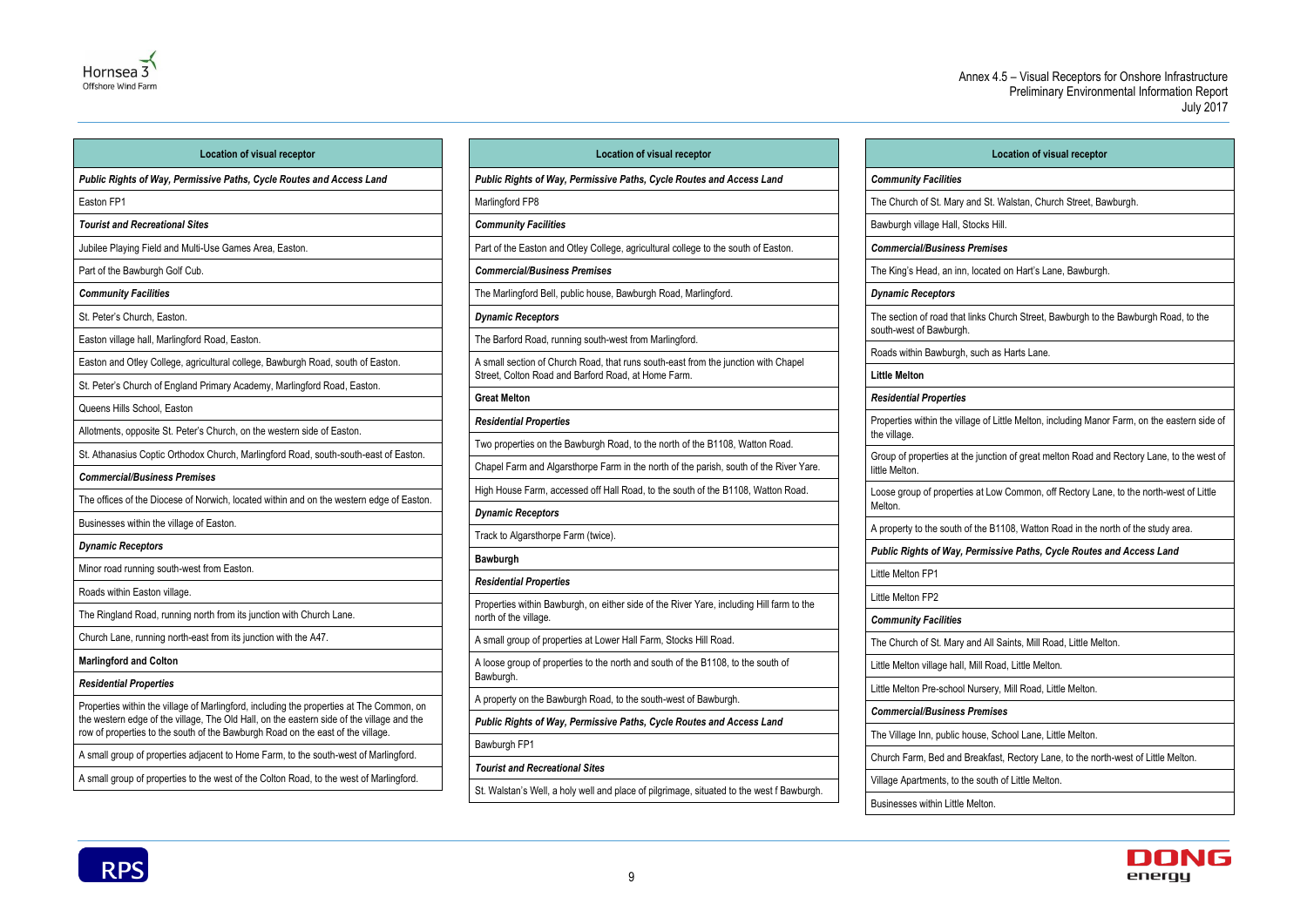

| <b>Location of visual receptor</b>                                                                          |  |
|-------------------------------------------------------------------------------------------------------------|--|
| <b>Dynamic Receptors</b>                                                                                    |  |
| Rectory Lane, to the north-west of Little Melton.                                                           |  |
| The Great Melton Road to the east of Little Melton.                                                         |  |
| Roads within Little Melton.                                                                                 |  |
| Market Lane, running west from its junction with the Great Melton Road and Rectory<br>Lane.                 |  |
| <b>Colney</b>                                                                                               |  |
| <b>Community Facilities</b>                                                                                 |  |
| Norwich Football Club Academy, Heathersett Lane.                                                            |  |
| <b>Dynamic Receptors</b>                                                                                    |  |
| Heathersett Lane that runs north-east to south-west across the study area.                                  |  |
| <b>Heathersett</b>                                                                                          |  |
| <b>Residential Properties</b>                                                                               |  |
| Properties within Heathersett.                                                                              |  |
| Properties at Beckhithe, including Holly Tree Farm, to the north of Heathersett.                            |  |
| Properties to the southern end of Station Lane, including Station Farm.                                     |  |
| A loose group of properties at Braymeadow Bottom, on Braymeadow Lane, to the north-<br>east of Heathersett. |  |
| Thickthorne Farm on the B1172, to the east of Heathersett.                                                  |  |
| Thickthorne Hall, on the B1172, to the east of Heathersett.                                                 |  |
| Heathersett Hall, to the south of Heathersett.                                                              |  |
| Public Rights of Way, Permissive Paths, Cycle Routes and Access Land                                        |  |
| Heathersett BOAT2                                                                                           |  |
| Heathersett FP4                                                                                             |  |
| <b>Heathersett FP5</b>                                                                                      |  |
| <b>Tourist and Recreational Sites</b>                                                                       |  |
| Crusaders Rugby Club, Little Melton Road, Beckhithe.                                                        |  |
| <b>Community Facilities</b>                                                                                 |  |
| The church of St. Remigius, to the south of the B1172, south of Heathersett.                                |  |

| Location of visual receptor                                                             |
|-----------------------------------------------------------------------------------------|
| Heathersett Academy, Queen's Road, Heathersett                                          |
| <b>Commercial/Business Premises</b>                                                     |
| Businesses within Heathersett.                                                          |
| St. Margaret's Pet Centre, Braymeadow Lane, to the north-east of Heathersett.           |
| Paddocks butchery, to the east of Heathersett, on the B1172, Norwich Road.              |
| Regeneration Pilates, Station Road, south of Heathersett.                               |
| <b>Dynamic Receptors</b>                                                                |
| Little Melton Road, to the east of Beckhithe.                                           |
| Colney Lane, as it runs north-east from Heathersett.                                    |
| B1172, Norwich Road, to the east of Heathersett.                                        |
| Roads within Heathersett.                                                               |
| Station Road running south from Heathersett to the A11.                                 |
| Ketteringham                                                                            |
| <b>Residential Properties</b>                                                           |
| Cantley Farm and High View, both located off Cantley Lane                               |
| Small Wood, to the south of High View, also accessed of Cantley Lane.                   |
| A property located to the west of the Heathersett Road, south of Five Ways.             |
| A property that is located between the railway and the A11, accessed from Station Lane. |
| A property located at Five Ways                                                         |
| Public Rights of Way, Permissive Paths, Cycle Routes and Access Land                    |
| Ketteringham FP1                                                                        |
| Ketteringham BR2                                                                        |
| <b>Heathersett FP6</b>                                                                  |
| <b>Tourist and Recreational Sites</b>                                                   |
| The monument at Five Ways.                                                              |
| <b>Commercial/Business Premises</b>                                                     |
| Norfolk County Council's Highways Depot, Station Road, to the north of Five Ways.       |
| <b>Dynamic Receptors</b>                                                                |
| The A11, Heathersett Bypass, as it runs south-west to north-east across the study area. |

| <b>Location of visual receptor</b>                                       |
|--------------------------------------------------------------------------|
| Cantley Lane, as it runs south-west to north-east across the study area. |
| High Street, running east from Five Ways.                                |
| Station Lane, running north-north-west from Five Ways.                   |
| Heathersett Road, running south from Five Ways.                          |
| <b>Keswick and Intwood</b>                                               |
| <b>Residential Properties</b>                                            |
| A loose group of properties adjacent to Home Farm.                       |
| A group of properties by All Saints Church, Intwood.                     |
| Housing associated with Keswick Hall, to the north of the A47.           |
| A group of properties around Hall farm, to the north of the A47.         |
| Intwood Hall, to the north of the River Tas and west of the A47.         |
| Public Rights of Way, Permissive Paths, Cycle Routes and Access Land     |
| Keswick FP2                                                              |
| Keswick BR3                                                              |
| Keswick FP4                                                              |
| Keswick BR5                                                              |
| Keswick BR6                                                              |
| Keswick FP8                                                              |
| <b>Tourist and Recreational Sites</b>                                    |
| Keswick Riding Stables, to the south of Keswick Hall, north of the A47.  |
| <b>Community Facilities</b>                                              |
| All Saints Church Intwood.                                               |
| Teacher Training College, Keswick Hall.                                  |
| <b>Commercial/Business Premises</b>                                      |
| Flagship Housing Group, Keswick Hall.                                    |
| <b>Dynamic Receptors</b>                                                 |
| Access roads to Home Farm and associated properties.                     |
| Low Road and Keswick Hall Road to the north of the A47.                  |



|                                                      | <b>Location of visual recepto</b>                           |
|------------------------------------------------------|-------------------------------------------------------------|
|                                                      | Cantley Lane, as it runs south-west to north-east across tl |
| High Street, running east from Five Ways.            |                                                             |
|                                                      | Station Lane, running north-north-west from Five Ways.      |
| Heathersett Road, running south from Five Ways.      |                                                             |
| <b>Keswick and Intwood</b>                           |                                                             |
| <b>Residential Properties</b>                        |                                                             |
| A loose group of properties adjacent to Home Farm.   |                                                             |
| A group of properties by All Saints Church, Intwood. |                                                             |
|                                                      | Housing associated with Keswick Hall, to the north of the   |
|                                                      | A group of properties around Hall farm, to the north of the |
|                                                      | Intwood Hall, to the north of the River Tas and west of the |
|                                                      | <b>Public Rights of Way, Permissive Paths, Cycle Routes</b> |
| <b>Keswick FP2</b>                                   |                                                             |
| <b>Keswick BR3</b>                                   |                                                             |
| Keswick FP4                                          |                                                             |
| <b>Keswick BR5</b>                                   |                                                             |
| <b>Keswick BR6</b>                                   |                                                             |
| Keswick FP8                                          |                                                             |
| <b>Tourist and Recreational Sites</b>                |                                                             |
|                                                      | Keswick Riding Stables, to the south of Keswick Hall, nort  |
| <b>Community Facilities</b>                          |                                                             |
| All Saints Church Intwood.                           |                                                             |
| Teacher Training College, Keswick Hall.              |                                                             |
| <b>Commercial/Business Premises</b>                  |                                                             |
| Flagship Housing Group, Keswick Hall.                |                                                             |
| <b>Dynamic Receptors</b>                             |                                                             |
|                                                      | Access roads to Home Farm and associated properties.        |
|                                                      | Low Road and Keswick Hall Road to the north of the A47.     |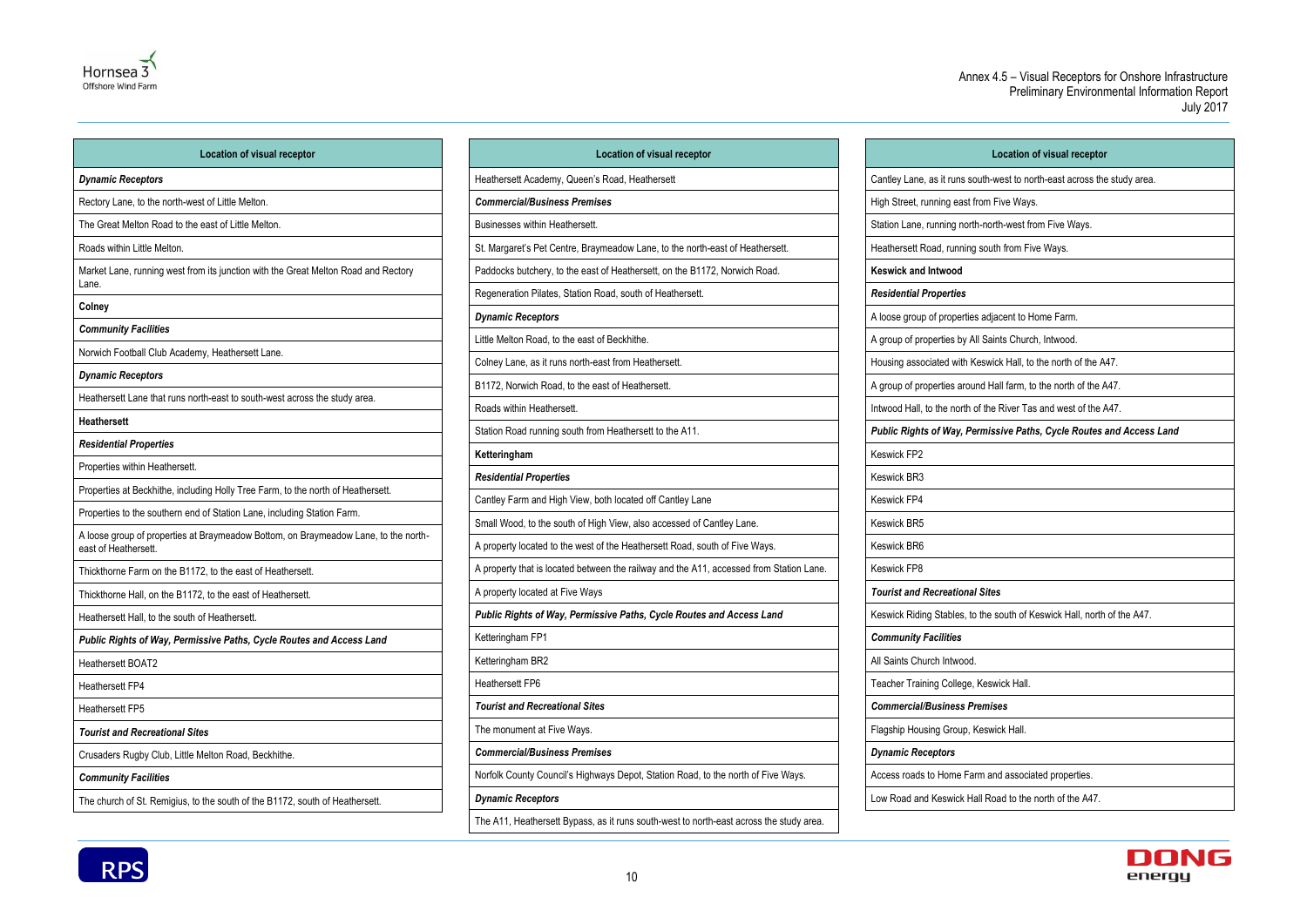

| <b>Location of visual receptor</b>                                                                                       |
|--------------------------------------------------------------------------------------------------------------------------|
| <b>East Carleton</b>                                                                                                     |
| <b>Residential Properties</b>                                                                                            |
| Properties at Lower East Carleton, including Valley Farm and dairy Farm at either end of<br>the village.                 |
| A loose group of properties associated with North Farm and along Park Lane, to the<br>north-west of Lower East Carleton. |
| Part of Manor Farm, to the south-west of Lower East Carleton                                                             |
| A single property at Dodd's Hole, accessed from Intwood Lane                                                             |
| Public Rights of Way, Permissive Paths, Cycle Routes and Access Land                                                     |
| East Carleton FP1                                                                                                        |
| East Carleton FP2                                                                                                        |
| East Carleton FP3                                                                                                        |
| East Carleton FP4                                                                                                        |
| East Carleton FP5                                                                                                        |
| East Carleton FP8                                                                                                        |
| <b>Mulbarton</b>                                                                                                         |
| Public Rights of Way, Permissive Paths, Cycle Routes and Access Land                                                     |
| Mulbarton FP7                                                                                                            |
| <b>Swardeston</b>                                                                                                        |
| <b>Residential Properties</b>                                                                                            |
| Properties within the village of Swardeston, including Swardeston House, to the south-<br>west of the village.           |
| A group of properties to the east of Intwood Lane, to the north of Swardeston Common.                                    |
| A small group of properties located close to Mangreen Hall and Mangreen Hall Farm, to<br>the east of Swardeston.         |
| Two properties either side of the B1113, Main Road, to the north-east of Swardeston.                                     |
| Gowthorpe Manor and Swardeston Hall Farm, to the east of Swardeston.                                                     |
| Cavell House to the east of Swardeston Common, on Intwood Lane/The Common.                                               |
| Public Rights of Way, Permissive Paths, Cycle Routes and Access Land                                                     |

### **Location of visual receptor**

egrove Cat Hotel and Ferara Boarding Cattery located on Intwood Lane to the north

Road, immediately to the south of the A47.

Is in and around Swardeston, such as Short Lane, High Common, The Common and

properties to north of the junction of Chandler Road and Stoke Road.

ord Farm, to the north of the A47.

vay House, Stoke Road, south of the junction with Chandler Road.

| <b>Location of visual receptor</b>                                                                              |                                                         |
|-----------------------------------------------------------------------------------------------------------------|---------------------------------------------------------|
| Swardeston FP2                                                                                                  | Applegrove Cat Hotel an                                 |
| Swardeston FP4                                                                                                  | of Swardeston.                                          |
| Swardeston FP5                                                                                                  | <b>Dynamic Receptors</b>                                |
| Swardeston FP6                                                                                                  | Main Road, immediately                                  |
| Swardeston FP7                                                                                                  | Roads in and around Sw<br>Low Common.                   |
| Swardeston BR9                                                                                                  | <b>Caistor St. Edmund</b>                               |
| Swardeston FP10                                                                                                 | <b>Residential Properties</b>                           |
| Swardeston BR11                                                                                                 | Two properties to north o                               |
| Swardeston BR12                                                                                                 | Harford Farm, to the nor                                |
| Swardeston FP13                                                                                                 | Halfway House, Stoke R                                  |
| Swardeston RB14                                                                                                 | <b>Tourist and Recreation</b>                           |
| Swardeston FP15                                                                                                 | Venta Icenorum Roman                                    |
| Swardeston FP16                                                                                                 | War memorial located in                                 |
| Swardeston FP17                                                                                                 | <b>Community Facilities</b>                             |
| Swardeston Common                                                                                               | Caistor St Edmund Chur                                  |
| <b>Tourist and Recreational Sites</b>                                                                           | <b>Dynamic Receptors</b>                                |
| Swardeston cricket pitch, The Common, Swardeston.                                                               | The A47, Norwich South                                  |
| Swardeston Bowls Club, The Common, Swardeston.                                                                  | Stoke Road, running sou                                 |
| Children's equipped play area, The Common, Swardeston.                                                          | Chandler Road, running                                  |
| Lakenham-Hewett Rugby Football Ground and Norwich Sports Ground, Main Road, to<br>the north-east of Swardeston. | Swainsthorpe                                            |
| <b>Community Facilities</b>                                                                                     | <b>Residential Properties</b>                           |
| Swardeston Village Green, The Common, Swardeston.                                                               | Properties within the villa<br>the western end of Swair |
| Swardeston village hall, The Common, Swardeston.                                                                | Properties at The Vale, 0                               |
| The Church of St. Mary the Virgin, Main Road Swardeston.                                                        | Yale Farm, located off G                                |
| <b>Commercial/Business Premises</b>                                                                             | <b>Public Rights of Way, I</b>                          |
| Businesses within Swardeston.                                                                                   | Swainsthorpe FP1                                        |
| Mangreen Country House hotel, at Mangreen Hall.                                                                 | Swainsthorpe BR2                                        |
|                                                                                                                 |                                                         |

*Tourist and Recreational Sites*

Icenorum Roman Town, on the eastern side of the River Tas.

memorial located in the south-eastern corner of the Roman Town.

tor St Edmund Church, Stoke Road, within the south-east of Caistor Roman Town.

A47, Norwich Southern Bypass.

Be Road, running south to north through the study area.

dler Road, running east from its junction with Stoke Road.

erties within the village of Swainsthorpe, including Glebe Farm and church Farm at vestern end of Swainsthorpe.

erties at The Vale, Church Road, to the east of Swainsthorpe.

Farm, located off Gowthorpe Lane.

*Public Rights of Way, Permissive Paths, Cycle Routes and Access Land*



Swainsthorpe BOAT6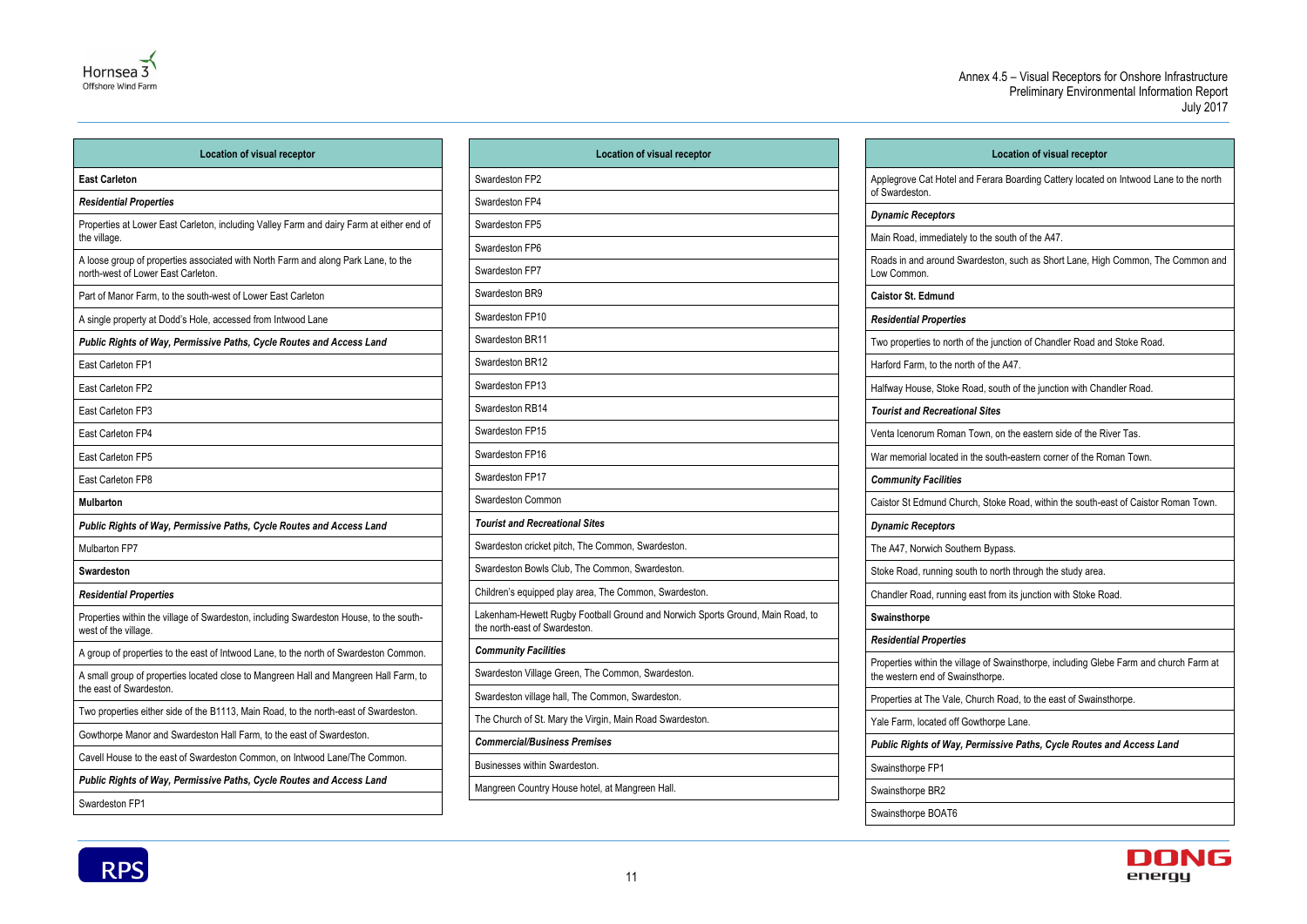

| <b>Location of visual receptor</b>                                                          |  |
|---------------------------------------------------------------------------------------------|--|
| Swainsthorpe BR7                                                                            |  |
| <b>Dynamic Receptors</b>                                                                    |  |
| The A140, Ipswich Road runs north to south through the study area.                          |  |
| A section of Church Road, runs east to west through Swainsthorpe.                           |  |
| Hickling Lane, a track runs east to west from the A140.                                     |  |
| <b>Stoke Holy Cross</b>                                                                     |  |
| <b>Residential Properties</b>                                                               |  |
| Properties within the hamlet of Dunston, including the property to the north of Stoke Lane. |  |
| Two properties to the east of Stoke Lane.                                                   |  |
| Diane's Wood, to the east of the A140.                                                      |  |
| Public Rights of Way, Permissive Paths, Cycle Routes and Access Land                        |  |
| Stoke Holy Cross BR3                                                                        |  |
| Stoke Holy Cross FP2                                                                        |  |
| <b>Tourist and Recreational Sites</b>                                                       |  |
| The Dunston Hall Hotel and Golf Club.                                                       |  |
| The nature reserve at Dunston, accessed from Stoke Lane.                                    |  |
| <b>Community Facilities</b>                                                                 |  |
| The Church of St. Remigius, Dunston.                                                        |  |
| <b>Commercial/Business Premises</b>                                                         |  |
| The Dunston Hall Hotel, to the east of the A140.                                            |  |
| <b>Dynamic Receptors</b>                                                                    |  |
| Lanes/tracks to the east and south of Norwich Main Substation.                              |  |
| Dynamic and Cross Parish Routes/Common Land                                                 |  |
| <b>Bridge Road</b>                                                                          |  |
| A148 Cromer Road                                                                            |  |
| Bodham Common.                                                                              |  |
| Minor road between Edgefield and Plumstead                                                  |  |

| <b>Location of visual receptor</b>                                                                                                                                             |
|--------------------------------------------------------------------------------------------------------------------------------------------------------------------------------|
| The Hempstead Road                                                                                                                                                             |
| <b>Plumstead Road</b>                                                                                                                                                          |
| Sweetbriar Lane                                                                                                                                                                |
| B1149                                                                                                                                                                          |
| Minor road between Edgefield and Little Barningham                                                                                                                             |
| B1354                                                                                                                                                                          |
| Corpusty Road/Wood Dalling Road, to the south-west of Corpusty.                                                                                                                |
| Heath Road and the Heydon Road running south-west and south from Corpusty<br>respectively.                                                                                     |
| <b>Watery Lane</b>                                                                                                                                                             |
| A minor road that runs south-west from Blackwater Lane to Red Pit Farm.                                                                                                        |
| Heydon Road which runs south-south-west from Corpusty, across the junction with<br>Blackwater Lane and south to join an east to west running road, also called Heydon<br>Road. |
| The east to west Heydon Road, The Street, the minor road to Heydon village and the<br>minor road south opposite the junction of the Heydon Road and The Street.                |
| B1145                                                                                                                                                                          |
| The minor road, running roughly north to south, from Heydon to Reepham.                                                                                                        |
| The Reepham Road/Wood Dalling Road                                                                                                                                             |
| The Norwich Road running south-east from Reepham.                                                                                                                              |
| Alderford Common                                                                                                                                                               |
| The Booton Road, running between Church Road and Cawston.                                                                                                                      |
| Church Farm Lane, running west to east from Church Farm.                                                                                                                       |
| Kett's Lane, running north-west from Swannington.                                                                                                                              |
| Ringland Lane                                                                                                                                                                  |
| A47                                                                                                                                                                            |
| <b>Weston Road</b>                                                                                                                                                             |
| Marlingford Road                                                                                                                                                               |

| Location of visual receptor |
|-----------------------------|
|                             |
|                             |
|                             |
|                             |
|                             |
|                             |
|                             |
|                             |
|                             |
|                             |
|                             |
|                             |
|                             |
|                             |
|                             |
|                             |
|                             |
|                             |
| e Route 1 (NR1)             |
|                             |
| ine                         |
| Line                        |
|                             |



|                                              | Location of vi |
|----------------------------------------------|----------------|
| Bawburgh Road                                |                |
| <b>Broom Lane</b>                            |                |
| <b>Blind Lane</b>                            |                |
| Colton Road                                  |                |
| Honningham Lane                              |                |
| B1108                                        |                |
| Hall Road                                    |                |
| Mill Road                                    |                |
| <b>Bunthouse Lane</b>                        |                |
| B1113                                        |                |
| Intwood Lane                                 |                |
| Pack Lane                                    |                |
| Swardeston Lane                              |                |
| Gowthorpe Lane                               |                |
| Mangreen Lane                                |                |
| A140                                         |                |
| Stoke Lane                                   |                |
| Holt-Mannington Walk                         |                |
| Marriott's Way/ National Cycle Route 1 (NR1) |                |
| Local Cycle Roues                            |                |
| Norwich to London Railway Line               |                |
| Norwich to Cambrige Railway Line             |                |
| The Bittern Line Railway Line                |                |

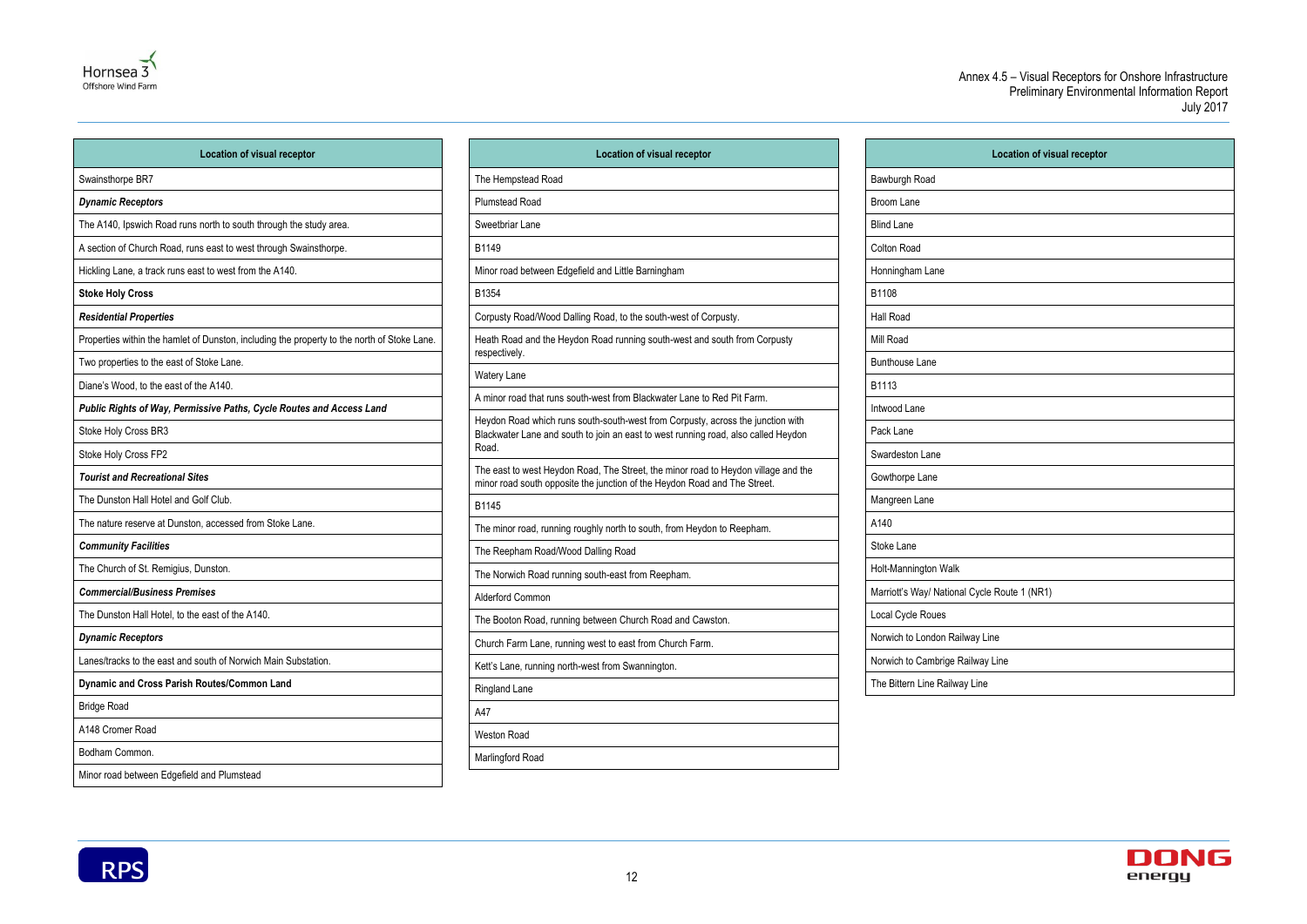### **Table 1.4: Onshore HVAC Booster Station – Locations of Visual Receptors by Parish**

<span id="page-15-0"></span>

| <b>Location of visual receptor</b>                                                  |                                   |
|-------------------------------------------------------------------------------------|-----------------------------------|
| Holt                                                                                | Hempstead FP                      |
| <b>Residential Properties</b>                                                       | Hempstead FP                      |
| Heath House, within Heath House Woods.                                              | Hempstead FP                      |
| Halfway House and Pippins Heath Farm, on the minor road south-south-west from Holt. | Hempstead BR                      |
| Public Rights of Way, Permissive Paths, Cycle Routes and Access Land                | Hempstead RB                      |
| Holt FP11                                                                           | Hempstead FP                      |
| Holt FP12                                                                           | Hempstead BR                      |
| <b>Holt Lowes</b>                                                                   | Horse Pit                         |
| <b>Tourist and Recreational Sites</b>                                               | Moorclose Plan                    |
| Holt Country Park.                                                                  | Ansmall area of<br>Hempstead.     |
| <b>Dynamic Receptors</b>                                                            | <b>Community Fa</b>               |
| Minor road south-south-west from Holt.                                              | All Saints Chure                  |
| Hempstead                                                                           | Hempstead villa                   |
| <b>Residential Properties</b>                                                       | The Strawberry                    |
| Properties within the village of Hempstead.                                         | Commercial/B                      |
| Hempstead Hall, to the north-west of Hempstead.                                     | Mack and Son,                     |
| Court Green, to the north-west of Hempstead.                                        | Forge Cottage,                    |
| Beckett's Farm, to the north-east of Hempstead.                                     | <b>Blacksmith's Co</b>            |
| Hole Farm, to the south-east of Hempstead.                                          | Hempstead.                        |
| Public Rights of Way, Permissive Paths, Cycle Routes and Access Land                | <b>Dynamic Rece</b>               |
| Hempstead FP1                                                                       | Church Road to                    |
| Hempstead FP2                                                                       | Roads, such as                    |
| Hempstead FP3                                                                       | Pond Hills Road                   |
| Hempstead FP4                                                                       | <b>Baconsthorpe</b>               |
| Hempstead FP5                                                                       | <b>Residential Pr</b>             |
| Hempstead FP6                                                                       | Properties withi<br>Chestnut Farm |
| Hempstead FP7                                                                       | Properties to th                  |

| <b>Location of visual receptor</b>                                                                                          |                                                 |
|-----------------------------------------------------------------------------------------------------------------------------|-------------------------------------------------|
| Hempstead FP8                                                                                                               | A group of properties at Stone                  |
| Hempstead FP9                                                                                                               | Farms not part of Baconsthorp                   |
| Hempstead FP10                                                                                                              | Baconsthorpe) Manor Farm H                      |
| Hempstead BR11                                                                                                              | Individual properties, such as<br>Baconsthorpe. |
| Hempstead RB12                                                                                                              | <b>Public Rights of Way, Permi</b>              |
| Hempstead FP14                                                                                                              | Baconsthorpe FP1                                |
| Hempstead BR15                                                                                                              | Baconsthorpe FP2                                |
| Horse Pit                                                                                                                   | Baconsthorpe FP3                                |
| Moorclose Plantation                                                                                                        | Baconsthorpe FP4                                |
| Ansmall area of trees and scrub at a disused pit at Court Green, to the north-west of<br>Hempstead.                         | Baconsthorpe BR5                                |
| <b>Community Facilities</b>                                                                                                 | Baconsthorpe FP8                                |
| All Saints Church, Hempstead.                                                                                               | Baconsthorpe FP9                                |
|                                                                                                                             | Baconsthorpe BR10                               |
| Hempstead village hall, Hempstead.                                                                                          | Baconsthorpe FP11                               |
| The Strawberry Patch, day nursery, Beckett's Farm, north-east of Hempstead.                                                 | Baconsthorpe FP12                               |
| <b>Commercial/Business Premises</b>                                                                                         | Baconsthorpe FP13                               |
| Mack and Son, bed and breakfast accommodation, west of Hempstead.                                                           | Baconsthorpe FP14                               |
| Forge Cottage, bed and breakfast accommodation, The Street, Hempstead.                                                      | Baconsthorpe FP15                               |
| Blacksmith's Cottage bed and Breakfast, holiday accommodation, The Street,<br>Hempstead.                                    | Baconsthorpe FP16                               |
| <b>Dynamic Receptors</b>                                                                                                    | <b>Tourist and Recreational Sit</b>             |
| Church Road to the north of Hempstead.                                                                                      | Baconsthorpe Castle.                            |
| Roads, such as Chapel Lane and The Street, in and around Hempstead                                                          | <b>Community Facilities</b>                     |
| Pond Hills Road, to the south-south-west of Hempstead.                                                                      | Wesleyan Chapel, The Street,                    |
| <b>Baconsthorpe</b>                                                                                                         | The Church of St. Mary, Bacor                   |
| <b>Residential Properties</b>                                                                                               | Baconsthorpe village hall.                      |
| Properties within the western part of Baconsthorpe, including associated farms, such as<br>Chestnut Farm and Ash Tree Farm. | Baconsthorpe allotments.                        |
| Properties to the north of Pitt Farm, along Hall Lane.                                                                      |                                                 |



| <b>Location of visual receptor</b>                                                                                                                                   |
|----------------------------------------------------------------------------------------------------------------------------------------------------------------------|
| A group of properties at Stonefield Road, to the north-east of Baconsthorpe.                                                                                         |
| Farms not part of Baconsthorpe, such as Hall Farm and Breck Farm (to the north of<br>Baconsthorpe) Manor Farm House (to the east) and Broomhill Farm (to the south). |
| Individual properties, such as Willow Glen, The Grove and Mylome to the east of<br>Baconsthorpe.                                                                     |
| Public Rights of Way, Permissive Paths, Cycle Routes and Access Land                                                                                                 |
| Baconsthorpe FP1                                                                                                                                                     |
| Baconsthorpe FP2                                                                                                                                                     |
| Baconsthorpe FP3                                                                                                                                                     |
| Baconsthorpe FP4                                                                                                                                                     |
| Baconsthorpe BR5                                                                                                                                                     |
| Baconsthorpe FP8                                                                                                                                                     |
| Baconsthorpe FP9                                                                                                                                                     |
| Baconsthorpe BR10                                                                                                                                                    |
| Baconsthorpe FP11                                                                                                                                                    |
| Baconsthorpe FP12                                                                                                                                                    |
| Baconsthorpe FP13                                                                                                                                                    |
| Baconsthorpe FP14                                                                                                                                                    |
| Baconsthorpe FP15                                                                                                                                                    |
| Baconsthorpe FP16                                                                                                                                                    |
| <b>Tourist and Recreational Sites</b>                                                                                                                                |
| Baconsthorpe Castle.                                                                                                                                                 |
| <b>Community Facilities</b>                                                                                                                                          |
| Wesleyan Chapel, The Street, Baconsthorpe.                                                                                                                           |
| The Church of St. Mary, Baconsthorpe.                                                                                                                                |
| Baconsthorpe village hall.                                                                                                                                           |
| Baconsthorpe allotments.                                                                                                                                             |

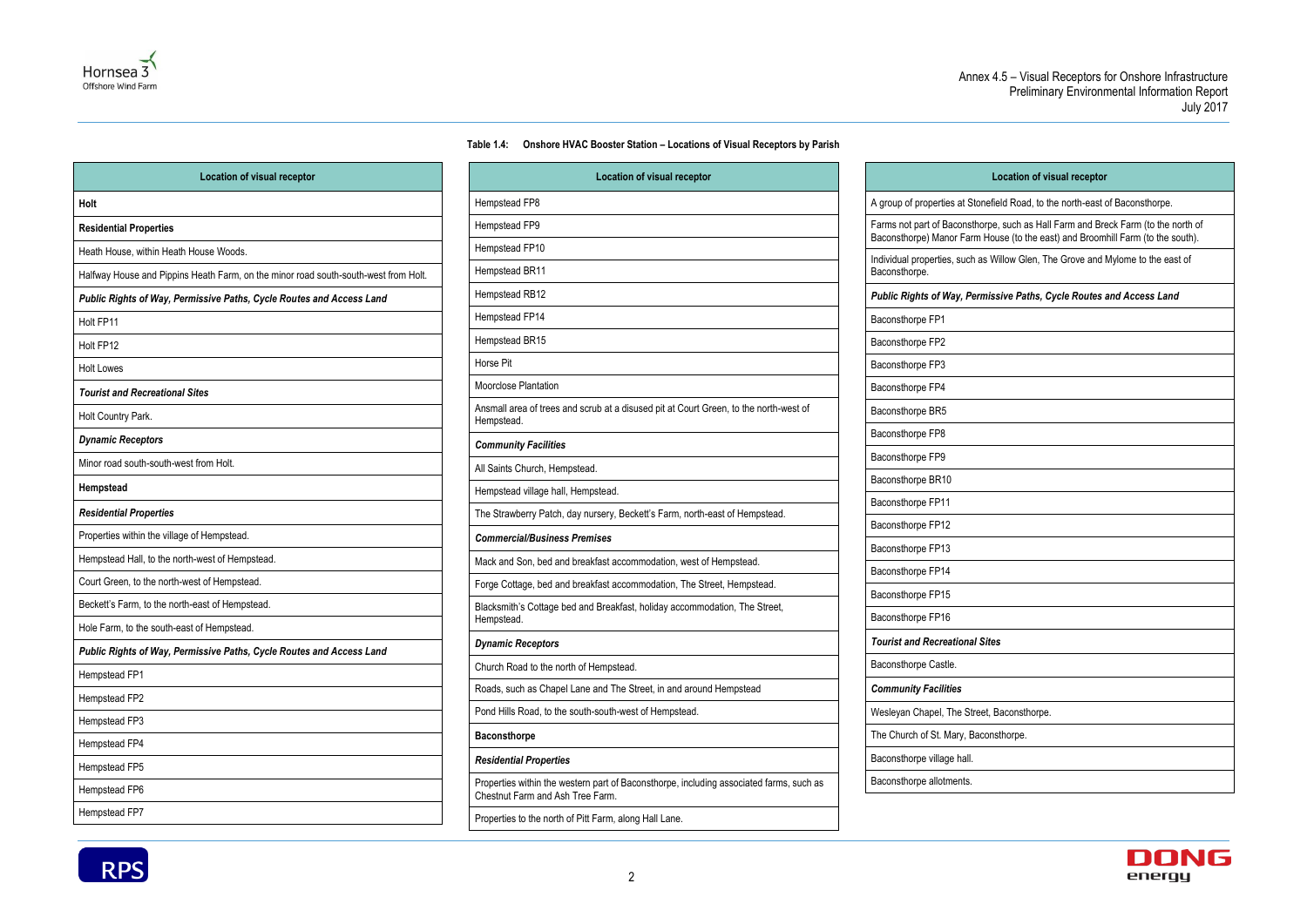

Minor roads within Hunworth.

# **Location of visual receptor** commodation, Ramsgate Street, to the west of Edgefield. reakfast, Ramsgate Street, to the north of Edgefield Street. odation. to the north-east of Edgefield Street. of Plumstead, including Church Farm to the east of the umstead Green. th Farm, Range Farm and Mill Farm, to the south-west of the Hall Farm, to the north of Plumstead. he parish. ation, within the wider Barningham Park estate *Public Rights of Way, Permissive Paths, Cycle Routes and Access Land* ead.



| <b>Location of visual receptor</b>                                                                   | Location of visual receptor                                                                                                                                                |
|------------------------------------------------------------------------------------------------------|----------------------------------------------------------------------------------------------------------------------------------------------------------------------------|
| <b>Commercial/Business Premises</b>                                                                  | Roads radiating out of Hunworth: Ramsgate Street (east) Pinkney Lane, a track (south-                                                                                      |
| Baconsthorpe Meadows Campsite and Bed and Breakfast, Pitt Farm.                                      | east) Holt Road (south-south-west) Field Lane (south-west) and Kings Street (north-<br>west).                                                                              |
| Blacksmith's Cottage, Bed and Breakfast, Pitt Farm.                                                  | Edgefield                                                                                                                                                                  |
| <b>Dynamic Receptors</b>                                                                             | <b>Residential Properties</b>                                                                                                                                              |
| Track between Hall Lane and Beckett's Farm, to the north-west of Baconsthorpe.                       | Properties within the village of Edgefield Street, including the village farms of Valley Farm                                                                              |
| Roads in the village of Baconsthorpe, such as, The Street, Chapel Yard, School Lane,<br>Church Lane. | and Blackhall Farm.<br>Wood Farm Cottages, to the east of Edgefield.                                                                                                       |
| New Road                                                                                             | Properties at Langar Farm, to the north of Edgefield.                                                                                                                      |
| <b>Stody</b>                                                                                         | Edgefield Hall, to the east of the River Glaven, in the north of the parish.                                                                                               |
| <b>Residential Properties</b>                                                                        | Individual farms, such as: Lowes Farm (north-west of Edgefield) Valley Farm and Potter's<br>Farm (north of Edgefield) Wood Farm (east of Edgefield) Oak Farm and Fuel Farm |
| Those properties to the south of Hunworth, such as: The patch, Breck Farm and Stody<br>Lodge.        | (south-east of Edgefield) Street Farm (south of Edgefield) and Mount Farm (west of<br>Edgefield).                                                                          |
| The Old Rectory to the north of Hunworth.                                                            | Public Rights of Way, Permissive Paths, Cycle Routes and Access Land                                                                                                       |
| Hunworth village.                                                                                    | Edgefield FP1                                                                                                                                                              |
| Thatched Cottages, to the south of Hunworth.                                                         | Edgefield FP2                                                                                                                                                              |
| Old Lodge Cottages, within Lodge Plantation.                                                         | Edgefield FP3                                                                                                                                                              |
| Public Rights of Way, Permissive Paths, Cycle Routes and Access Land                                 | Edgefield FP4                                                                                                                                                              |
| Stody BR3                                                                                            | Edgefield RB5                                                                                                                                                              |
| Hunworth Common                                                                                      | <b>Edgefield Woods</b>                                                                                                                                                     |
| Hunworth Pit                                                                                         | A small area including a pond, to the north of Rectory Road, to the south-west of                                                                                          |
| <b>Community Facilities</b>                                                                          | Edgefield.                                                                                                                                                                 |
| Village green, Hunworth                                                                              | <b>Community Facilities</b>                                                                                                                                                |
| <b>Commercial/Business Premises</b>                                                                  | The village Green at Edgefield.                                                                                                                                            |
| Hunny Bell, public house, Hunworth.                                                                  | The village Hall, The Green, Edgefield.                                                                                                                                    |
| Stody Lodge Gardens, holiday accommodation, Breck Farm.                                              | The Church of St. Peter and St. Paul, Edgefield.                                                                                                                           |
| <b>Dynamic Receptors</b>                                                                             | <b>Commercial/Business Premises</b>                                                                                                                                        |
| Fishmongers Lane, a track, to the north-east of Hunworth.                                            | The Pigs, public house, Edgefield.                                                                                                                                         |
|                                                                                                      | <b>Edgefield Garage</b>                                                                                                                                                    |

Wood Farm Cottages, holiday cottages, Plumstead Road, to the east of Edgefield.

| Mount Farm Barn, holiday ac                                    |
|----------------------------------------------------------------|
| Ramsgate House Bed and Br                                      |
| Church Farmhouse, accomm                                       |
| Redbricks accommodation.                                       |
| Edgefield Nurseries, B1149, t                                  |
| Plumstead                                                      |
| <b>Residential Properties</b>                                  |
| Properties within the village o<br>village.                    |
| The group of properties at Plu                                 |
| Several farms, including Heat<br>parish as well as Plumstead H |
| Ralph's to the north-west of th                                |
| The property at Nuttery Planta                                 |
| <b>Public Rights of Way, Perm</b>                              |
| <b>Plumstead FP1</b>                                           |
| Plumstead BR2                                                  |
|                                                                |
| <b>Plumstead BR3</b>                                           |
| Plumstead BR4                                                  |
| Plumstead BR5                                                  |
| Plumstead BR6                                                  |
| <b>Plumstead BR7</b>                                           |
| <b>Plumstead FP8</b>                                           |
| Plumstead FP9                                                  |
| Plumstead BR10                                                 |
| <b>Plumstead FP11</b>                                          |
| <b>Community Facilities</b>                                    |
| St. Michael's Church, Plumste                                  |

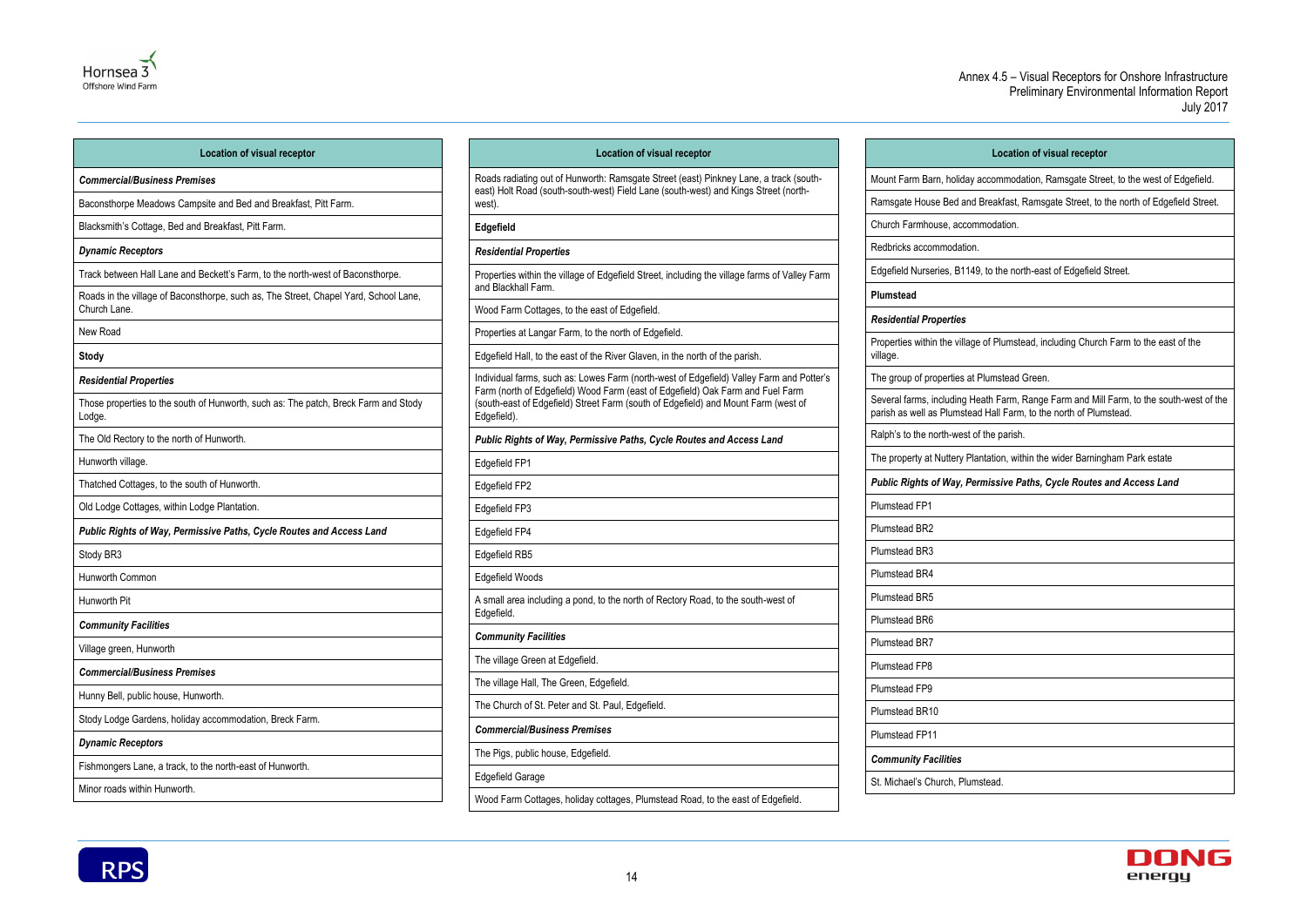

| <b>Location of visual receptor</b>                                                       |                           |
|------------------------------------------------------------------------------------------|---------------------------|
| <b>Dynamic Receptors</b>                                                                 | <b>Briston</b>            |
| Church Road and Cherry Tree Road within Plumstead.                                       | <b>Residential Prope</b>  |
| Northfield Lane, to the north of Plumstead,                                              | Properties with the       |
| Jericho Lane and Mill Lane (tracks), to the south of Plumstead.                          | Group of properties       |
| <b>Matlask</b>                                                                           | Small group of pro        |
| <b>Residential Properties</b>                                                            | A loose group of pr       |
| Properties within the village of Matlaske and associated farms, Gap Farm and Hall Farm.  | The Lawn (part of         |
| A group of properties at Matlaske Gap, to the west of Matlaske.                          | Roper Farm, Holly         |
| A group of properties to the north of Barningham Hall, at Marlpit Plantation.            | <b>Public Rights of I</b> |
| Barningham Hall.                                                                         | <b>Briston FP1</b>        |
| Barningham Town Rectory, to the north-west of Barningham Park.                           | <b>Briston FP2</b>        |
| The property at Well Plantation, to the east of the Barningham Park.                     | <b>Briston FP3</b>        |
| The property to north of Up Wood.                                                        | <b>Briston FP4</b>        |
| Dairy Farm and the property within the Pinetum, within the Barningham Park estate.       | <b>Briston RB5</b>        |
| Public Rights of Way, Permissive Paths, Cycle Routes and Access Land                     | <b>Briston RB10</b>       |
| Matlask FP1                                                                              | <b>Briston FP11</b>       |
| Matlask FP2                                                                              | <b>Briston FP12</b>       |
| Matlask FP4                                                                              | <b>Briston RB13</b>       |
| Matlask FP5                                                                              | <b>Briston FP14</b>       |
| <b>Community Facilities</b>                                                              | Briston BR18              |
| St. Peter's Church, Matlaske.                                                            | Briston BR19              |
| <b>Commercial/Business Premises</b>                                                      | <b>Briston BR20</b>       |
| The Norfolk Furniture Makers Association, Old Hall Barn, Matlaske.                       | <b>Community Facil</b>    |
| <b>Dynamic Receptors</b>                                                                 | <b>Briston Community</b>  |
| Roads radiating from the junction at Marlpit Plantation to the north of Barningham Park, | <b>Commercial/Busi</b>    |
| such as Tuppeny Grove and the Barningham Road.                                           | Businesses within         |
|                                                                                          |                           |

| <b>Location of visual receptor</b>                                                    |                                                             |
|---------------------------------------------------------------------------------------|-------------------------------------------------------------|
| <b>Briston</b>                                                                        | Tithe Barn Catteries, Tithe                                 |
| <b>Residential Properties</b>                                                         | <b>Dynamic Receptors</b>                                    |
| Properties with the eastern part of Briston.                                          | Roads within Briston                                        |
| Group of properties along Tithe Barn Lane and around Willow Farm.                     | Tithe Barn Lane, Pack Lan                                   |
| Small group of properties at Redlands, to the south of Holly Farm.                    | <b>Corpusty and Saxthorpe</b>                               |
| A loose group of properties around Beck Farm to the south-east of Briston.            | <b>Residential Properties</b>                               |
| The Lawn (part of Lawn Farm) White Ollands Farm, to the east of Briston.              | The main group of properti                                  |
| Roper Farm, Holly Farm, Small Hopes Farm and Moor Hall, to the south-east of Briston. | central south part of the pa                                |
| Public Rights of Way, Permissive Paths, Cycle Routes and Access Land                  | Little London, a group of pr                                |
| <b>Briston FP1</b>                                                                    | A loose group of properties<br>Corpusty, including Prospe   |
| <b>Briston FP2</b>                                                                    | A small group of properties                                 |
| <b>Briston FP3</b>                                                                    | Farm.                                                       |
| <b>Briston FP4</b>                                                                    | A small group of properties<br>west of Corpusty.            |
| <b>Briston RB5</b>                                                                    | Saxthorpe Hall and Hall Fa                                  |
| <b>Briston RB10</b>                                                                   | Shrubbs Farm and Keeper                                     |
| <b>Briston FP11</b>                                                                   | Edgefield Street.                                           |
| <b>Briston FP12</b>                                                                   | Wood Farm to the north-ea                                   |
| <b>Briston RB13</b>                                                                   | Limekiln Farm to the south                                  |
| <b>Briston FP14</b>                                                                   | An individual property set i<br>Edgefield Street (village). |
| <b>Briston BR18</b>                                                                   | <b>Public Rights of Way, Pe.</b>                            |
| <b>Briston BR19</b>                                                                   | Corpusty RB1                                                |
| <b>Briston BR20</b>                                                                   | Corpusty FP2                                                |
| <b>Community Facilities</b>                                                           | Corpusty FP3                                                |
| Briston Community Nursery School.                                                     | Corpusty FP4                                                |
| <b>Commercial/Business Premises</b>                                                   | Corpusty FP5                                                |
| Businesses within Briston.                                                            | Corpusty FP6                                                |
| Bramble Rose Shepherd's Hut and Little Barn, holiday accommodation to the south-east  | Corpusty FP7                                                |
| of Briston.                                                                           | Corpusty FP9                                                |
| The Three Horseshoes public house, B1354, Norwich Road, on the east of Briston.       |                                                             |

## **Location of visual receptor** ithe Barn Catteries, Tithe Barn Lane, east of Briston. ithe Barn Lane, Pack Lane and Hellpit Lane to the south-east of Briston. he main group of properties is at the joined villages of Corpusty and Saxthorpe, in the entral south part of the parish. ttle London, a group of properties immediately to the north-west of Corpusty loose group of properties collectively known as Town Close, to the north-west of orpusty, including Prospect Point and Locks Farm. small group of properties located to the south of the A1354, to the north-west of Locks small group of properties at Holly Heath Farm, to the north of the Heath Road, directly axthorpe Hall and Hall Farm to the east of Saxthorpe. hrubbs Farm and Keepers Cottage, to the south-west of Old Covert, to the east of Wood Farm to the north-east of Saxthorpe. mekiln Farm to the south east of Corpusty. n individual property set in farmland to the east of Ramsgate Street (road) south-east of *Public Rights of Way, Permissive Paths, Cycle Routes and Access Land*

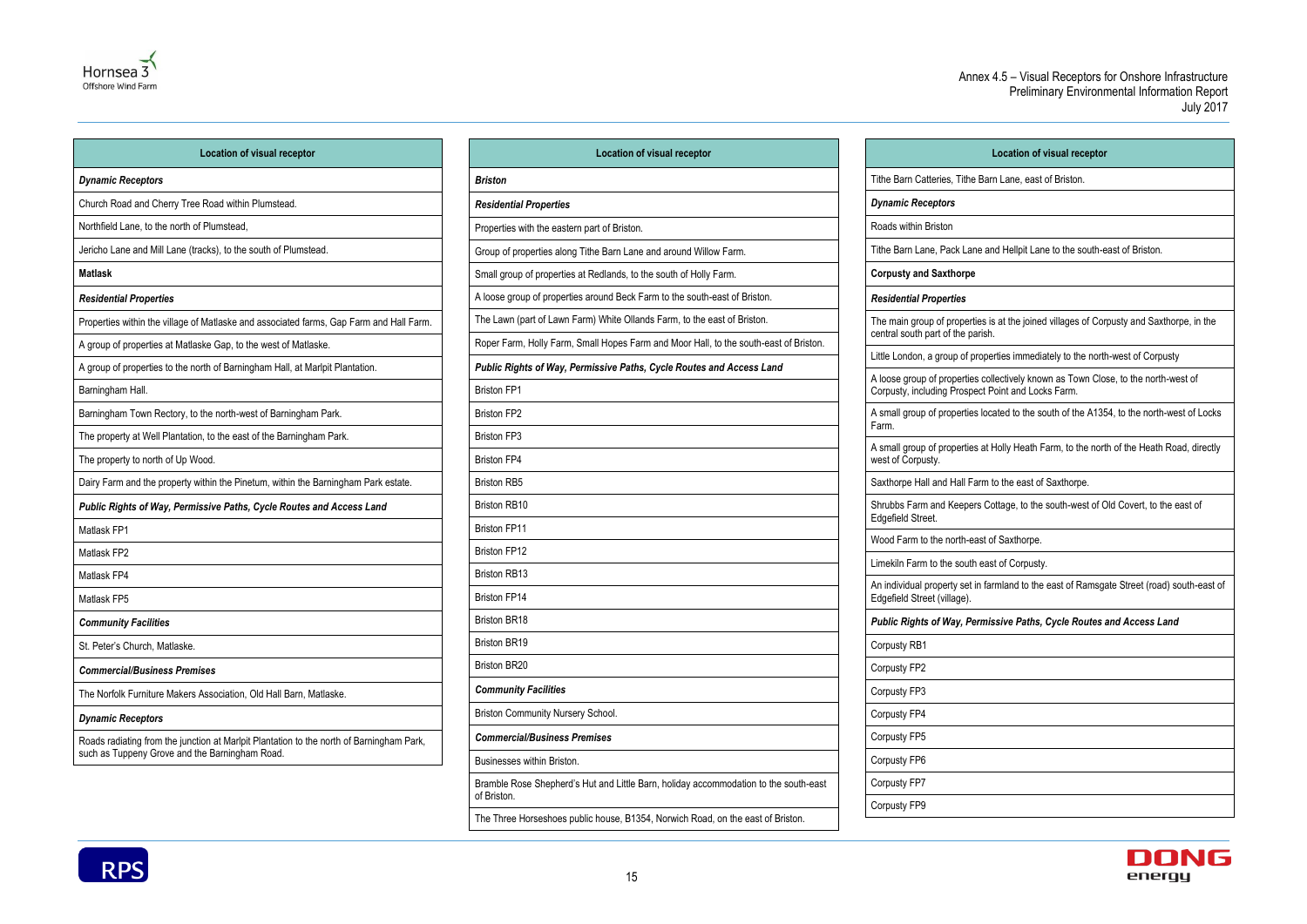

| <b>Location of visual receptor</b>                             |  |
|----------------------------------------------------------------|--|
| Corpusty FP10                                                  |  |
| Corpusty FP11                                                  |  |
| Corpusty FP13                                                  |  |
| Corpusty FP14                                                  |  |
| Corpusty FP15                                                  |  |
| Corpusty FP16                                                  |  |
| Corpusty FP17                                                  |  |
| Corpusty BR18                                                  |  |
| Corpusty FP19                                                  |  |
| Corpusty FP20                                                  |  |
| Corpusty RB21                                                  |  |
| Corpusty FP22                                                  |  |
| Corpusty BR23                                                  |  |
| Corpusty BR24                                                  |  |
| Corpusty FP25                                                  |  |
| Corpusty FP26                                                  |  |
| Corpusty BR27                                                  |  |
| <b>Tourist and Recreation Receptors</b>                        |  |
| Village Green, Corpusty.                                       |  |
| Playing field and children's play area, Heydon Road, Corpusty. |  |
| <b>Community Facilities</b>                                    |  |
| Saint Andrew's Church, Saxthorpe.                              |  |
| Methodist Chapel, The Street, Corpusty.                        |  |
| Village hall, Corpusty.                                        |  |
| Corpusty Primary School, Norwich Road, Corpusty.               |  |
| <b>Commercial/Business Premises</b>                            |  |
| Post Office, The Street, Corpusty                              |  |
| The Dukes Head, The Street, Corpusty.                          |  |

| <b>Location of visual receptor</b>                                                                                                |
|-----------------------------------------------------------------------------------------------------------------------------------|
| Corpusty Stores, The Street, Corpusty.                                                                                            |
| The Old Rail Station café, Heydon Road, Corpusty.                                                                                 |
| EBC Woodfuels, at Shrubbs Farm, to the south-west of Old Covert                                                                   |
| <b>Dynamic Receptors</b>                                                                                                          |
| Minor road between Town Close and Corpusty.                                                                                       |
| Residential roads within Corpusty and Saxthorpe.                                                                                  |
| Heath Road and the Heydon Road running south-west and south from Corpusty<br>respectively.                                        |
| The Ramsgate road and the minor roads to the north-east of Corpusty adjoining the<br>B1354.                                       |
| Monks Lane and Strawberry Lane, to the east of Saxthorpe.                                                                         |
| Blickling Road, running south-east from Saxthorpe.                                                                                |
| Little Barningham                                                                                                                 |
| <b>Residential Properties</b>                                                                                                     |
| Properties within the village of Little Barningham, including three village farms, Ferndale<br>farm, Church Farm and Laurel Farm. |
| Underwoods, to the south of Little Wood.                                                                                          |
| Richmond Cottage and Barningham Green Farm, to the west of Little Barningham.                                                     |
| Single property to the south-east of Little Barningham.                                                                           |
| Public Rights of Way, Permissive Paths, Cycle Routes and Access Land                                                              |
| Little Barningham BR1                                                                                                             |
| Little Barningham BR2                                                                                                             |
| Little Barningham BR3                                                                                                             |
| Little Barningham FP4                                                                                                             |
| Little Barningham FP5                                                                                                             |
| Little Barningham FP6                                                                                                             |
| Little Barningham BR7                                                                                                             |
| Little Barningham BR8                                                                                                             |
| Little Barningham BR9                                                                                                             |
| Small field containing a pond, opposite Barningham Green Farm                                                                     |



| <b>Location of visual receptor</b>                                                                                                                              |
|-----------------------------------------------------------------------------------------------------------------------------------------------------------------|
| <b>Community Facilities</b>                                                                                                                                     |
| St. Andrew's Church                                                                                                                                             |
| Little Barningham village hall, The Street, Little Barningham                                                                                                   |
| <b>Commercial/Business Premises</b>                                                                                                                             |
| Tyto Alba Bed and breakfast, accommodation, The Street, Little Barningham.                                                                                      |
| <b>Dynamic Receptors</b>                                                                                                                                        |
| Roads within Little Barningham.                                                                                                                                 |
| Two tracks, Watery Lane, to the south of the parish and an un-named track leading north<br>from Richmond Cottage, to the north-west of Barningham Green.        |
| <b>Itteringham</b>                                                                                                                                              |
| <b>Residential Properties</b>                                                                                                                                   |
| Properties within Itteringham village, including village farms, Manor Farm and Bintree<br>Farm to the north of the Bure and Hill Farm to the south of the Bure. |
| A group of properties to the north of Itteringham, including Kincardine.                                                                                        |
| A group of properties along a track to the west of Itteringham.                                                                                                 |
| Mannington Hall, on the River Bure.                                                                                                                             |
| Mere Farm, in the north of the parish.                                                                                                                          |
| The Avenues and Keeper's House to the west and south-west of Mannington Hall.                                                                                   |
| Dairy Farm and White House Farm, to the east of Itteringham.                                                                                                    |
| Public Rights of Way, Permissive Paths, Cycle Routes and Access Land                                                                                            |
| Itteringham BR1                                                                                                                                                 |
| Itteringham FP2                                                                                                                                                 |
| Itteringham FP3                                                                                                                                                 |
| Itteringham FP4                                                                                                                                                 |
| Itteringham FP5                                                                                                                                                 |
| Itteringham FP6                                                                                                                                                 |
| Itteringham FP7                                                                                                                                                 |
| Itteringham FP8                                                                                                                                                 |
| Itteringham FP9                                                                                                                                                 |
|                                                                                                                                                                 |



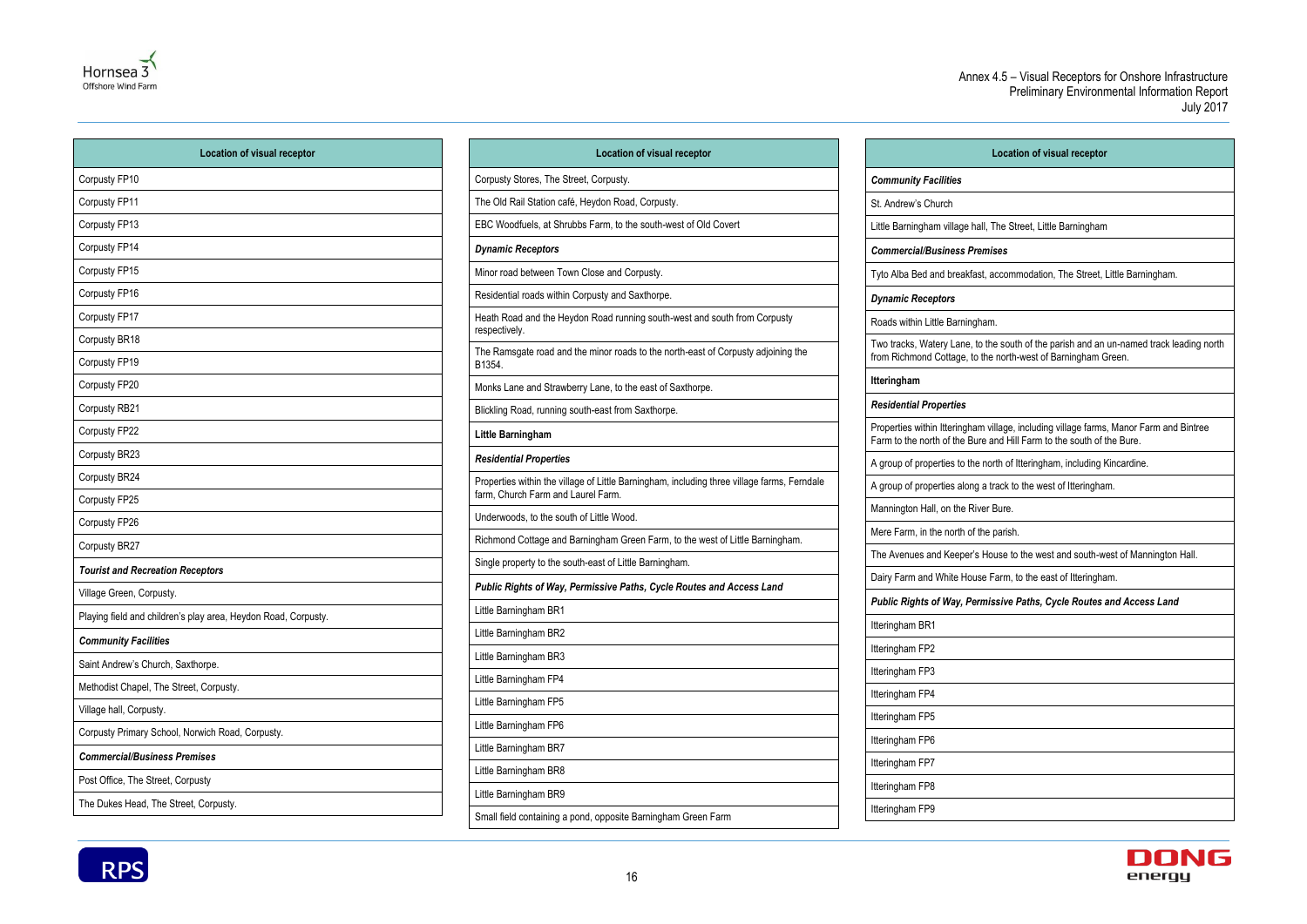

**RPS** 

#### Annex 4.5 – Visual Receptors for Onshore Infrastructure Preliminary Environmental Information Report July 2017

17

| <b>Location of visual receptor</b>                                             |  |
|--------------------------------------------------------------------------------|--|
| Itteringham FP10                                                               |  |
| Itteringham FP11                                                               |  |
| Itteringham RB12                                                               |  |
| Itteringham FP13                                                               |  |
| Itteringham FP14                                                               |  |
| Itteringham FP19                                                               |  |
| Itteringham FP20                                                               |  |
| Itteringham FP21                                                               |  |
| <b>Tourist and Recreational Sites</b>                                          |  |
| Mannington Hall Gardens.                                                       |  |
| <b>Community Facilities</b>                                                    |  |
| St. Mary's Church, Church Road, Itteringham.                                   |  |
| Village allotments, south of Church Road, Itteringham.                         |  |
| <b>Commercial/Business Premises</b>                                            |  |
| The Walpole Arms, The Common, Itteringham.                                     |  |
| Itteringham Post Office and shop, Wolterton Road, Itteringham.                 |  |
| St. Jude's Gallery, Itteringham Post Office.                                   |  |
| Itteringham Mill, holiday accommodation, south Itteringham.                    |  |
| <b>Dynamic Receptors</b>                                                       |  |
| Roads within Itteringham village.                                              |  |
| Church Road and Wolterton Road, running north and north-east from Itteringham. |  |
| Wickmere                                                                       |  |
| <b>Residential Properties</b>                                                  |  |
| <b>Wolterton Park</b>                                                          |  |
| Small group of properties at Squallham                                         |  |
| Small group of properties at Goose Green.                                      |  |
| Wolterton Hall.                                                                |  |
| Purdey House, to the west of Wickham.                                          |  |

| <b>Location of visual receptor</b>                                                                  |  |
|-----------------------------------------------------------------------------------------------------|--|
| Park Farm and Hall Farm to the south-west of Wickham.                                               |  |
| Public Rights of Way, Permissive Paths, Cycle Routes and Access Land                                |  |
| Wickmere FP1                                                                                        |  |
| Wickmere FP2                                                                                        |  |
| Wickmere FP3                                                                                        |  |
| Wickmere FP12                                                                                       |  |
| Wickmere FP13                                                                                       |  |
| Wickmere FP15                                                                                       |  |
| <b>Tourist and Recreational Sites</b>                                                               |  |
| Wolterton Hall, house and gardens.                                                                  |  |
| <b>Dynamic Receptors</b>                                                                            |  |
| Minor roads running east to west to the neighbouring villages                                       |  |
| <b>Thurning</b>                                                                                     |  |
| <b>Residential Properties</b>                                                                       |  |
| Rookery Farm and Limetree Farm, to the south-east of Briston, on the Corpusty Road.                 |  |
| River Cottages, Sandy Lane, to the north-east of Thurning, to the north of the River<br>Blackwater. |  |
| Public Rights of Way, Permissive Paths, Cycle Routes and Access Land                                |  |
| Thurning FP1                                                                                        |  |
| Thurning RB2                                                                                        |  |
| Thurning BR3                                                                                        |  |
| Thurning BR4                                                                                        |  |
| <b>Community Facilities</b>                                                                         |  |
| St. Andrew's Church, Reepham Road, Thurning                                                         |  |
| <b>Dynamic Receptors</b>                                                                            |  |
| Sandy Lane which links the Corpusty Road and the Reepham Roads, to the north of the<br>River Bure.  |  |

**Location of visual receptor** Small group of properties at Red Pits and to the north on Crabgate Lane North. A cluster of farms at Foundry Hill, including Foundry Hill Farm, Victoria Farm and Pewit Red Pits Farm and Moat Farm, both located on Crabgate Lane North. *Public Rights of Way, Permissive Paths, Cycle Routes and Access Land* Crabgate Lane North, running along the eastern side of the parish. Cropton Hall, to the east of the junction of the Corpusty Road and Blackwater Lane. Bells' Grove and Grove Farm, that both lie to the south of Blackwater Lane, close to Red *Public Rights of Way, Permissive Paths, Cycle Routes and Access Land* Blackwater Lane, which runs north-west to south-east through the study area. A minor road that runs south-west from Blackwater Lane to Red Pit Farm. Heydon Road which runs south-west from Corpusty to its junction with Blackwater Lane. Irmingland Hall, to the south of the River Bure, in the west of the study area.



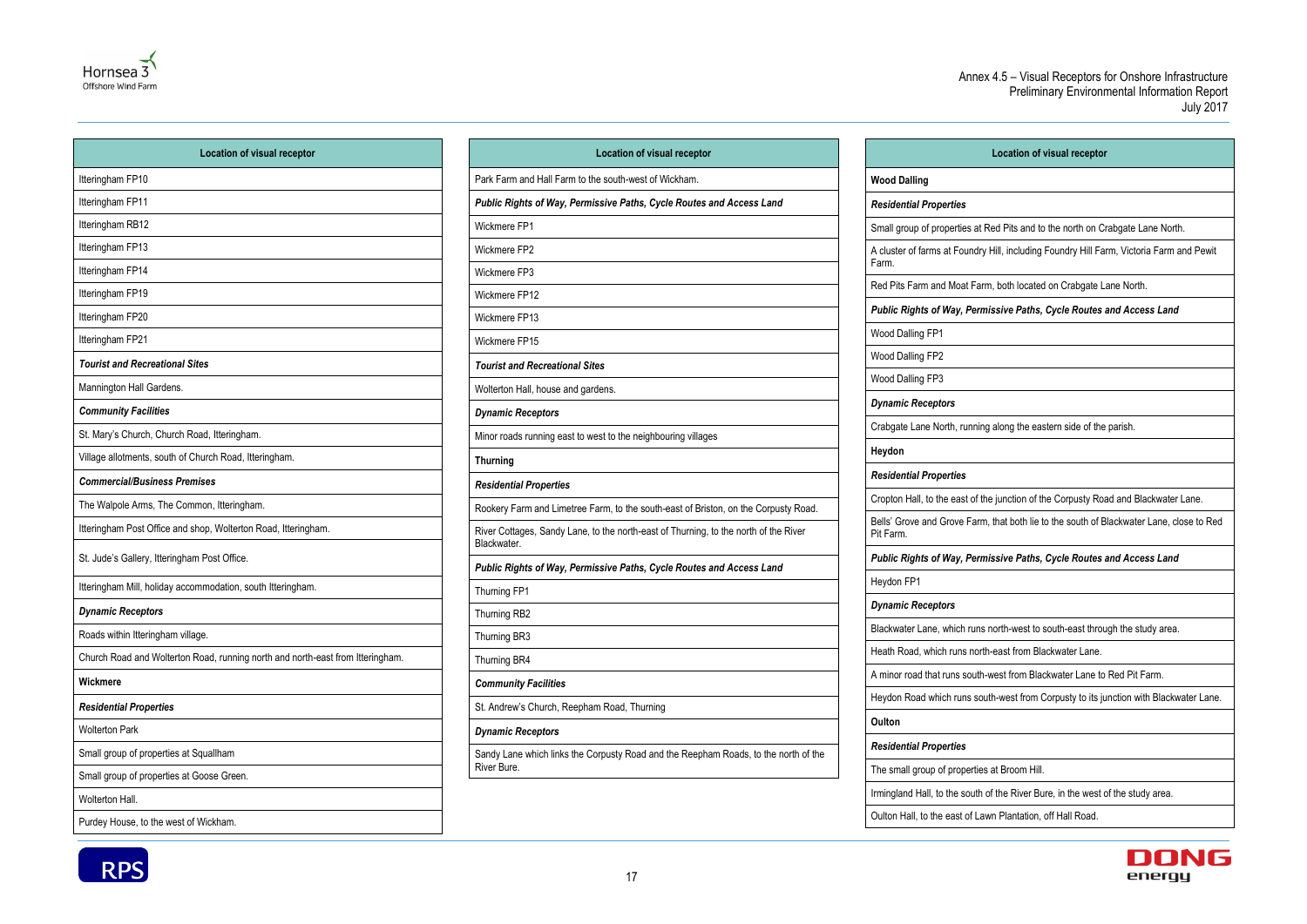

| <b>Location of visual receptor</b>                                   |  |
|----------------------------------------------------------------------|--|
| Public Rights of Way, Permissive Paths, Cycle Routes and Access Land |  |
| Oulton FP1                                                           |  |
| Oulton FP2                                                           |  |
| Oulton FP3                                                           |  |
| Oulton FP4                                                           |  |
| <b>Community Facilities</b>                                          |  |
| Oulton Congregational Chapel, Hall Road.                             |  |
| <b>Commercial/Business Premises</b>                                  |  |
| Emms Stems, Hall Road to the north of Oulton.                        |  |
| The Retreat, hotel accommodation, Blickling Road.                    |  |

| <b>Location of visual receptor</b>                                                  | <b>Location of visual rece</b>                      |
|-------------------------------------------------------------------------------------|-----------------------------------------------------|
| <b>Dynamic Receptors</b>                                                            | Minor roads between Itteringham and Wickmere        |
| The Walk, then Spa Lane, running east to west across the study area.                | Sweetbriar Lane                                     |
| Hall Lane linking both Spa Road and the B1354, as it runs south-west to north-east. | Minor roads between Edgefield and Plumstead         |
| Spinks Lane, a track that runs south from The Walk.                                 | Hempstead Road                                      |
| Dynamic and Cross Parish Routes/Common Land                                         | Gresham Road                                        |
| B1149                                                                               | Church Lane                                         |
| <b>Plumstead Road</b>                                                               | Watery Lane                                         |
| B1354                                                                               | Wickmere Road                                       |
| Corpusty Road                                                                       | Minor roads between Plumstead and Matlaske          |
| Reepham Road                                                                        | Minor roads between Plumstead and Little Barningham |
| Sweetbriar Lane                                                                     | Green Lane                                          |
|                                                                                     | The Matlaske Road                                   |
|                                                                                     |                                                     |



| <b>Location of visual receptor</b> |
|------------------------------------|
| ngham and Wickmere                 |
|                                    |
| efield and Plumstead               |
|                                    |
|                                    |
|                                    |
|                                    |
|                                    |
| nstead and Matlaske                |
| nstead and Little Barningham       |
|                                    |
|                                    |

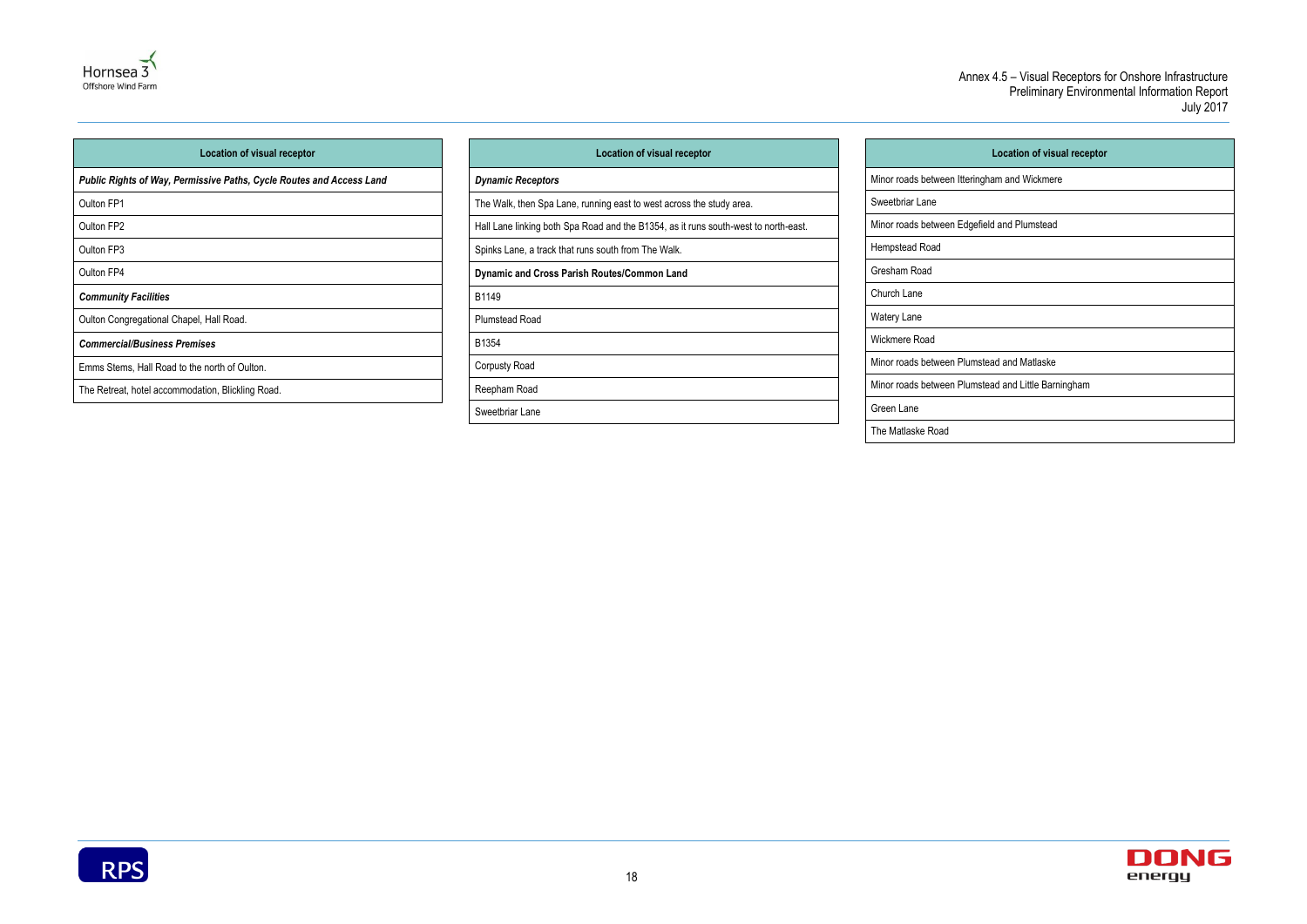#### **Table.1.5: Onshore HVDC Converter/HVAC Substation - Visual Resources and Receptors by Parish**

<span id="page-21-0"></span>

| <b>Location of visual receptor</b>                                                                          |
|-------------------------------------------------------------------------------------------------------------|
| <b>Heathersett</b>                                                                                          |
| <b>Residential Properties</b>                                                                               |
| Properties within Heathersett.                                                                              |
| Properties at Beckhithe, including Holly Tree Farm, to the north of Heathersett.                            |
| Properties to the southern end of Station Lane, including Station Farm.                                     |
| A loose group of properties at Braymeadow Bottom, on Braymeadow Lane, to the north-<br>east of Heathersett. |
| Thickthorne Farm on the B1172, to the east of Heathersett.                                                  |
| Thickthorne Hall, on the B1172, to the east of Heathersett.                                                 |
| Station Farm, adjacent to the A11, accessed off Station Road.                                               |
| Public Rights of Way, Permissive Paths, Cycle Routes and Access Land                                        |
| Heathersett FP1                                                                                             |
| Heathersett BOAT2                                                                                           |
| Heathersett FP3                                                                                             |
| <b>Heathersett FP4</b>                                                                                      |
| Heathersett FP5                                                                                             |
| <b>Tourist and Recreational Sites</b>                                                                       |
| Travelodge, motel at the Park and Ride facility                                                             |
| <b>Commercial/Business Premises</b>                                                                         |
| Businesses within Heathersett.                                                                              |
| Paddocks butchery, to the east of Heathersett, on the B1172, Norwich Road.                                  |
| Regeneration Pilates, Station Road, south of Heathersett.                                                   |
| <b>Dynamic Receptors</b>                                                                                    |
| Station Road, running south to the A11, from Heathersett.                                                   |
| B1172, Norwich Road, to the east of Heathersett.                                                            |
| Park and Ride facility at the A11/A47 junction.                                                             |
| Roads within Heathersett.                                                                                   |

| <b>Location of visual receptor</b>                                                                                |
|-------------------------------------------------------------------------------------------------------------------|
| <b>Little Melton</b>                                                                                              |
| <b>Dynamic Receptors</b>                                                                                          |
| A short section of Braymeadow Lane.                                                                               |
| Colney                                                                                                            |
| <b>Community Facilities</b>                                                                                       |
| Norwich University Hospital.                                                                                      |
| <b>Commercial/Business Premises</b>                                                                               |
| Norwich Research Park, including The Sainsbury Laboratory and the John Innes Centre.                              |
| <b>Dynamic Receptors</b>                                                                                          |
| Heathersett Lane, to the south and north of the A47, including the road bridge over the<br>bypass.                |
| Cringleford                                                                                                       |
| <b>Residential Properties</b>                                                                                     |
| Properties within Cringleford to the north of the A11, Newmarket Road.                                            |
| Properties within Cringleford to the south of the A11, including Meadow Farm to the<br>south-west of Cringleford. |
| Newfound Farm located off the Colney Road, between Norwich hospital and the norther<br>part of Cringleford.       |
| Round House, located to the north-west of the A11 roundabout junction with Round<br>House Way.                    |
| Cringleford Hall to the south of Cringleford.                                                                     |
| Public Rights of Way, Permissive Paths, Cycle Routes and Access Land                                              |
| Cringleford FP1                                                                                                   |
| Cringleford FP2                                                                                                   |
| Cringleford FP3                                                                                                   |
| Cringleford FP4                                                                                                   |
| Cringleford FP4a                                                                                                  |
| Cringleford BR5                                                                                                   |



#### **Location of visual receptor**

#### *Tourist and Recreational Sites*

The Willow Centre, within the northern part of Cringleford.

hes at the recreational ground to the south-east of Cringleford.

Church, Cringleford, to the south of the A11.

Primary School, to the north of the A11.

Children's Nursery, south-east Cringleford.

Centre, a community space, within the northern part of Cringleford.

within Cringleford, including Cringleford Sub Post Office located in the

d, running north-west to south-east from Norwich University Hospital to the

se Way that links to Colney Lane to the north of Cringleford and forms an outer

d Road, the runs south-west through Cringleford and crosses under the

Itial areas of Norwich, including, on the southern edges of the city, Earlham, swood, Old Lakenham and Lakenham.

Marston Lane, south of Tuckswood.

up of properties along Stoke Road, east of Old Lakenham.

*Public Rights of Way, Permissive Paths, Cycle Routes and Access Land*

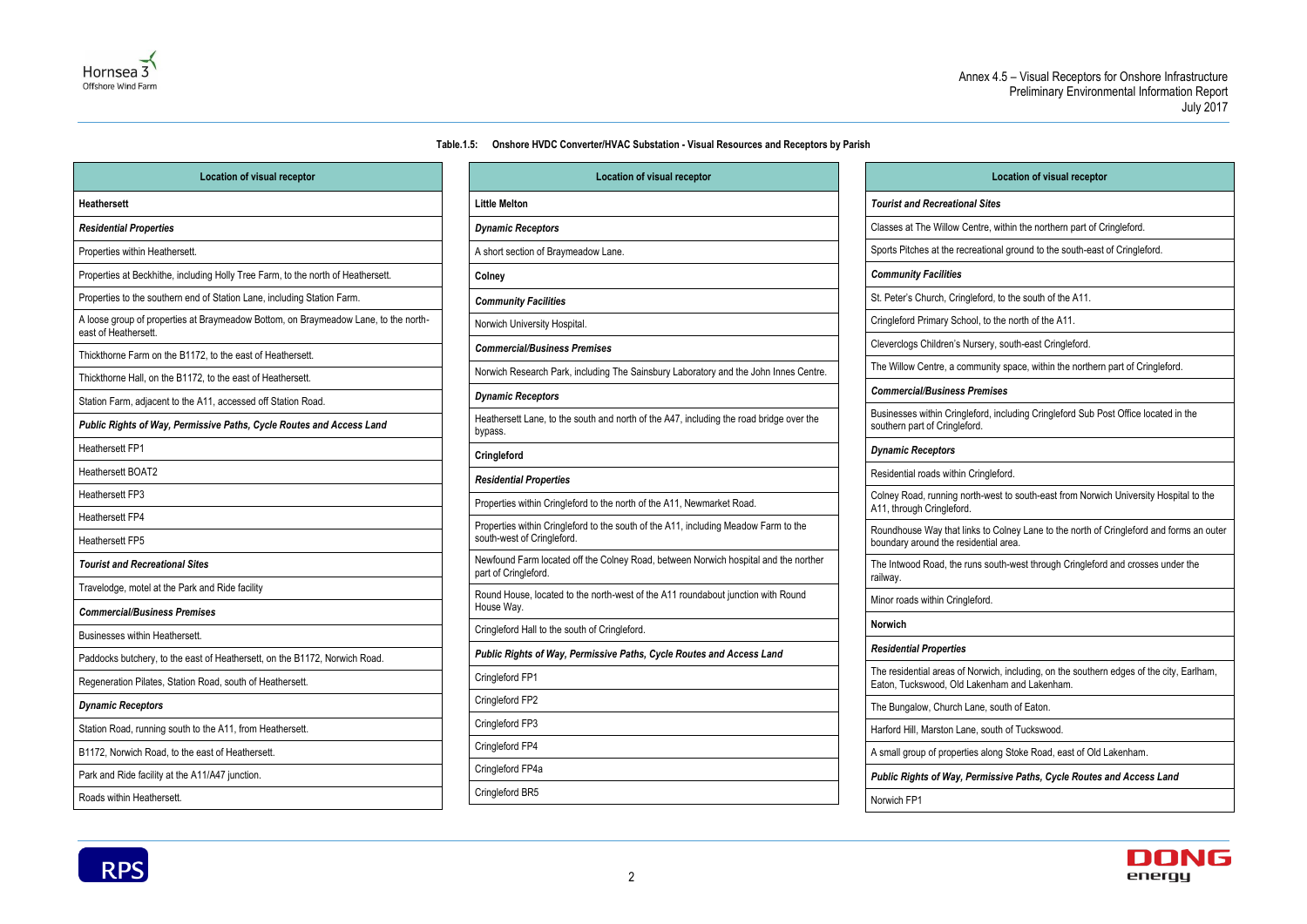



| <b>Location of visual receptor</b>                                                                     | Location of visual receptor                                                                                     |  |
|--------------------------------------------------------------------------------------------------------|-----------------------------------------------------------------------------------------------------------------|--|
| Norwich BR4                                                                                            | Church Lane that runs to the south of Eaton and then south to<br>marshes.                                       |  |
| <b>Marston Marshes</b>                                                                                 |                                                                                                                 |  |
| <b>Tourist and Recreational Sites</b>                                                                  | Marston Lane, which runs roughly west to east separating Eate<br>Marson Marshes nature reserve.                 |  |
| Earlham Park, to the north of the University of East Anglia.                                           | Theobald Road, Cooper Lane, Sandy Lane and Mansfield Lan<br>edge of Old Lakenham.                               |  |
| Sports ground to the north-east of the University of East Anglia.                                      | Martineau Lane, that forms the eastern boundary to Old Laken                                                    |  |
| Sainsbury Centre for the Visual Arts, University of East Anglia campus, Earlham.                       | Europa Way, which forms the eastern boundary of Lakenham.                                                       |  |
| Eaton Park, between Earlham and Eaton.                                                                 |                                                                                                                 |  |
| Eaton Park pitch and putt golf course, to the west of Eaton Park.                                      | <b>Bixley</b>                                                                                                   |  |
| Eaton Golf Club, between Eaton and Tuckswood.                                                          | <b>Residential Properties</b>                                                                                   |  |
| Marston Marshes nature reserve to the north of the River Yare, to the south of Eaton and<br>Tuckswood. | Properties within Arminghall village, including Church Farm, to<br>village.                                     |  |
| The Priory (remains) at Trowse Newton.                                                                 | The group of properties around and including Manor House an<br>Arminghall Lane to the north-west of Arminghall. |  |
| The Camping and Caravanning Club camp site, Martineau Lane, to the south of<br>Lakenham.               | Park Farm Cottages, including Park Farm, accessed of the B1<br>north-east of Arminghall.                        |  |
| Eaton Vale Scout and Activity Centre, to the south of Eaton                                            | The properties adjacent to and including Octagon Farm, locate<br>to the south-east of Arminghall.               |  |
| <b>Community Facilities</b>                                                                            | Two properties located to the west of the B1332, Bungay Road                                                    |  |
| The University of East Anglia, Earlham.                                                                | Arminghall.                                                                                                     |  |
| University Technical College, to the south of the railway line, south of Tuckswood.                    | Two properties to the north of White Horse Lane, north of the /                                                 |  |
| Norfolk County Council and Records Office, County Hall, Lakenham.                                      | The property located to the east of the B1332, Bungay Road, t                                                   |  |
| Norwich City council, Kings Street, Lakenham.                                                          | Arminghall.                                                                                                     |  |
| <b>Commercial/Business Premises</b>                                                                    | Public Rights of Way, Permissive Paths, Cycle Routes and                                                        |  |
| Businesses located on the Hall Road business park, to the east of Tuckswood.                           | <b>Bixley FP1</b>                                                                                               |  |
| Businesses located to the north of the A147, on the eastern edge of the study area.                    | <b>Bixley FP2</b>                                                                                               |  |
| Holiday Inn hotel, located to the south of Tuckswood.                                                  | <b>Bixley FP3</b>                                                                                               |  |
| The Marsh Harrier, public house, Ipswich Road, to the south of the railway, south of                   | <b>Bixley FP4</b>                                                                                               |  |
| Tuckswood,                                                                                             | <b>Bixley FP5</b>                                                                                               |  |
| <b>Dynamic Receptors</b>                                                                               | <b>Bixley FP6</b>                                                                                               |  |
| Residential roads within the city, specific roads on the edges of the city are note below.             | <b>Tourist and Recreational Sites</b>                                                                           |  |
| Bluebell Road, running around the western edge of Eaton.                                               | The Church of St. Wandregesilius, (ruin within deserted village                                                 |  |
| Eaton Street, that runs south and converges with the A11, to the south-west of Eaton.                  | from the B1332, Bungay Road, to the north east of Arminghall.                                                   |  |

| <b>Location of visual receptor</b>                                                                                              |  |
|---------------------------------------------------------------------------------------------------------------------------------|--|
| Church Lane that runs to the south of Eaton and then south to the railway, across the<br>marshes.                               |  |
| Marston Lane, which runs roughly west to east separating Eaton Golf Course from<br>Marson Marshes nature reserve.               |  |
| Theobald Road, Cooper Lane, Sandy Lane and Mansfield Lane, that forms the southern<br>edge of Old Lakenham.                     |  |
| Martineau Lane, that forms the eastern boundary to Old Lakenham.                                                                |  |
| Europa Way, which forms the eastern boundary of Lakenham.                                                                       |  |
| <b>Bixley</b>                                                                                                                   |  |
| <b>Residential Properties</b>                                                                                                   |  |
| Properties within Arminghall village, including Church Farm, to the western side of the<br>village.                             |  |
| The group of properties around and including Manor House and Manor Farm, on<br>Arminghall Lane to the north-west of Arminghall. |  |
| Park Farm Cottages, including Park Farm, accessed of the B1332, Bungay Road, to the<br>north-east of Arminghall.                |  |
| The properties adjacent to and including Octagon Farm, located to the east of the B1332,<br>to the south-east of Arminghall.    |  |
| Two properties located to the west of the B1332, Bungay Road, to the north of<br>Arminghall.                                    |  |
| Two properties to the north of White Horse Lane, north of the A47.                                                              |  |
| The property located to the east of the B1332, Bungay Road, to the north-west of<br>Arminghall.                                 |  |
| Public Rights of Way, Permissive Paths, Cycle Routes and Access Land                                                            |  |
| <b>Bixley FP1</b>                                                                                                               |  |
| <b>Bixley FP2</b>                                                                                                               |  |
| <b>Bixley FP3</b>                                                                                                               |  |
| <b>Bixley FP4</b>                                                                                                               |  |
| <b>Bixley FP5</b>                                                                                                               |  |
| <b>Bixley FP6</b>                                                                                                               |  |
| <b>Tourist and Recreational Sites</b>                                                                                           |  |
| The Church of St. Wandregesilius, (ruin within deserted village) located down a track                                           |  |

| <b>Location of visual receptor</b>                                                                                         |
|----------------------------------------------------------------------------------------------------------------------------|
| <b>Community Facilities</b>                                                                                                |
| The Church of St. Mary in Arminghall, Arminghall Lane.                                                                     |
| <b>Commercial/Business Premises</b>                                                                                        |
| Car boot sale site, Old Stoke Road, north of the A47.                                                                      |
| Syfer Technology Ltd, Old Stoke Road, to the north of the A47.                                                             |
| <b>Dynamic Receptors</b>                                                                                                   |
| White Horse Lane, which runs north-east from its junction with Stoke Road, to the north<br>of the A47.                     |
| Arminghall Lane runs north-west from Arminghall, then turns to the west to join Stoke<br>Road to the south of the A47.     |
| <b>Trowse-with-Newton</b>                                                                                                  |
| <b>Residential Properties</b>                                                                                              |
| Properties within the village of Trowse Newton.                                                                            |
| Properties associated with and including Home Farm, Kirby Road, north of the A146                                          |
| Public Rights of Way, Permissive Paths, Cycle Routes and Access Land                                                       |
| Trowse-with-Newton FP2                                                                                                     |
| Trowse-with-Newton FP3                                                                                                     |
| Trowse-with-Newton BR4                                                                                                     |
| Trowse-with-Newton FP5                                                                                                     |
| A small area of low-lying pasture and woodland to the south of the River Yare and to the<br>western side of Trowse Newton. |
| <b>Tourist and Recreational Sites</b>                                                                                      |
| A small section of The Broads, lies within the study area.                                                                 |
| Playing field to the north of White Hose Lane, Trowse Newton.                                                              |
| <b>Community Facilities</b>                                                                                                |
| St. Andrew's Church, The Street, Trowse Newton.                                                                            |
| <b>Commercial/Business Premises</b>                                                                                        |
| White Horse, public house, The Street, Trowse Newton.                                                                      |
| Crown Point Tavern, public house, The Street, Trowse Newton.                                                               |
|                                                                                                                            |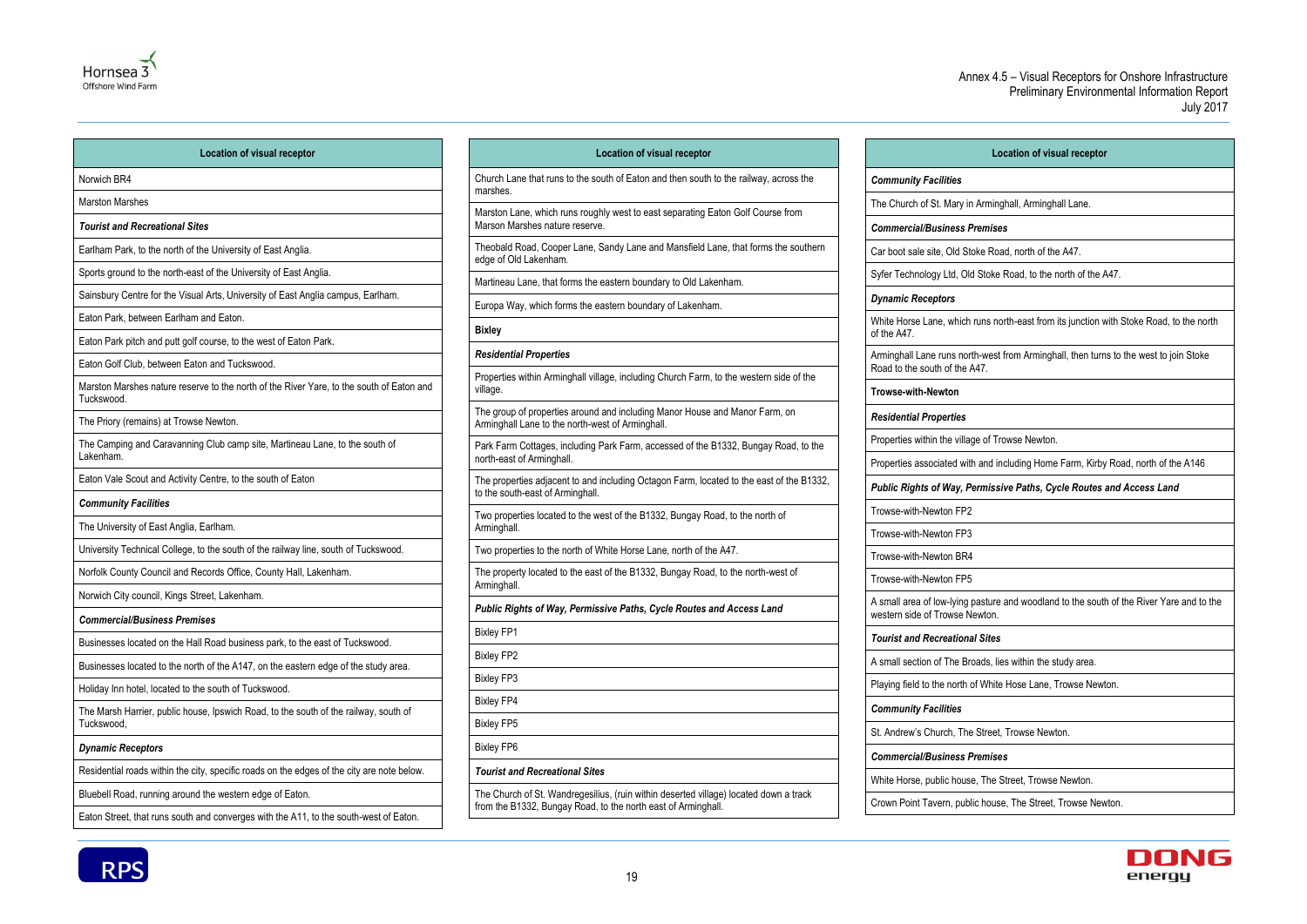

National Grid electricity substation, White Horse Lane, to the west of the A47/A146 junction.



#### **Location of visual receptor**

#### *Dynamic Receptors*

White Horse Road, running south-west to north-east to the north of the A47, to join The Street in Trowse Newton.

Whilingham Lane, which runs north-east, from its junction with The Street.

A small section of the Kirby Road, that is located to the east of the A47/A146 junction.

#### **Ketteringham**

#### *Residential Properties*

Small group of properties along Cantley Lane, between the railway, the A11 and the A47.

Properties within the village of Ketteringham, including Ketteringham Hall. The village is spread out along High Street, Church Road, Low Street and The Street to the south of the A11, including Ivy Farm.

Cantley Farm and High View, both located off Cantley Lane

Small Wood, to the south of High View, also accessed of Cantley Lane.

A property located to the west of the Heathersett Road, south of Five Ways.

A property that is located between the railway and the A11, accessed from Station Lane.

A property located at Five Ways.

*Public Rights of Way, Permissive Paths, Cycle Routes and Access Land*

Ketteringham FP1

Ketteringham BR2

Ketteringham FP3

Ketteringham FP4

Heathersett FP6

*Tourist and Recreational Sites*

The monument at Five Ways.

*Community Facilities*

The Church of St. Peter, Ketteringham, set within the park of Ketteringham Hall.

Orchard Nursery School, Church Road, Ketteringham.

| <b>Location of visual receptor</b>                                                |
|-----------------------------------------------------------------------------------|
| <b>Commercial/Business Premises</b>                                               |
| Norfolk County Council's Highways Depot, Station Road, to the north of Five Ways. |
| Ivy House Farm, bed and breakfast accommodation, The Street, Ketteringham.        |
| <b>Dynamic Receptors</b>                                                          |
| Cantley Lane, as it runs south-west to north-east across the study area.          |
| High Street, running east from Five Ways.                                         |
| Station Lane, running north-north-west from Five Ways.                            |
| <b>Keswick and Intwood</b>                                                        |
| <b>Residential Properties</b>                                                     |
| A loose group of properties adjacent to Home Farm.                                |
| A group of properties by All Saints Church, Intwood.                              |
| Housing associated with Keswick Hall, to the north of the A47.                    |
| A group of properties around Hall farm, to the north of the A47.                  |
| Properties at Keswick, situated on Low Road.                                      |
| Properties situated at Keswick Mill, to the south of the River Yare.              |
| Intwood Hall, to the north of the River Tas and west of the A47.                  |
| Public Rights of Way, Permissive Paths, Cycle Routes and Access Land              |
| <b>Keswick RB1</b>                                                                |
| <b>Keswick FP2</b>                                                                |
| Keswick BR3                                                                       |
| <b>Keswick FP4</b>                                                                |
| <b>Keswick BR5</b>                                                                |
| <b>Keswick BR6</b>                                                                |
| <b>Keswick BR7</b>                                                                |

Keswick FP8

*Tourist and Recreational Sites*

Keswick Riding Stables, to the south of Keswick Hall, north of the A47

|                      | <b>Location of visual receptor</b>                                                                                       |
|----------------------|--------------------------------------------------------------------------------------------------------------------------|
|                      | <b>Community Facilities</b>                                                                                              |
|                      | All Saints Church Intwood.                                                                                               |
|                      | All Saints Church, Keswick.                                                                                              |
|                      | Teacher Training College, Keswick Hall.                                                                                  |
|                      | <b>Commercial/Business Premises</b>                                                                                      |
|                      | Flagship Housing Group, Keswick Hall.                                                                                    |
|                      | <b>Dynamic Receptors</b>                                                                                                 |
|                      | Access roads to Home Farm and associated properties.                                                                     |
|                      | Mill Road, Keswick Hall Road lie to the north of the A47.                                                                |
| <b>East Carleton</b> |                                                                                                                          |
|                      | <b>Residential Properties</b>                                                                                            |
| Road.                | Properties within East Carleton, on either side of Rectory Road and the Heathersett                                      |
| Carleton.            | A group of properties including Whitehouse Farm, Wymondham Road, to the west of East                                     |
| the village.         | Properties at Lower East Carleton, including Valley Farm and Dairy Farm at either end of                                 |
|                      | A loose group of properties associated with North Farm and along Park Lane, to the<br>north-west of Lower East Carleton. |
|                      | A single property at Dodd's Hole, accessed from Intwood Lane.                                                            |
|                      | The Grove (Cheshire Home) Scott's Hill to the south of East Carleton.                                                    |
|                      | Curzon Hall Farm, to the south of East Carleton.                                                                         |
|                      | Manor Farm, to the north of East Carleton Village.                                                                       |
|                      | Public Rights of Way, Permissive Paths, Cycle Routes and Access Land                                                     |
| East Carleton FP1    |                                                                                                                          |
| East Carleton FP2    |                                                                                                                          |
| East Carleton FP3    |                                                                                                                          |
| East Carleton FP4    |                                                                                                                          |
| East Carleton FP5    |                                                                                                                          |
| East Carleton FP6    |                                                                                                                          |

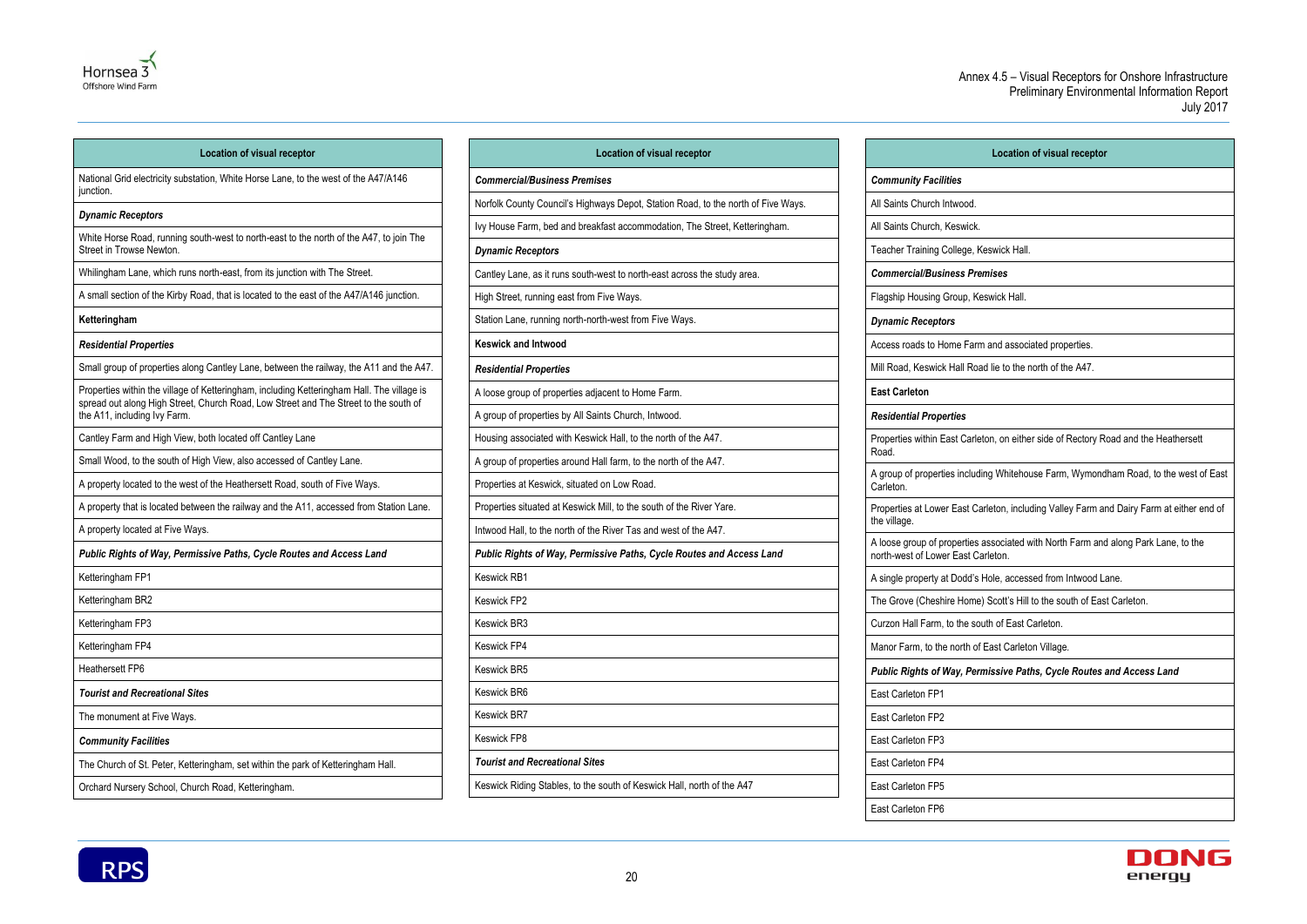

| <b>Location of visual receptor</b>                                                                                                    |  |
|---------------------------------------------------------------------------------------------------------------------------------------|--|
| East Carleton FP7                                                                                                                     |  |
| East Carleton FP8                                                                                                                     |  |
| <b>Tourist and Recreational Sites</b>                                                                                                 |  |
| The ruins of St. Peter's Church, East Carleton.                                                                                       |  |
| <b>Community Facilities</b>                                                                                                           |  |
| St Mary's Church, East Carleton.                                                                                                      |  |
| <b>Dynamic Receptors</b>                                                                                                              |  |
| Spong Lane/Hall Lane, running east to west across the study area.                                                                     |  |
| St. Thomas'Lane/Wymondham Road/RectoryRoad/Catbridge Lane running east to west<br>across the study area (to the north of Spong Lane). |  |
| Ketteringham Park/Water Tower Road, running roughly north to south through the study<br>area.                                         |  |
| Scott's Hill running south from Rectory Road.                                                                                         |  |
| Swardeston Lane to the west of Lower East Carleton.                                                                                   |  |
| <b>Swardeston</b>                                                                                                                     |  |
| <b>Residential Properties</b>                                                                                                         |  |
| Properties within the village of Swardeston, including Swardeston House, to the south-<br>west of the village.                        |  |
| A group of properties to the east of Intwood Lane, to the north of Swardeston Common.                                                 |  |
| A small group of properties located close to Mangreen Hall and Mangreen Hall Farm, to<br>the east of Swardeston.                      |  |
|                                                                                                                                       |  |
| Two properties either side of the B1113, Main Road, to the north-east of Swardeston.                                                  |  |
| A small group of Properties at The Wood, to the south of Swardeston                                                                   |  |
| Gowthorpe Manor and Swardeston Hall Farm, to the east of Swardeston.                                                                  |  |
| Cavell House to the east of Swardeston Common, on Intwood Lane/The Common.                                                            |  |
| Public Rights of Way, Permissive Paths, Cycle Routes and Access Land                                                                  |  |
| Swardeston FP1                                                                                                                        |  |
| Swardeston FP2                                                                                                                        |  |
| Swardeston FP3                                                                                                                        |  |

| <b>Location of visual receptor</b>                                      |
|-------------------------------------------------------------------------|
|                                                                         |
| e south of the A47.                                                     |
|                                                                         |
|                                                                         |
| f Caistor St. Edmund, including the Rectory and Old Hall                |
| of Makshall, including Markshall Farm, to the north of the              |
| aistor Lane from Poringland, including Heath Farm.                      |
| erties along the western part of Caistor Lane, including<br>h Ash Farm. |
| junction of Chandler Road and Stoke Road.                               |
| Road close to the chalk pit.                                            |
| g Caistor Lane, between Caistor St. Edmund and Highash                  |
| the A47.                                                                |
| south of the junction with Chandler Road.                               |
| issive Paths, Cycle Routes and Access Land                              |
|                                                                         |
|                                                                         |
|                                                                         |
|                                                                         |
|                                                                         |
| ites                                                                    |
| n, on the eastern side of the River Tas.                                |
| south-eastern corner of the Roman Town.                                 |
| ing Pool, Chandler Road.                                                |
|                                                                         |
| Stoke Road, within the south-east of Caistor Roman Town.                |



| <b>Location of visual receptor</b>                                                                              |                                              |  |
|-----------------------------------------------------------------------------------------------------------------|----------------------------------------------|--|
| Swardeston FP5                                                                                                  | <b>Dynamic Receptors</b>                     |  |
| Swardeston FP6                                                                                                  | Main Road, immediately to the                |  |
| Swardeston FP7                                                                                                  | <b>Caistor St. Edmund</b>                    |  |
| Swardeston BR9                                                                                                  | <b>Residential Properties</b>                |  |
| Swardeston FP10                                                                                                 | Properties within the village of             |  |
| Swardeston BR11                                                                                                 | Farm.                                        |  |
| Swardeston BR12                                                                                                 | Properties within the hamlet o<br>River Tas. |  |
| Swardeston FP13                                                                                                 | Properties extending along Ca                |  |
| Swardeston RB14                                                                                                 | Further loosely grouped prope                |  |
| Swardeston FP15                                                                                                 | French Church Farm and Higl                  |  |
| Swardeston FP16                                                                                                 | Two properties to north of the               |  |
| Swardeston FP17                                                                                                 | Two properties on the Stoke F                |  |
| Swardeston Common                                                                                               | Two separate properties along<br>Farm.       |  |
| <b>Tourist and Recreational Sites</b>                                                                           | Harford Farm, to the north of                |  |
| Swardeston cricket pitch, The Common, Swardeston.                                                               | Halfway House, Stoke Road,                   |  |
| Swardeston Bowls Club, The Common, Swardeston.                                                                  | <b>Public Rights of Way, Perm.</b>           |  |
| Children's equipped play area, The Common, Swardeston.                                                          | Caistor St. Edmund FP1                       |  |
| Lakenham-Hewett Rugby Football Ground and Norwich Sports Ground, Main Road, to<br>the north-east of Swardeston. | Caistor St. Edmund FP2                       |  |
| <b>Community Facilities</b>                                                                                     | Caistor St. Edmund FP3                       |  |
| Swardeston Village Green, The Common, Swardeston.                                                               | Caistor St. Edmund FP4                       |  |
| Swardeston village hall, The Common, Swardeston.                                                                | Caistor St. Edmund FP5                       |  |
| The Church of St. Mary the Virgin, Main Road Swardeston.                                                        | <b>Tourist and Recreational Si</b>           |  |
| <b>Commercial/Business Premises</b>                                                                             | Venta Icenorum Roman Towr                    |  |
| Businesses within Swardeston.                                                                                   | War memorial located in the s                |  |
| Mangreen Country House hotel, at Mangreen Hall                                                                  | Anchorage Timeshre Swimmi                    |  |
| Applegrove Cat Hotel and Ferara Boarding Cattery located on Intwood Lane to the north<br>of Swardeston.         | <b>Community Facilities</b>                  |  |
|                                                                                                                 | Caistor St Edmund Church, S                  |  |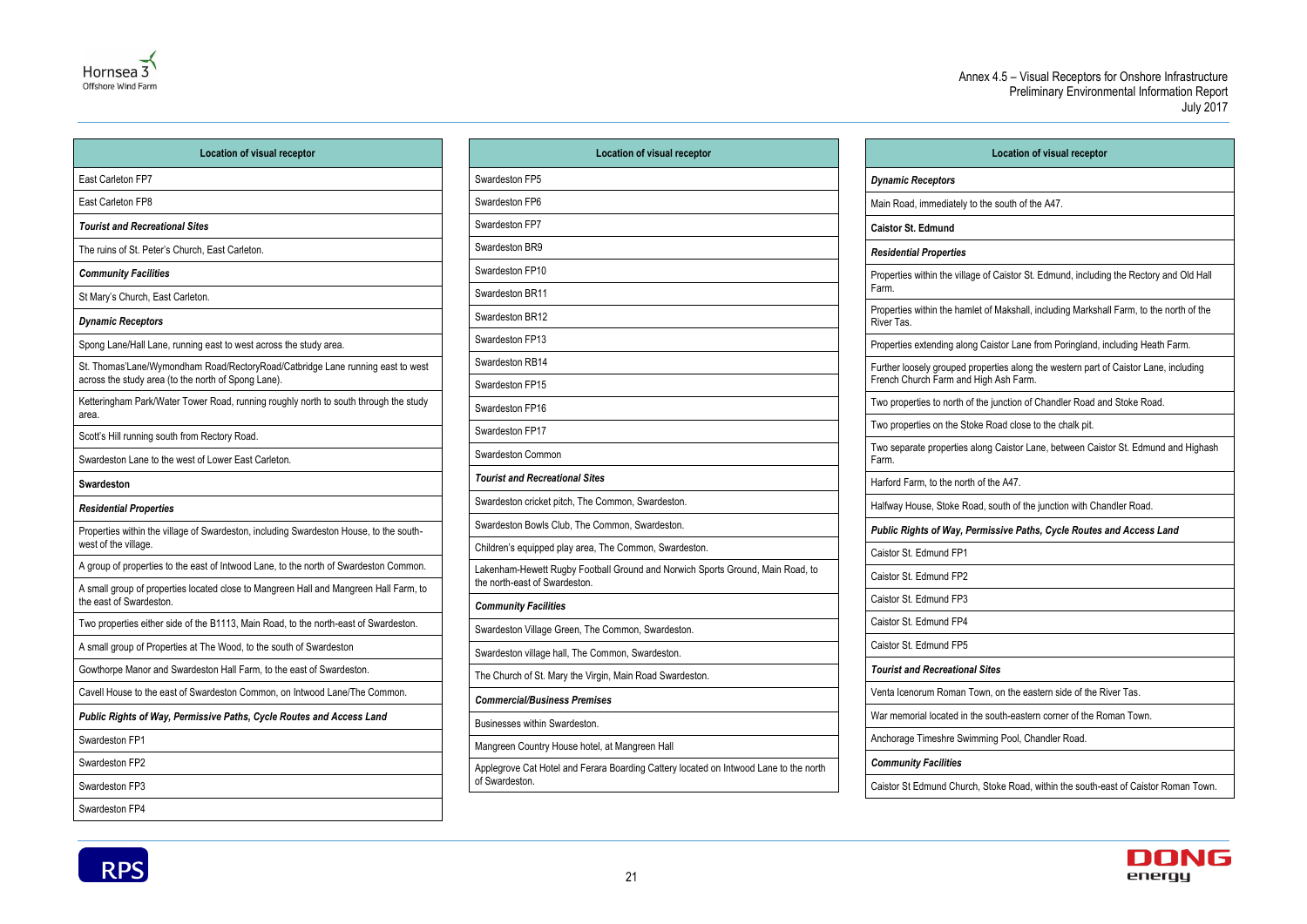| <b>Location of visual receptor</b>                                              |
|---------------------------------------------------------------------------------|
| nmunity Facilities                                                              |
| mingham Earl School, Poringland.                                                |
| con Ash                                                                         |
| idential Properties                                                             |
| perties within Bracon Ash, including Lodge Farm, Mergate Farm and Mergate Hall. |
| perties at Bond's Green.                                                        |
| perties at Hethel, including Church Farm.                                       |
| mall group of properties at Hope Farm, Cranes Road.                             |
| mall group of properties to the north of Hethel.                                |
| Road Farm and Wood House Farm, to the north of the study area.                  |
| con Hall, to the north of Bond's Green.                                         |
| odlands, Long Lane, siouth of Mulbarton.                                        |
| plic Rights of Way, Permissive Paths, Cycle Routes and Access Land              |
| con Ash FP1                                                                     |
| con Ash FP2                                                                     |
| con Ash FP3                                                                     |
| con Ash FP4                                                                     |
| con Ash FP5                                                                     |
| con Ash FP6                                                                     |
| con Ash FP13                                                                    |
| con Ash FP14                                                                    |
| con Ash FP15                                                                    |
| con Ash FP16                                                                    |
| con Ash FP17                                                                    |
| con Ash FP18                                                                    |
| area of woodland to the south of Bracon Ash village.                            |
| sh Green, to the south of Bracon Ash village.                                   |





| <b>Location of visual receptor</b>                                                                                                                  | <b>Location of visua</b>                         |
|-----------------------------------------------------------------------------------------------------------------------------------------------------|--------------------------------------------------|
| <b>Commercial/Business Premises</b>                                                                                                                 | Stoke Holy Cross FP6                             |
| Tesco superstore, to the east of the A140.                                                                                                          | Stoke Holy Cross BR7                             |
| Caistor Hall Hotel, Stoke Road, Caistor St. Edmund.                                                                                                 | <b>Tourist and Recreational Sites</b>            |
| Chalk Pit to the east of the Stoke Road.                                                                                                            | The Dunston Hall Hotel and Golf Club.            |
| <b>Dynamic Receptors</b>                                                                                                                            | The nature reserve at Dunston, accessed from S   |
| Markshall farm Road, running west from Caistor St. Edmund. A continuation of the same<br>road is found to the north of the A47.                     | <b>Community Facilities</b>                      |
| Minor road running south from Caistor St. Edmund.                                                                                                   | The Church of St. Remigius, Dunston.             |
| High Ash Lane, running south from Caistor Lane.                                                                                                     | The Holy Cross Church at Stoke Holy Cross.       |
| <b>Stoke Holy Cross</b>                                                                                                                             | Stoke holy Cross Primary School.                 |
|                                                                                                                                                     | <b>Commercial/Business Premises</b>              |
| <b>Residential Properties</b>                                                                                                                       | The Dunston Hall Hotel, to the east of the A140. |
| Properties within the village of Stoke Holy Cross, including Salamanca House, Park<br>house and The Vicarage.                                       | The Wildebeest Arms, Norwich Road, Stoke Holy    |
| Properties within Upper Stoke, including Uplands Farm and Model Farm.                                                                               | Salamanca Farm Shop, Salamanca Farm, Norwi       |
| Properties within the hamlet of Dunston, including the property to the north of Stoke Lane.                                                         | <b>Dynamic Receptors</b>                         |
| A loose group of properties along Chandler Road and Valley Farm Lane, including<br>Whiteford Hall. Highfield Farm, Valley Farm and Narbrough House. | Roads within Stoke Holy Cross.                   |
| A group of properties adjacent to and including Matkiln Farm, on the Norwich Road, south                                                            | Long Lane that runs east from Stoke Holy Cross.  |
| of Stoke Holy Cross.                                                                                                                                | Mangreen Lane to the west of the A140.           |
| Two properties to the east of Stoke Lane.                                                                                                           | Lanes/tracks to the east and south of Norwich Ma |
| Watering Farm, Long Lane, to the east of Stoke Holy Cross.                                                                                          | Poringland                                       |
| Blackford Hall, Brickle Road, to the south of Upper Stoke.                                                                                          | <b>Residential Properties</b>                    |
| Part of Abbot's Farm at the junction of Brickle Road with Abbot's Lane.                                                                             | Properties along parts of caistor Lane and stoke |
| The Hall, accessed from a track to the west of Brickle Lane.                                                                                        | Part of Abbot's Farm on Abbot's Lane.            |
| Diane's Wood, to the east of the A140.                                                                                                              | Public Rights of Way, Permissive Paths, Cycl     |
| Public Rights of Way, Permissive Paths, Cycle Routes and Access Land                                                                                | Poringland FP1                                   |
| Stoke Holy Cross FP2                                                                                                                                | <b>Framingham Earl</b>                           |
| Stoke Holy Cross BR3                                                                                                                                | <b>Residential Properties</b>                    |
| Stoke Holy Cross FP4                                                                                                                                | The property located with the grounds of Framing |
| Stoke Holy Cross FP5                                                                                                                                |                                                  |

| <b>Location of visual receptor</b>                                   |                                    |
|----------------------------------------------------------------------|------------------------------------|
| Stoke Holy Cross FP6                                                 | <b>Community Facilities</b>        |
| Stoke Holy Cross BR7                                                 | Framingham Earl School, Pori       |
| <b>Tourist and Recreational Sites</b>                                | <b>Bracon Ash</b>                  |
| The Dunston Hall Hotel and Golf Club.                                | <b>Residential Properties</b>      |
| The nature reserve at Dunston, accessed from Stoke Lane.             | Properties within Bracon Ash,      |
| <b>Community Facilities</b>                                          | Properties at Bond's Green.        |
| The Church of St. Remigius, Dunston.                                 | Properties at Hethel, including    |
| The Holy Cross Church at Stoke Holy Cross.                           | A small group of properties at     |
| Stoke holy Cross Primary School.                                     | A small group of properties to     |
| <b>Commercial/Business Premises</b>                                  | Hall Road Farm and Wood Ho         |
| The Dunston Hall Hotel, to the east of the A140.                     | Bracon Hall, to the north of Bo    |
| The Wildebeest Arms, Norwich Road, Stoke Holy Cross.                 | Woodlands, Long Lane, siouth       |
| Salamanca Farm Shop, Salamanca Farm, Norwich Road.                   | <b>Public Rights of Way, Permi</b> |
| <b>Dynamic Receptors</b>                                             | Bracon Ash FP1                     |
| Roads within Stoke Holy Cross.                                       | Bracon Ash FP2                     |
| Long Lane that runs east from Stoke Holy Cross.                      | Bracon Ash FP3                     |
| Mangreen Lane to the west of the A140.                               | Bracon Ash FP4                     |
| Lanes/tracks to the east and south of Norwich Main Substation.       | Bracon Ash FP5                     |
| Poringland                                                           | Bracon Ash FP6                     |
| <b>Residential Properties</b>                                        | Bracon Ash FP13                    |
| Properties along parts of caistor Lane and stoke Road, Poringland.   | Bracon Ash FP14                    |
| Part of Abbot's Farm on Abbot's Lane.                                | Bracon Ash FP15                    |
| Public Rights of Way, Permissive Paths, Cycle Routes and Access Land | Bracon Ash FP16                    |
| Poringland FP1                                                       | Bracon Ash FP17                    |
| <b>Framingham Earl</b>                                               | Bracon Ash FP18                    |
| <b>Residential Properties</b>                                        | An area of woodland to the so      |
| The property located with the grounds of Framingham Earl School.     | Marsh Green, to the south of I     |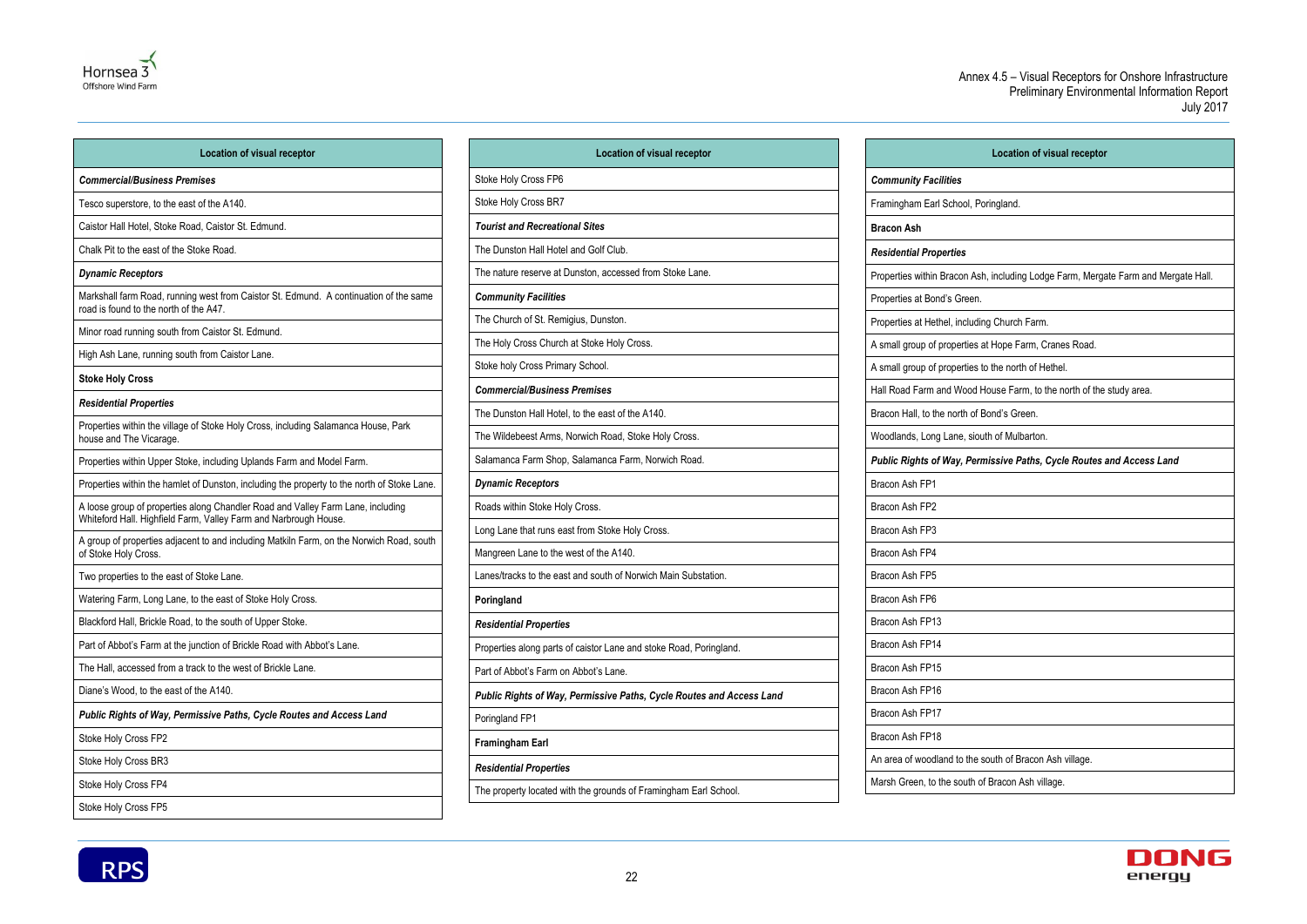

| <b>Location of visual receptor</b>                                                                               | <b>Location of visual receptor</b>                                                                                            |  |
|------------------------------------------------------------------------------------------------------------------|-------------------------------------------------------------------------------------------------------------------------------|--|
| <b>Tourist and Recreational Sites</b>                                                                            | <b>Mulbarton FP8</b>                                                                                                          |  |
| The Hethel Thorn, Hethel.                                                                                        | <b>Mulbarton FP9</b>                                                                                                          |  |
| The Church of St Nicholas, Braconash.                                                                            | Mulbarton FP10                                                                                                                |  |
| <b>Community Facilities</b>                                                                                      | <b>Mulbarton FP11</b>                                                                                                         |  |
| All Saints Church, Hethel.                                                                                       | <b>Mulbarton FP12</b>                                                                                                         |  |
| <b>Commercial/Business Premises</b>                                                                              | <b>Mulbarton Common</b>                                                                                                       |  |
| Mergate Cottage country Bed and breakfast, Braconash.                                                            | <b>Community Facilities</b>                                                                                                   |  |
| <b>Dynamic Receptors</b>                                                                                         | The Church of St. Mary Magdalene, Mulbarton                                                                                   |  |
| Roads in and around Braconash village, such as hawkes Lanse and mergate Lane.                                    | Mulbarton Junior School, Mulbarton.                                                                                           |  |
| Roads inand around Hethel, such as Church Lane and Rectory Lane and Cranes Road.                                 | <b>Commercial/Business Premises</b>                                                                                           |  |
| <b>Mulbarton</b>                                                                                                 | Businesses within Mulbarton, including a Post Office.                                                                         |  |
| <b>Residential Properties</b>                                                                                    | Paddock Farm shop, at Paddock Farm on the Norwich Road.                                                                       |  |
| Properties within the main part of Mullbarton, to the south of The Common.                                       | Blakeys Bus Café, The Common, north-east Mulbarton.                                                                           |  |
| Properties on either side and to the north of The Common, situated along The B1113,                              | Meadow Farm Cottage, bed and breakfast, Brickkiln Lane.                                                                       |  |
| Norwich Road and the Common, includint, Paddock Farm, The Old Hall and Old Hall<br>Farm                          | <b>Dynamic Receptors</b>                                                                                                      |  |
| A group of properties on the section of the B1113 to the north of Catbridge Lane.                                | Roads within Mulbarton.                                                                                                       |  |
| A small group of Properties associated with Lodge Farm, on Rectory Lane, to the east of                          | Rectory Lane and The Rosery, that runs east from Mulbarton.                                                                   |  |
| Mulbarton.                                                                                                       | East Carleton Road and Catbridge Lane that run west from Mulbarton.                                                           |  |
| A small group of properties located at the junction of Church Road and Rectory Lane to<br>the east of Mulbarton. | <b>Newton Flotman</b>                                                                                                         |  |
| Kennington Hall and Church Nursery on Brickkiln Road.                                                            | <b>Residential Properties</b>                                                                                                 |  |
| Public Rights of Way, Permissive Paths, Cycle Routes and Access Land                                             | Properties within the norther part of Newton Flotman, including Hillcrest Farm.                                               |  |
| Mulbarton FP1                                                                                                    | Properties at Newton Greeenways to the west of the railway.                                                                   |  |
| Mulbarton FP2                                                                                                    | Properties associated with Monks Farm and Church Farm, to the west of the railway line.                                       |  |
| Mulbarton FP3                                                                                                    | Newton Sides, Dairy Farm and Meadow Cottage to the east of the A140, Norwich Road,<br>to the south of the Mill Lane junction. |  |
| Mulbarton FP4                                                                                                    | Two single properties east of the A140, to the north of the Mill Lane junction.                                               |  |
| Mulbarton FP5                                                                                                    | The Firs, on Long Lane, west of the railway line.                                                                             |  |
| Mulbarton FP6                                                                                                    | Public Rights of Way, Permissive Paths, Cycle Routes and Access Land                                                          |  |
| Mulbarton FP7                                                                                                    | Newton Flotman FP1                                                                                                            |  |

**Location of visual receptor** rgin, Church Road, Newton Flotman. nd Newton Flotman Church of England Primary School, ton Flotman. *Commercial/Business Premises* man. Id Church Lane running west from the A140. nd parallel to the railway. Properties within the village of Swainsthorpe, including Glebe Farm and Church Farm at the western end of Swainsthorpe and Primrose Farm on the southern edge of the village. Road, to the east of Swainsthorpe. uding Malthouse Farm, on the eastern side of the A140. uding Lodge Farm, to the west of the A140. rpe Lane.  $A140.$  $A140.$ *Public Rights of Way, Permissive Paths, Cycle Routes and Access Land*



| l                                                                    |
|----------------------------------------------------------------------|
| Newton Flotman FP2                                                   |
| Newton Flotman FP3                                                   |
| <b>Community Facilities</b>                                          |
| The church of St. Mary The Virg                                      |
| Newton Flotman Pre-School an<br>School Road, Newton Flotman.         |
| Allotments to the west of Newto                                      |
| <b>Commercial/Business Premis</b>                                    |
| Businesses within Newton Flotr                                       |
| <b>Dynamic Receptors</b>                                             |
| Roads in Newton Flotman.                                             |
| Brickkiln Lane, Pound Lane and                                       |
| Greenways, running west of an                                        |
| Swainsthorpe                                                         |
| <b>Residential Properties</b>                                        |
| Properties within the village of 9<br>the western end of Swainsthorp |
| Properties at The Vale, Church                                       |
| Properties adjacent to and inclu                                     |
| Properties adjacent to and inclu                                     |
| Yale Farm, located off Gowthor                                       |
| Swainsthorpe Hall, east of the /                                     |
| The Rookery, to the west of the                                      |
| <b>Public Rights of Way, Permis</b>                                  |
| Swainsthorpe FP1                                                     |
| Swainsthorpe BR2                                                     |
| Swainsthorpe BR3                                                     |
| Swainsthorpe BR5                                                     |
| Swainsthorpe BOAT6                                                   |
|                                                                      |